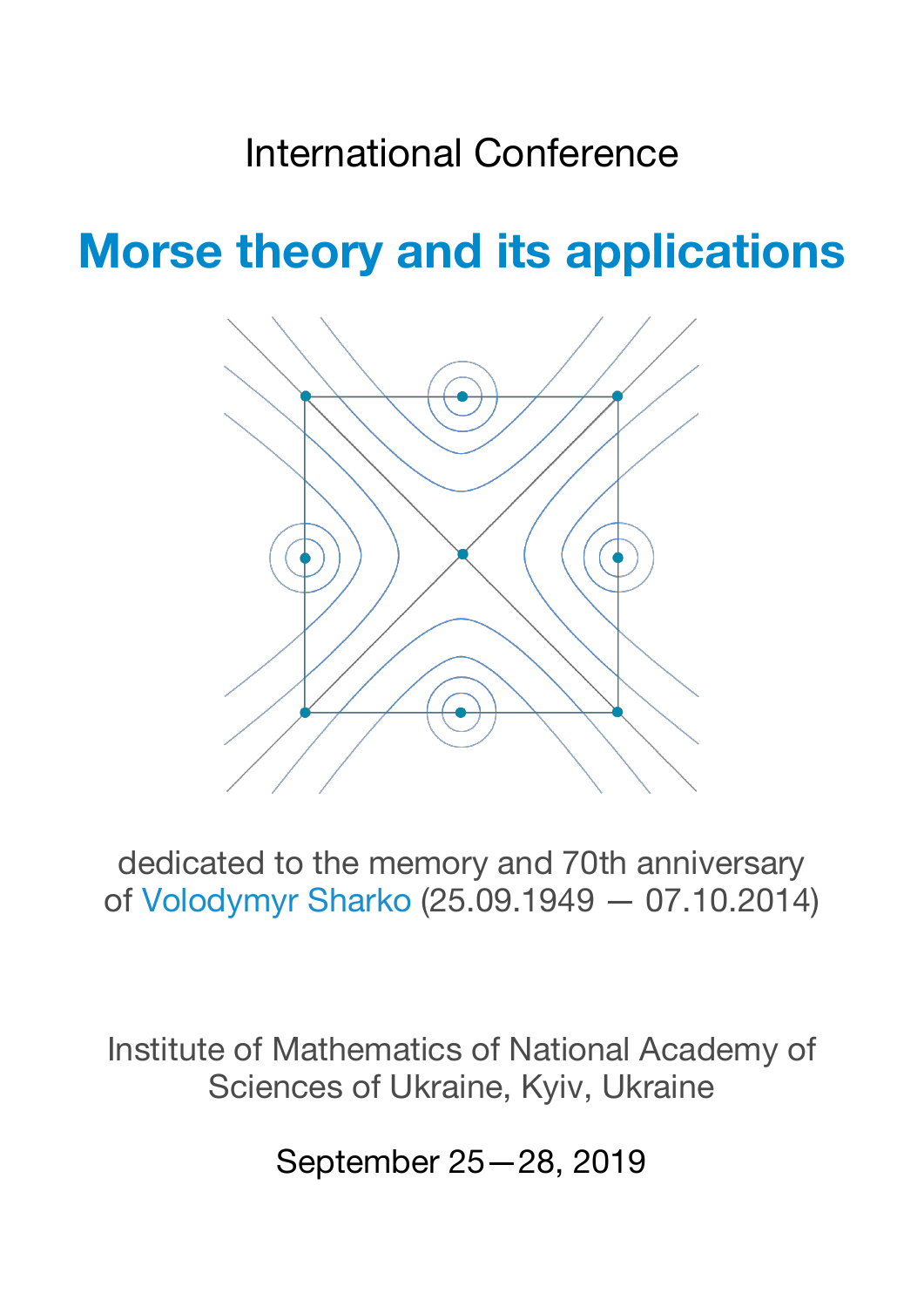# International Conference **Morse theory and its applications**

dedicated to the memory and 70th anniversary of



**Volodymyr Vasylyovych Sharko** (25.09.1949-07.10.2014)

Institute of Mathematics of National Academy of Sciences of Ukraine Kyiv, Ukraine September 25-28, 2019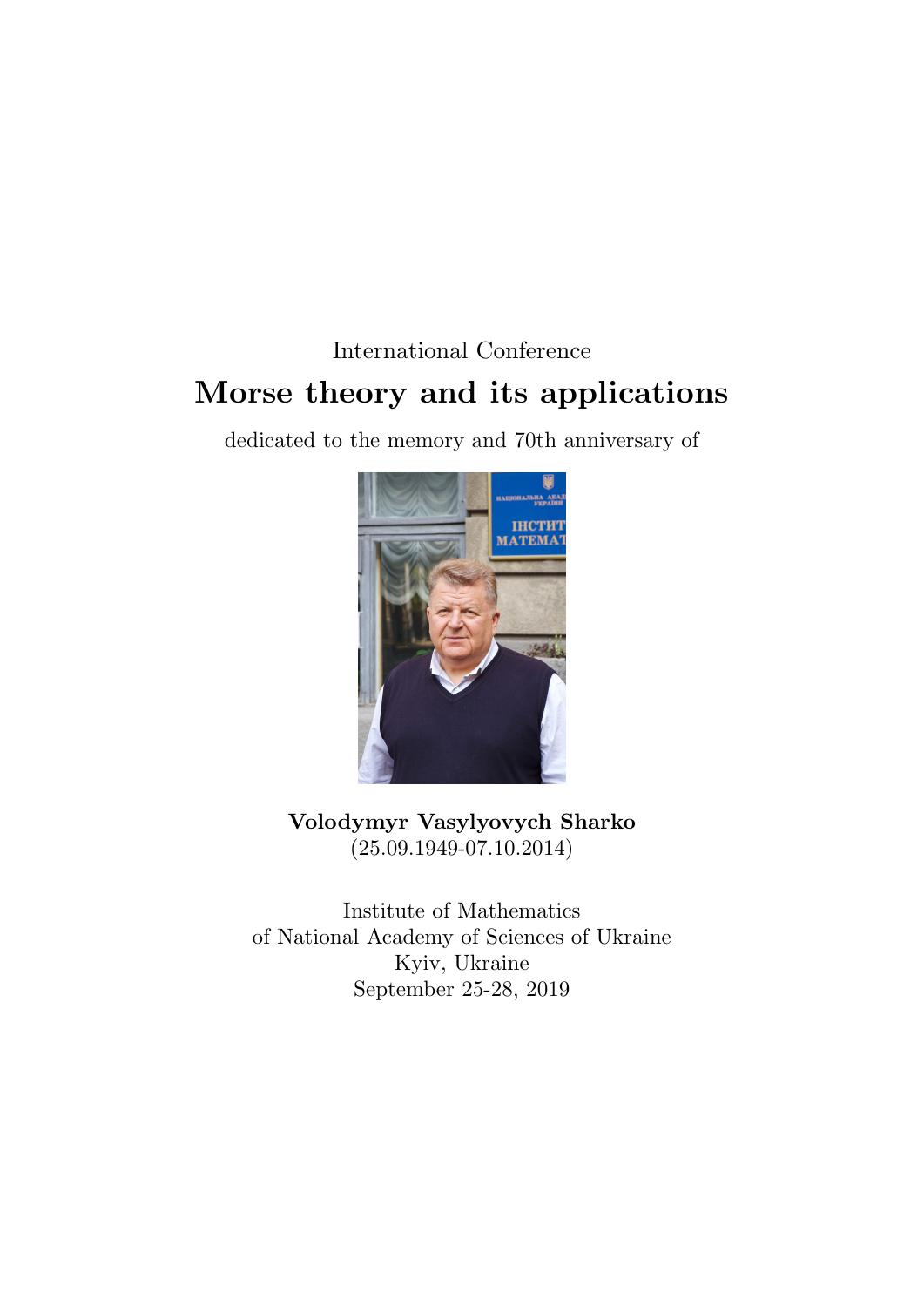The conference is dedicated to the memory and 70th anniversary of the outstanding topologist, Corresponding Member of National Academy of Sciences **Volodymyr Vasylyovych Sharko** (25.09.1949-07.10.2014) to commemorate his contributions to the Morse theory,  $K$ -theory,  $L^2$ -theory, homological algebra, low-dimensional topology and dynamical systems.

#### LIST OF TOPICS

- Morse theory
- Low dimensional topology
- K-theory
- $L^2$ -theory
- Dynamical systems
- Geometric methods of analysis

#### **ORGANIZERS**

- Institute of Mathematics of the National Academy of Sciences of Ukraine
- National Pedagogical Dragomanov University
- Taras Shevchenko National University of Kyiv
- Kyiv Mathematical Society

#### INTERNATIONAL SCIENTIFIC COMMITTEE

| Chairman:               | Zhi Lü             | Eugene Polulyakh             |  |  |
|-------------------------|--------------------|------------------------------|--|--|
| Sergiy Maksymenko       | (Shanghai, China)  | (Kyiv, Ukraine)              |  |  |
| (Kyiv, Ukraine)         | Oleg Musin         | <b>Olexander Pryshlyak</b>   |  |  |
| <b>Taras Banakh</b>     | (Texas, USA)       | (Kyiv, Ukraine)              |  |  |
| (Lviv, Ukraine)         | Kaoru Ono          | <b>Dusan Repovs</b>          |  |  |
| Olexander Borysenko     | (Kyoto, Japan)     | (Ljubljana, Slovenia)        |  |  |
| (Kharkiv, Ukraine)      | Andrei Pajitnov    | Yuli Rudyak                  |  |  |
| <b>Dmytro Bolotov</b>   | (Nantes, France)   | (Gainesville, USA)           |  |  |
| (Kharkiv, Ukraine)      | Mark Pankov        | Vladimir Vershinin           |  |  |
| Rostislav Grigorchuk    | (Olsztyn, Poland)  | (Montpellier, France)        |  |  |
| (Texas, USA)            | <b>Taras Panov</b> | Jie Wu                       |  |  |
| Yakov Eliashberg        | (Moscow, Russia)   | (Singa pore, Republic)<br>of |  |  |
| (Stanford, USA)         | Leonid Plachta     | <i>Singapore</i> )           |  |  |
| <b>Anatoliy Fomenko</b> | (Kraków, Poland)   | Myhailo Zarichnyi            |  |  |
| (Moscow, Russia)        |                    | (Lviv, Ukraine)              |  |  |

#### LOCAL ORGANIZING COMMITTEE

Maksymenko S., Pryshlyak O., Polulyakh Eu., Eftekharinasab K., Feshchenko B., Soroka Yu., Kuznietsova I., Kravchenko A., Khohliyk O., Markitan V.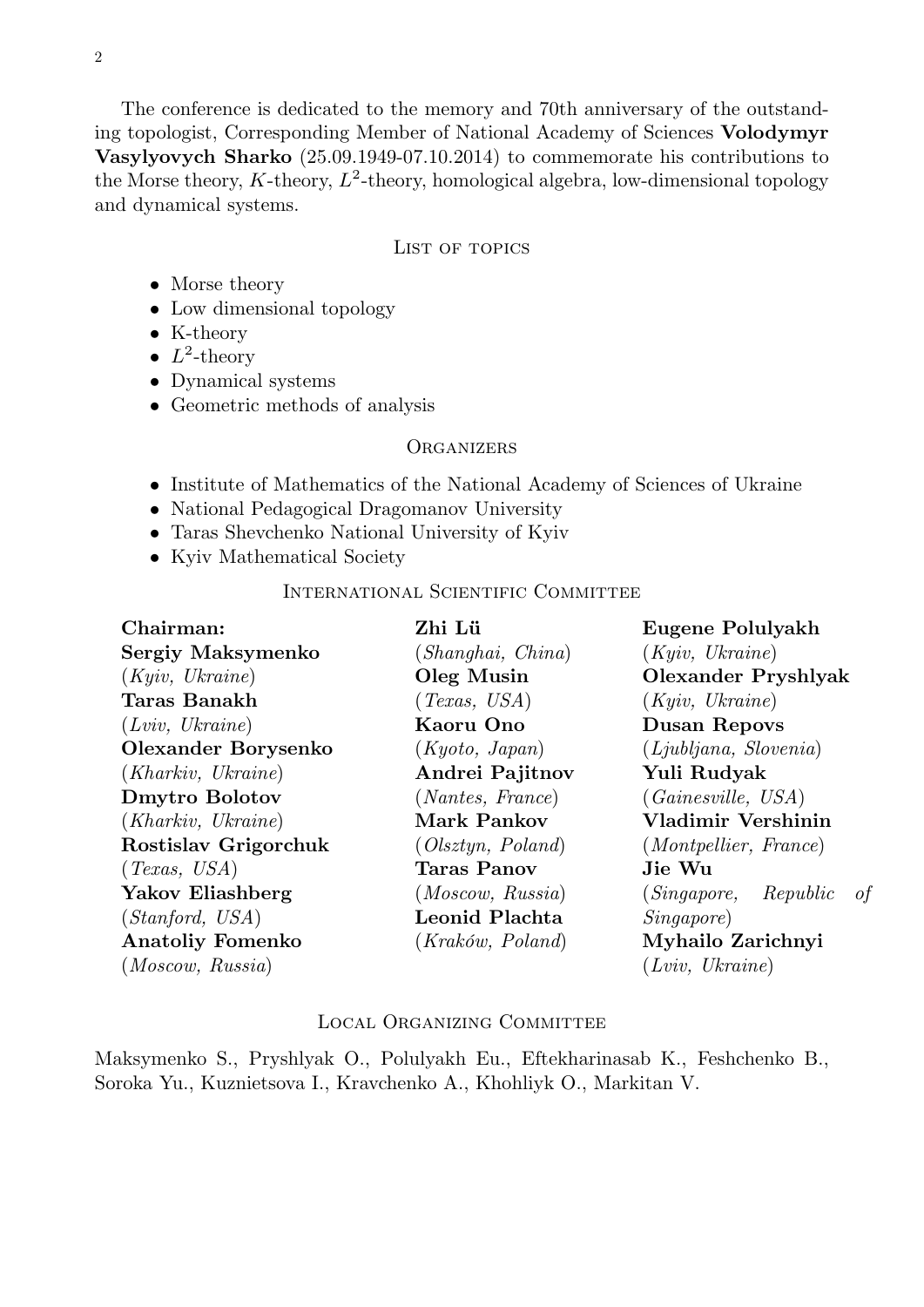# **The continuity of Darboux injections between manifolds**

#### **Taras Banakh**

(Ivan Franko National University of Lviv, Lviv, Ukraine) *E-mail:* t.o.banakh@gmail.com

We shall discuss a problem of Willie Wong who asked on Mathoverflow if every bijective Darboux map  $f: X \to Y$  between Eculidean spaces (more generally, between manifolds) is a homeomorphism. A function between topological spaces is *Darboux* if the image of any connected subset is connected. We prove that an injective Darboux map  $f: X \to Y$  between connected metrizable spaces X, Y is continuous if one of the following conditions is satisfied:

- i)  $Y$  is a 1-manifold and  $X$  is compact;
- ii) Y is a 2-manifold and X is a closed 2-manifold;
- iii) Y is a 3-manifold and X is a rational homology 3-sphere.

More details can be found in the preprint https://arxiv.org/abs/1809.00401.

# **Singularity of control in a model of acquired chemotherapy resistance**

#### **Piotr Bajger**

(Faculty of Mathematics, Informatics and Mechanics, University of Warsaw, Banacha 2, 02-097 Warsaw, Poland)

*E-mail:* p.bajger@uw.edu.pl

### **Mariusz Bodzioch**

(Faculty of Mathematics and Computer Science, University of Warmia and Mazury in Olsztyn, Sloneczna 54, 10-710 Olsztyn, Poland) *E-mail:* mariusz.bodzioch@matman.uwm.edu.pl

#### **Urszula Foryśs**

(Faculty of Mathematics, Informatics and Mechanics, University of Warsaw, Banacha 2, 02-097 Warsaw, Poland) *E-mail:* urszula@mimuw.edu.pl

This study investigates how optimal control theory may be used to delay the onset of chemotherapy resistance in tumours. We study a two-compartment model of drugresistant tumour growth under angiogenic signalling. An optimal control problem with simple tumour dynamics and an objective functional explicitly penalising drug resistant tumour phenotype is formulated. Global existence and positivity of solutions, bifurcations (including bistability and hysteresis) with respect to the chemotherapy dose are studied. Two optimisation problems are then considered. In the first problem a constant, indefinite chemotherapy dose is optimised to maximise the time needed for the tumour to reach a critical (fatal) volume. In the second problem, an optimal dosage over a short, 30-day time period, is found. It is concluded that, after an initial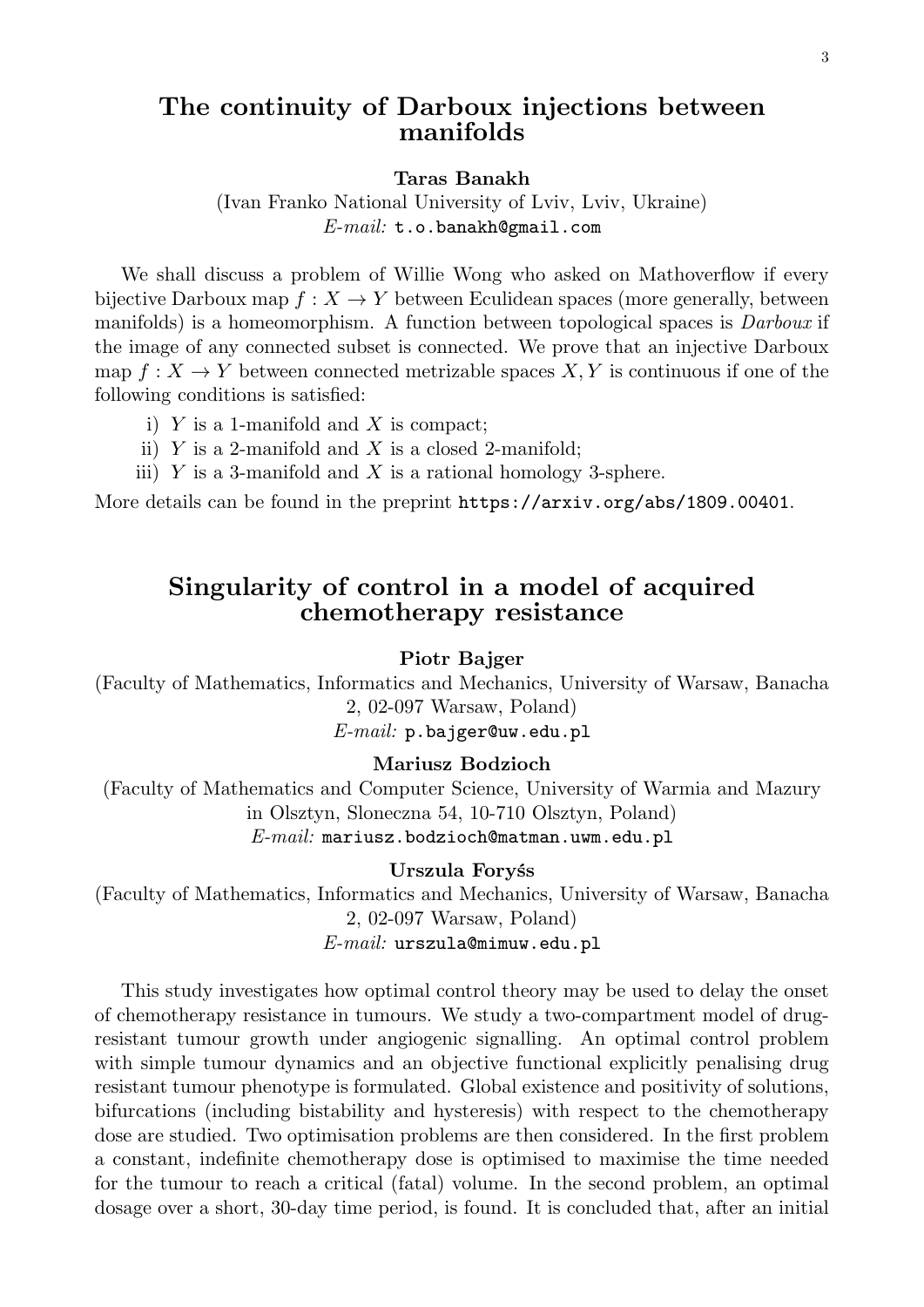full dose interval, an administration of intermediate dose is optimal over a broad range of parameters.

#### **REFERENCES**

- [1] Piotr Bajger, Mariusz Bodzioch, Urszula Foryś. Singularity of controls in a simple model of acquired chemotherapy resistance. *Discrete and Continuous Dynamical Systems Series B*, 245: 2039–2052, 2019.
- [2] Piotr Bajger, Mariusz Bodzioch, Urszula Foryś. Theoretically optimal chemotherapy protocols: sensitivity to competition coefficients and mutation rates between cancer cells (under review).

### **The topology of codimension one foliations with leaves of nonnegative Ricci curvature**

#### **Dmitry V. Bolotov**

(B. Verkin ILTPE of NASU, 47 Nauky Ave., Kharkiv, 61103) *E-mail:* bolotov@ilt.kharkov.ua

In this talk we shall discuss the topology of closed riemannian manifolds that admit codimension one foliations with leaves of nonnegative Ricci curvature. The following theorem is a foliated analogue of the famous Gheeger-Gromoll results about the structure of manifolds of nonnegative Ricci curvature [1].

**Theorem 1.** Let  $\mathcal F$  be a  $C^{\infty}$ -smooth codimension one transversally oriented foliation on closed oriented riemannian manifold  $M^n$  with leaves of nonnegative Ricci curvature *in the induced metric. Then*

- the fundamental group of leaves of the foliation F is finitely generated and virtually *abellian.*
- *the fundamental group*  $\pi_1(M^n)$  *is virtually polycyclic;*
- the foliation  $\mathcal F$  is flat (i.e. the leaves of  $\mathcal F$  are flat in the induced metric) iff  $M^n$ *is*  $K(\pi, 1)$ *-manifold.*

**Remark 2.** The first statement of the theorem is a positive answer to the Milnor conjecture for the leaves of codimension one foliations with induced metric of nonnegative Ricci curvature [2]. Recall that the Milnor conjecture claims that the fundamental group of a complete riemannian manifold of nonnegative Ricci curvature is finitely generated.

- [1] J. Cheeger and D. Gromoll, The splitting theorem for manifolds of nonnegative Ricci curvature. *J. Differential Geom.*, 6 : 119–128, 1971.
- [2] D. Bolotov, Foliations of Codimension one and the Milnor Conjecture . *Journal of Mathematical Physics, Analysis, Geometry*, 14(2) : 119–131, 2018.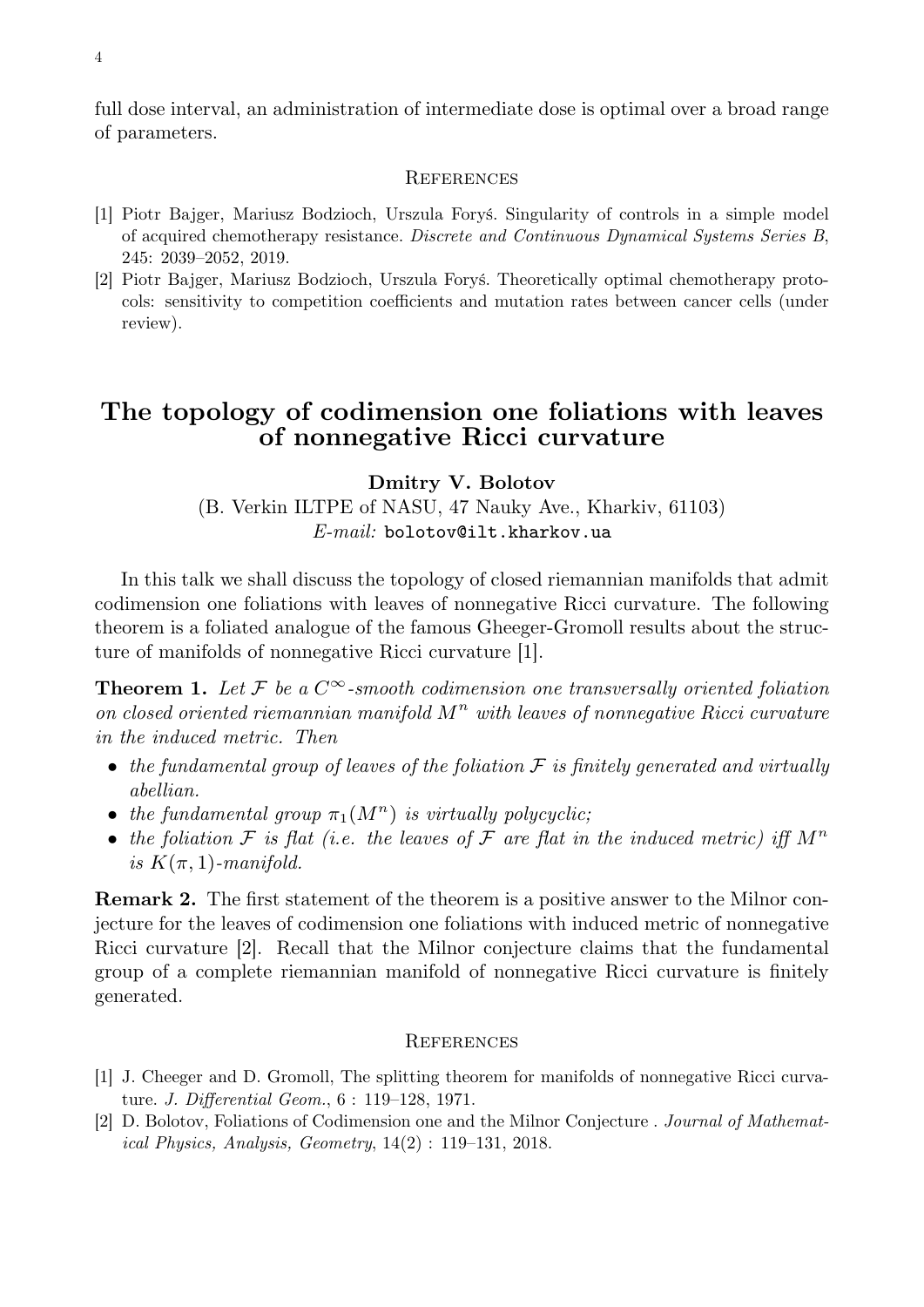# **Equilibrium positions of nonlinear differential-algebraic systems**

**Cheikh Khoule**

(Department of Mathematics, UCAD Dakar, Senegal) *E-mail:* cheikh1.khoule@ucad.edu.sn

In this note we study particular deformations called "CB-deformations" of a codimension 1 foliation into contact structures, in order to prove first that: if  $M$  is a closed 3-manifold diffeomorphic to a quotient of the Lie group  $G$  under a discrete subgroup Γ acting by left multiplication, where G is  $SL_2$  (the universal cover of  $PSL_2\mathbb{R}$ ) or  $E_2$ (the universal cover of the group of orientation preserving isometries of the Euclidean plane), then there is on M, a codimension 1-foliation which is CB-deformable into con-tact structures. Secondly with theses deformations, which are more general than the linear one introduced by Eliashberg and Thurston [1], we can prove also that every K-contact structure on a  $2n + 1$ -dimensional closed oriented manifold M such that  $dim(H^1(M)) > 0$ , converges into a codimension 1-foliation. This last one can be view as a generalization of a theorem of Etnyre  $[2]$  on  $2n + 1$ -dimensional closed K-contact manifolds.

#### **REFERENCES**

- [1] Y. Eliashberg and W. P. Thurston. Confoliations, *University Lectures Series*, Amer. Math. Soc. 13(1998).
- [2] J. B. Etnyre. Contact structures on 3-manifolds are deformations of foliations, *Math. Res. lett.* 14(2007), no. 5, 775-779.

### **Equilibrium positions of nonlinear differential-algebraic systems**

**Chuiko S.M.**

(Donbass State Pedagogical University, 19 G. Batyuka str., Slovyansk, Donetsk region)

*E-mail:* chujko-slav@ukr.net

#### **Nesmelova O.V.**

(Institute of Applied Mathematics and Mechanics NAS of Ukraine, 19 G. Batyuka str., Slovyansk, Donetsk region) *E-mail:* star-o@ukr.net

We investigate the problem of constructing solutions  $z(t) \in \mathbb{C}^1[a, b]$  of the nonlinear differential algebraic system [1, 2, 3]

$$
A(t)z'(t) = B(t)z(t) + f(t) + Z(z, t).
$$
 (1)

Here  $A(t)$ ,  $B(t) \in \mathbb{C}_{m \times n}[a, b]$  is a continuous matrices,  $f(t) \in \mathbb{C}[a, b]$  is a continuous vector. We consider a nonlinear function  $Z(z, t)$  that assume twice continuously differentiable by z in a certain region  $\Omega \subseteq \mathbb{R}^n$  and continuous in  $t \in [a, b]$ . We call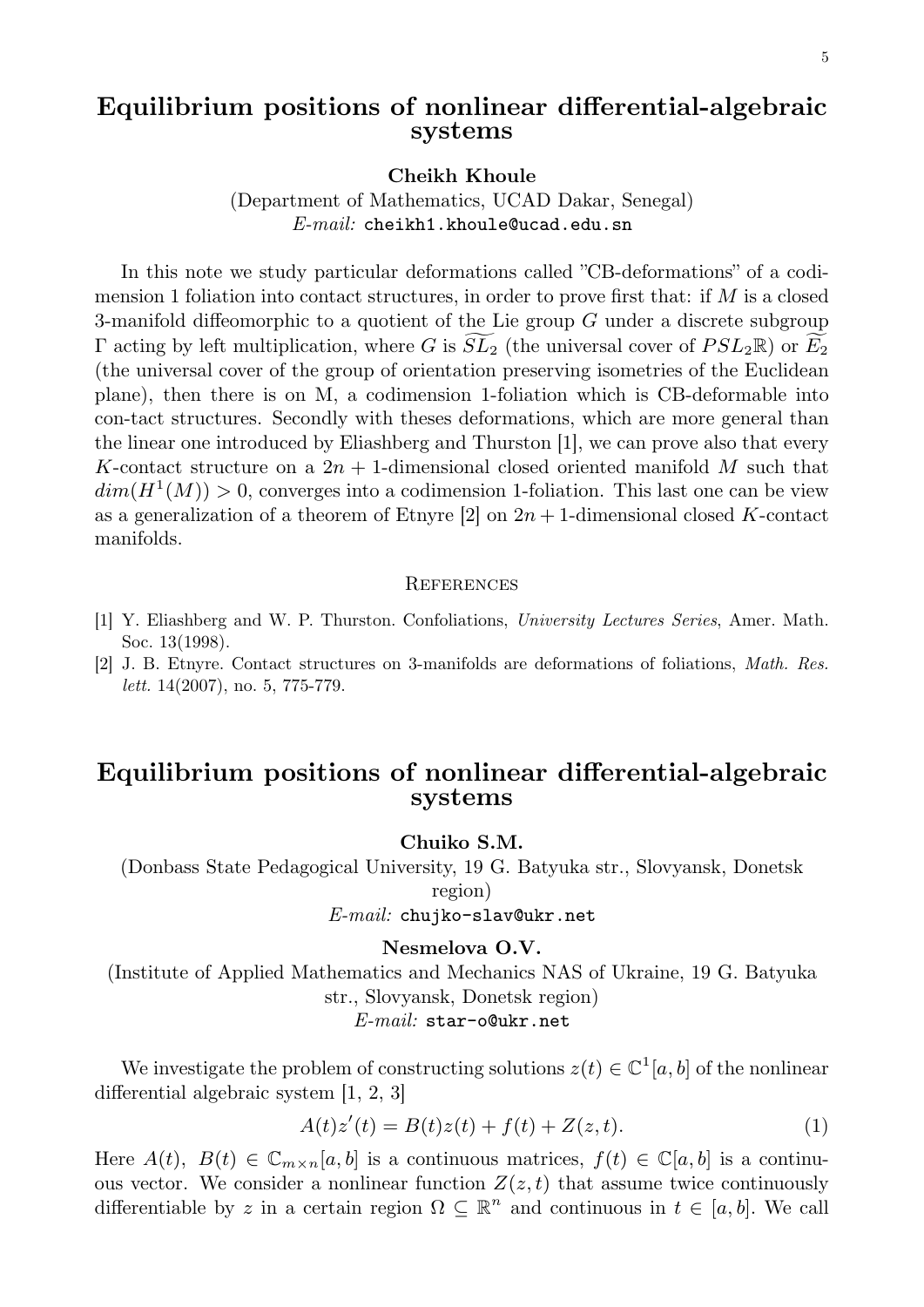the equilibrium position of the system (1) a function  $z(t) \in \mathbb{C}^{1}[a, b]$ , that satisfies two conditions  $A(t)z' = 0$ ,  $B(t)z + f(t) + Z(z,t) = 0$ . In the simplest case, under the condition  $B(t) \equiv B$ ,  $f(t) \equiv f - \text{const}$ ,  $Z(z, t) \equiv Z(z)$ , the equilibrium position  $z(t) \equiv z$  – const of a nonlinear differential-algebraic system (1) defines the equation

$$
\varphi(z) := B z + f + Z(z) = 0. \tag{2}
$$

To solve the equation (2), we apply the Newton method [4, 5].

**Lemma 1.** *Assume that the following conditions are satisfied for the equation (2):*

- i) *The nonlinear vector function*  $\varphi(z)$  *in the neighborhood*  $\Omega$  *of the point*  $z_0$ *, has the root*  $z^* \in \mathbb{R}^n$ .
- ii) In the indicated neighborhood of the zeroth approximation  $z_0$  the inequalities

$$
\left\|J_k^+\right\| \leq \sigma_1(k), \left\|d^2\varphi(\xi_k\,; z^*-z_k)\right\| \leq \sigma_2(k) \cdot ||z^*-z_k||, \quad \theta := \sup_{k\in N} \left\{\frac{\sigma_1(k)\sigma_2(k)}{2}\right\}
$$

*are satisfied.*

*Then under the conditions*

$$
P_{J_k^*} = 0, \qquad J_k := \varphi'(z_k) \in \mathbb{R}^{m \times n}, \qquad \theta \cdot |z^* - z_0| < 1
$$

*an iterative scheme*  $z_{k+1} = z_k - J_k^+$  $\mathcal{L}_{k}^{+}\varphi(z_{k})$  *is applicable to find the solution*  $z^{*}$  *of the equation* (2)*. The vector function* z ∗ *is the equilibrium position of the differential algebraic system* (1)*.*

#### **REFERENCES**

- [1] S. L. Campbell. *Singular Systems of differential equations*, San Francisco London Melbourne: Pitman Advanced Publishing Program, 1980.
- [2] A. M. Samoilenko, M. I. Shkil, V. P. Yakovets *Linear systems of differential equations with degeneration*, Kyiv: Vyshcha shkola, 2000 (in Ukrainian).
- [3] S. M. Chuiko. On a reduction of the order in a differential-algebraic system. *Journal of Mathematical Sciences*, 235(1): 2–18, 2018.
- [4] L. V. Kantorovich, G. P. Akilov. *Functional analysis*, M.: Nauka, 1977 (in Russian).
- [5] S. M. Chuiko. To the generalization of the Newton-Kantorovich theorem. *Visnyk of V.N. Karazin Kharkiv National University. Ser. mathematics, applied mathematics and mechanics*, 85(1), 62– 68, 2017.

### **Distinsguishing Legendrian and transverse knots**

#### **Ivan Dynnikov**

(Steklov Mathematical Institute of Russian Academy of Science, 8 Gubkina Str., Moscow 119991, Russia)

*E-mail:* dynnikov@mech.math.msu.su

The talk is based on joint works (recent and in progress) with Maxim Prasolov and Vladimir Shastin.

A smooth knot (or link) K in the three-space  $\mathbb{R}^3$  is called *Legendrian* if the restriction of the 1-form  $\alpha = x \, dy + dz$  on K vanishes, where  $x, y, z$  are the standard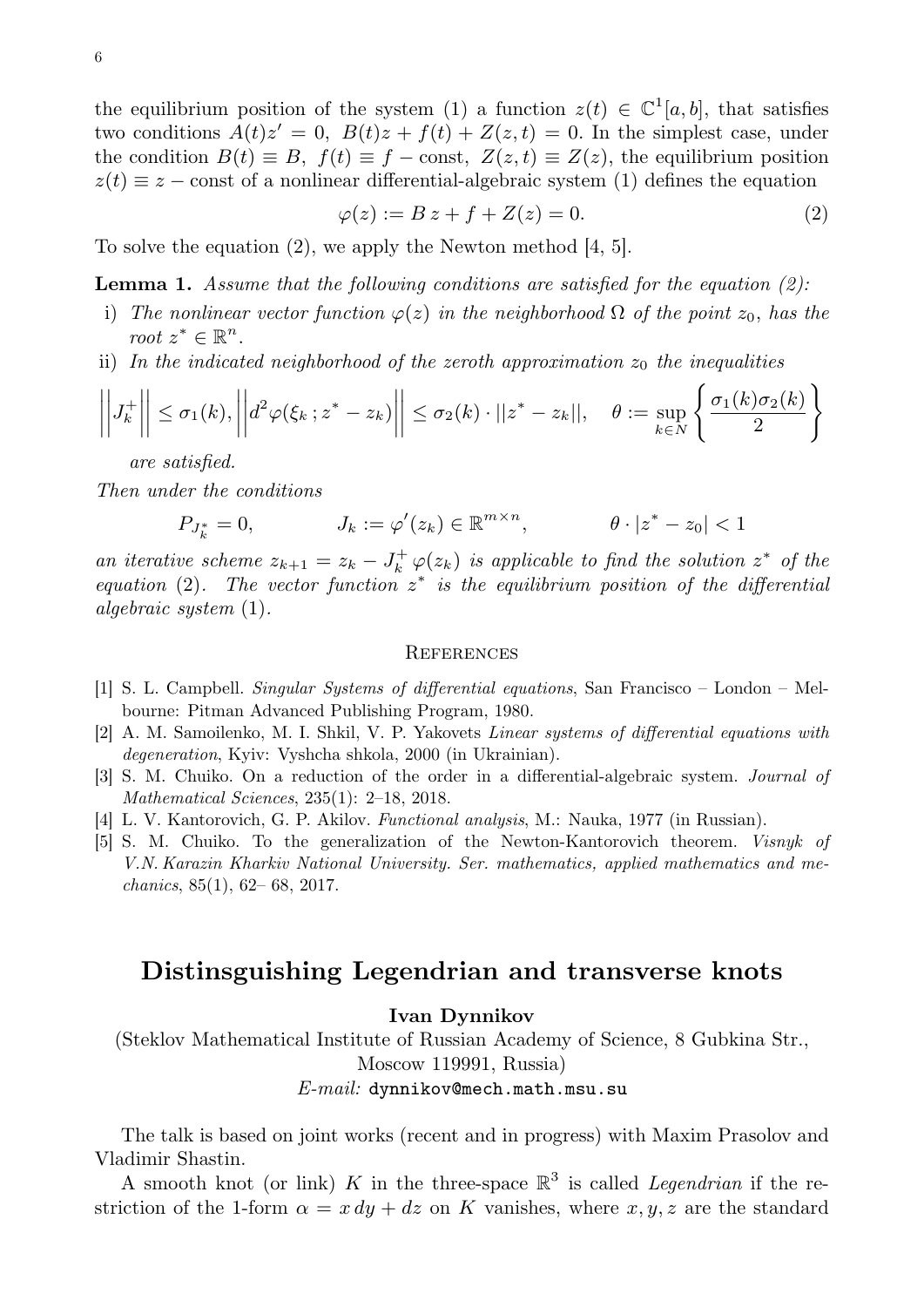coordinates in  $\mathbb{R}^3$ . If  $\alpha|_K$  is everywhere non-vanishing on K, then K is called *transverse*.

Classification of Legendrian and transverse knots up to respectively Legendrian and transverse isotopy is an important unsolved problem of contact topology. A number of useful invariants have been constructed in the literature, but there are still small complexity examples in which the existing methods do not suffice to decide whether or not the given Legendrain (or transverse) knots are equivalent.

We propose a totally new approach to the equivalence problem for Legendrian and transverse knots, which allows to practically distinguish between non-equivalent Legendrain (or transverse) knots in small complexity cases, and gives rise to a complete algorithmic solution in the general case.

The work is supported by the Russian Science Foundation under grant 19-11-00151.

# **Lyusternik–Schnirelmann Theorem for** C 1 **-functions on Fréchet spaces**

#### **Kaveh Eftekharinasab**

(Institute of mathematics of NAS of Ukraine) *E-mail:* kaveh@imath.kiev.ua

The Lusternik-Schnirelmann category  $\text{Cat}_X A$  of a subset A of a topological space X is the minimal number of closed sets that cover  $A$  and each of which is contractible to a point in X. If Cat<sub>X</sub>A is not finite, we write  $Cat_X A = \infty$ .

Let  $(E, \|\cdot\|^n)$  be a Fréchet space,  $\varphi : E \to R$  a  $C^1$ -function. Suppose  $Cr(\varphi)$  is the set of critical points of  $\varphi$  and for all  $c \in \mathbb{R}$ 

$$
\operatorname{Cr}(\varphi, c) = \{x \in E : \varphi'(x) = 0, \varphi(x) = c\},
$$
  

$$
E^c = \{x \in E : \varphi(X) \leqq c\}.
$$

Let  $Co(E)$  be the set of compact subsets of E. Define the sets

$$
\mathcal{A}_i = \big\{ A \subset E : A \in \text{Co}(E), \text{Cat}_E A \geq i, i \in \mathbb{N} \big\},\
$$

and the numbers

$$
\mu_i = \inf_{A \in \mathcal{A}_i} \sup_{x \in A} \varphi(x).
$$

Assume  $e \in E$ , we define

$$
\Xi \varphi(e) = \inf \Big\{ d\varphi(e, h) : h \in E, ||h||^n = 1, \forall n \in \mathbb{N} \Big\},\
$$

where d is the derivative of  $\varphi$  at e in the direction of h.

**Definition 1.** Let  $\varphi : E \to \mathbb{R}$  be a  $C^1$ -functional, we say that  $\varphi$  satisfies the Palais-Smale condition at the level c if any sequence  $x_i \in E$  such that  $\varphi(x_i) \to c$  and  $\Xi \varphi(x_i) \to 0$  has the convergent sub-sequence.

**Theorem 2.** Suppose E is a Fréchet space and a  $C^1$  function  $\varphi : E \to \mathbb{R}$  is bounded *below. Suppose*  $A_k \neq \emptyset$  *for some*  $k \geq 1$ *. If*  $\varphi$  *satisfies the Palais-Smale conditions at all levels*  $b = \mu_i, i = 1, \dots k$ , and  $E^c$  is complete for each  $c \in \mathbb{R}$ , then  $\varphi$  has at least k *distinct critical points.*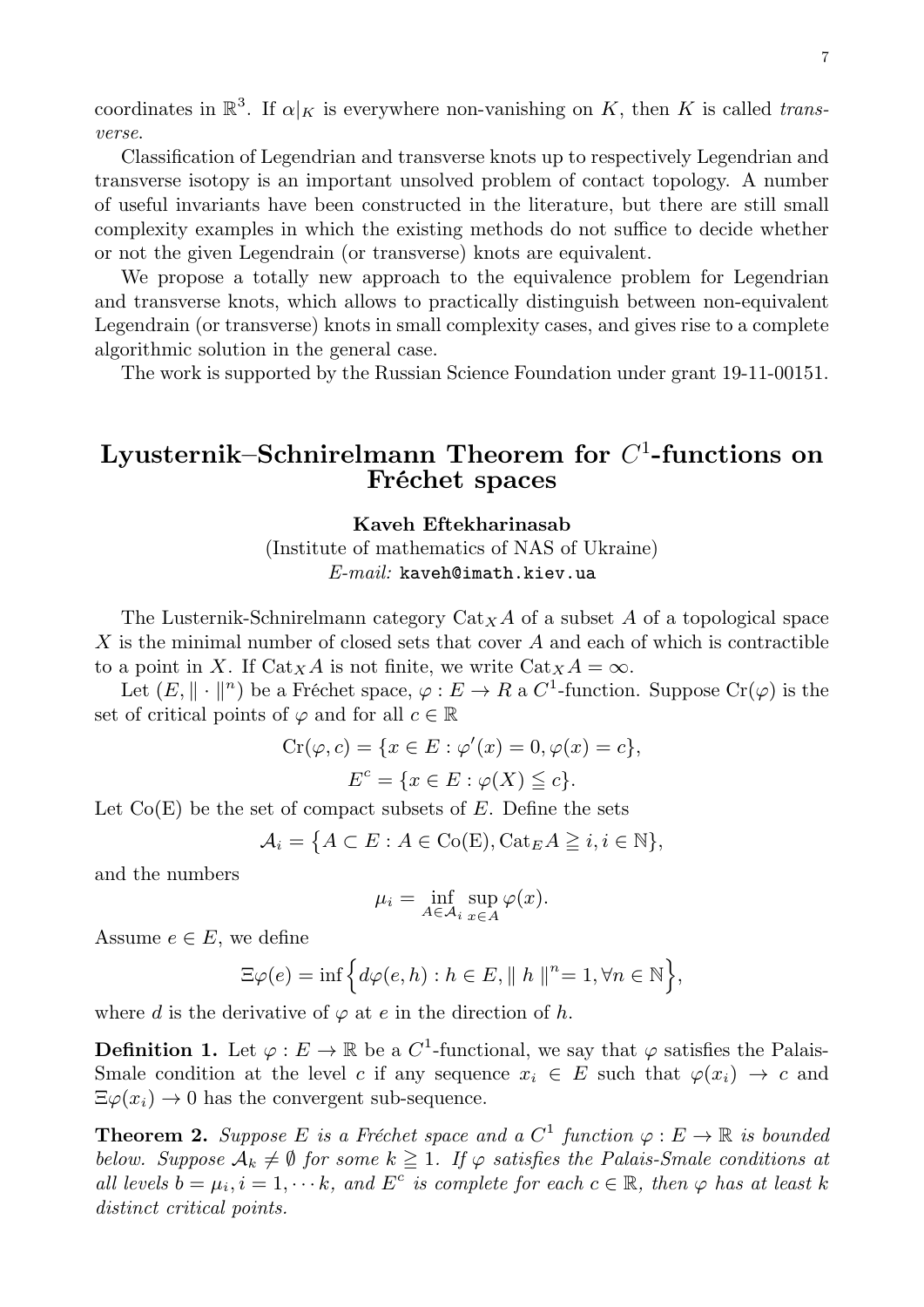### **Stabilizers of smooth functions on** 2**-torus**

**Bohdan Feshchenko**

(Institute of Mathematics of NAS of Ukraine) *E-mail:* fb@imath.kiev.ua

Let M be a smooth compact surface. The group of diffeomorphisms  $\mathcal{D}(M)$  naturally acts from the right on the space of smooth functions  $C^{\infty}(M)$  by the following rule:  $\gamma: C^{\infty}(M) \times \mathcal{D}(M) \to C^{\infty}(M), \gamma(f,h) = f \circ h.$  For the given smooth function  $f \in C^{\infty}(M)$  we denote by  $\mathcal{S}(f)$  and  $\mathcal{O}(f)$  the stabilizer and the orbit of f with respect to the action  $\gamma$ . Endow strong Whitney topologies on  $C^{\infty}(M)$  and  $\mathcal{D}(M)$ ; these topologies induce some topologies on  $\mathcal{O}(f)$  and  $\mathcal{S}(f)$ . We denote by  $\mathcal{D}_{\text{id}}(M)$  and  $\mathcal{O}_f(f)$  connected components of  $\mathcal{D}(M)$  and  $\mathcal{O}(f)$  which contain id and f respectively; we also set  $\mathcal{S}'(f) = \mathcal{S}(f) \cap \mathcal{D}_{\text{id}}(M)$ .

Let  $\Gamma_f$  be a Kronrod-Reeb graph of a smooth function f. It is easy to see that each  $h \in \mathcal{S}'(f)$  induces an automorphism  $\rho(h)$  of the graph  $\Gamma_f$ , and the correspondence  $\rho: S'(f) \to \text{Aut}(\Gamma_f)$  is a homeomorphism. The image of  $\rho(S'(f))$  in  $\text{Aut}(\Gamma_f)$  will be denoted by  $G(f)$ . More details can be found in [6].

In the series of papers [1]–[5] S. Maksymenko and the author described an algebraic structure of  $\pi_1 \mathcal{O}_f(f)$  for Morse functions on 2-torus. In my talk I am going to present algebraic structures of groups  $\pi_0 \mathcal{S}'(f)$  and  $G(f)$  for Morse functions on 2-torus.

- [1] S. Maksymenko, B. Feshchenko. Homotopy properties of spaces of smooth functions on 2 torus. *Ukrainian Mathematical Journal*, 66(9), 1205–1212, 2014. arXiv:1401.2296
- [2] S. Maksymenko, B. Feshchenko. Orbits of smooth functions on 2–torus and their homotopy types. *Matematychni Studii*, 44(1), 67–83, 2015. arXiv:1409.0502
- [3] S. Maksymenko, B. Feshchenko. Smooth functions on 2-torus whose Kronrod-Reeb graph contains a cycle. *Methods of Functional Analysis and Topology*, 21(1), 22–40, 2015. arXiv:1411.6863
- [4] B. Feshchenko. Deformations of smooth function on 2-torus whose KR-graph is a tree. *Proceedings of National Academy of Sciences of Ukraine*, 12(6), 22–40, 2015. arXiv:1804.08966
- [5] B. Feshchenko. Actions of finite groups and smooth functions on surfaces. *Methods of Functional Analysis and Topology*, 22(3), 210–219, 2016. arXiv:1610.01219
- [6] S. Maksymenko Deformations of functions on surfaces by isotopic to the identity diffeomorphisms, (2013) 34 pages, arXiv:1311.3347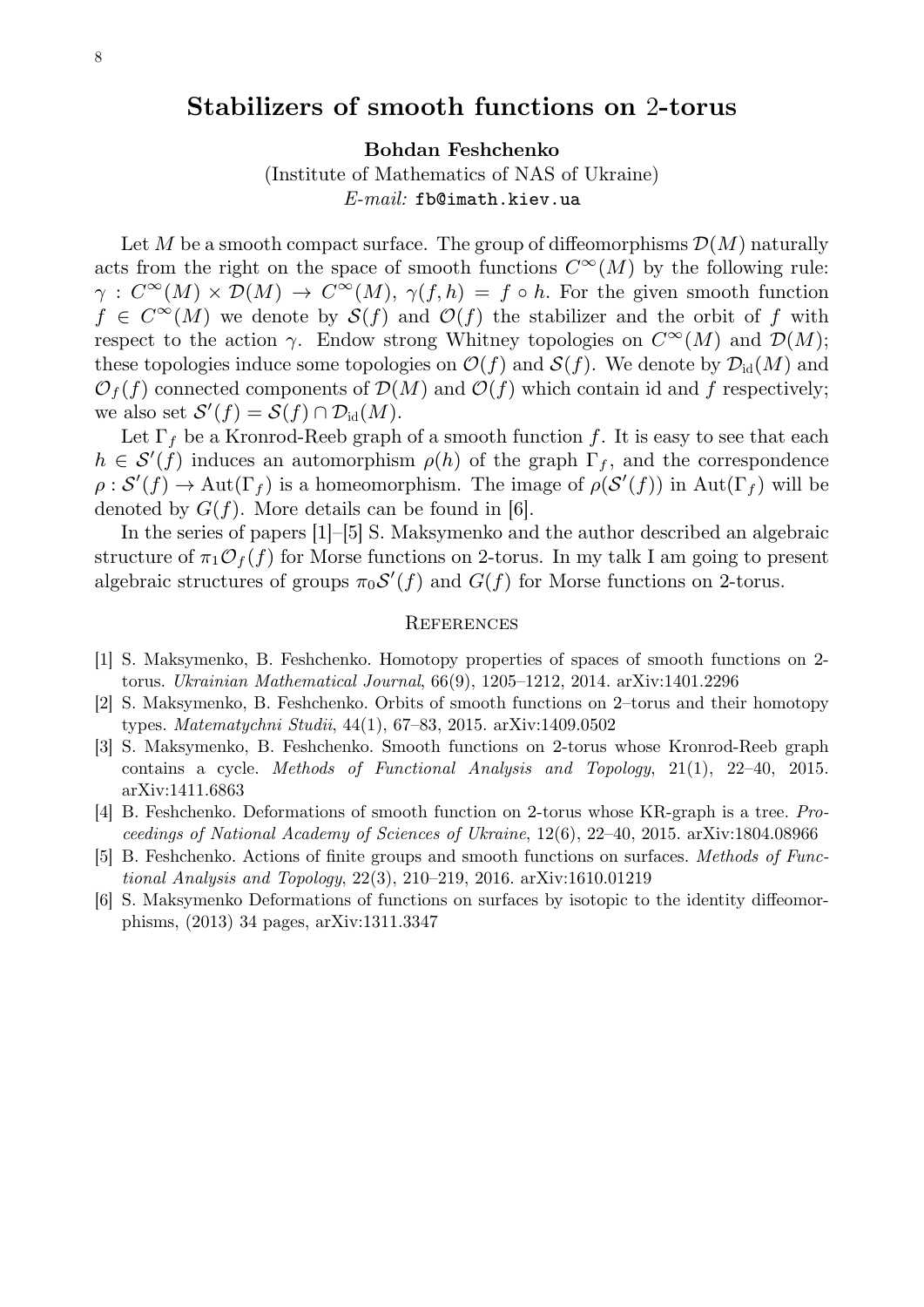### **Graphs and Riemann surfaces**

**Soren Galatius** (University of Copenhagen, Denmark) *E-mail:* galatius@math.ku.dk

Riemann's moduli space  $M_g$  is the space of isomorphism classes of genus g Riemann surfaces. It is a complex variety of dimension  $3g - 3$ . I will discuss a connection between its rational homology groups  $H_*(M_g)$  and the graph complexes introduced by Kontsevich in the 1990's, discovered in recent joint work with Chan and Payne (arXiv:1805.10186). In particular we show that the dimension of  $H_{4q-6}(M_q)$  grows exponentially with g. It was known previously that  $H_i(M_g) = 0$  for  $i > 4g - 6$ .

### **Entanglement and geometry of states of quantum many-particle systems**

**V.I. Gerasimenko**

(Institute of Mathematics of the NAS of Ukraine) *E-mail:* gerasym@imath.kiev.ua

In the talk we review the mathematical methods of the description of the evolution of states of quantum many-particle systems by means of the possible modifications of the density operator (density matrix). In particular, we consider some related problems of entanglement and the geometry of quantum states.

One of the approaches to describing the states of quantum systems of many particles consists in to describe states by means of a sequence of operators determined by the cluster expansions of density operators, which are interpreted as the correlation operators are governed by the hierarchy of the nonlinear evolution equations [1]. Such approach allows us to describe the evolution of correlations of systems in condensed states.

Moreover, we discuss an approach to the description of the evolution of states within framework of the state of a typical particle within a quantum system of many particles, i.e. the foundations of describing the evolution by the nonlinear kinetic equations are considered [2].

- [1] V. I. Gerasimenko, D. O. Polishchuk. Dynamics of correlations of Bose and Fermi particles. *Math. Meth. Appl. Sci.*, 34 (1): 76-93, 2013.
- [2] V. I. Gerasimenko. Processes of creation and propagation of correlations in quantum manyparticle systems. *Reports NAS of Ukraine.*, (5): 58-66, 2016.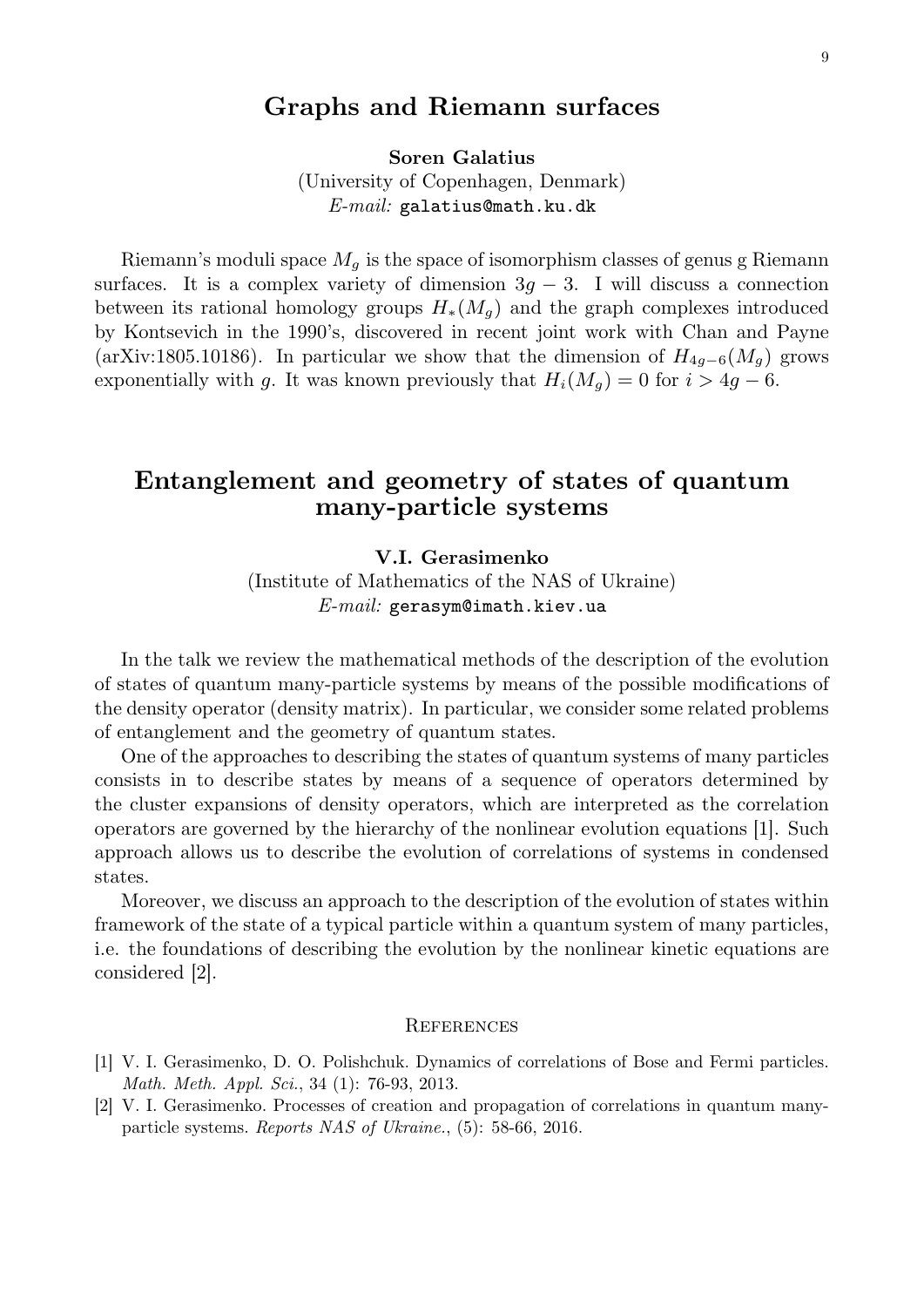# **Braids, links, strings and algorithmic problems of topology**

#### **Nikolaj Glazunov**

(NAU, Kiev, Ukraine) *E-mail:* glanm@yahoo.com

V.V. Sharko in his book [5] has investigated functions on manifolds. Braids intimately connect with functions on manifolds. These connections are represented by mapping class groups of corresponding discs, by fundamental groups of corresponding punctured discs. and by some other topological or algebraic structures.

Below we follow to [1, 2, 3, 6] and references therein.

**Definition 1.** (Configuration spaces of the ordered sets of points). Let M be a topological space and let  $M^n$  be the product of n spaces M with the topology of the product. Put

$$
\mathcal{F}_n(M) = \{ (u_1, \ldots, u_n) \in M^n; u_i \neq u_j, i \neq j \}.
$$

**Remark 2.** If M is a topological space of the dimension dim M (possibly with the boundary  $\partial M$ ) then the dimension of  $\mathcal{F}_n(M)$  is equal  $n \cdot dim M$ . The topological space  $\mathcal{F}_n(M)$  is connected.

**Definition 3.** The fundamental group  $\pi(\mathcal{F}_n(M))$  of the manifold  $\mathcal{F}_n(M)$  is called the group of pure braids with  $n$  strands.

Let now M be a connected topological manifolds of the dimension  $\geq 2$ ,

 $M^{in} = M \setminus \partial M, \qquad Q_m \subset M^{in},$ 

 $Q_m$  contains  $m \geq 0$  points. Put

$$
\mathcal{F}_{m,n}(M)=\mathcal{F}_n(M\setminus Q_m).
$$

and for symmetric group  $S_n$  put

$$
\mathcal{G}_{m,n}=\mathcal{F}_{m,n}(M)/S_n.
$$

**Definition 4.** The fundamental group  $\pi(\mathcal{G}_{m,n})$  is called the braids group of the manifold  $M \setminus Q_m$  with n strands.

**Remark 5.** In the case of  $M = \mathbb{R}^2$  we obtain groups of pure braids and braids in the sense of E. Artin and A. Markov.

Let M be a three dimensional topological manifold possible with the boundary  $\partial M$ . Recall that a geometric link in  $M$  is a locally flat closed one dimensional submanifold in M.

A.A. Markov [3] gave the description of the set of isotopic classes of oriented links in  $\mathbb{R}^3$  in terms of braids. For manifolds of the dimension grater than 3 A.A. Markov [2] has proved the undecidability of the problem of homeomorphy.

For algorithmic and computer-algebraic investigations of braids, links and strings we have to represent corresponding data structures and algorithms. These data structures and algorithms are constructive mathematical objects in the sense of A. Markov. The processing of these constructive objects require corresponding constructive semantics.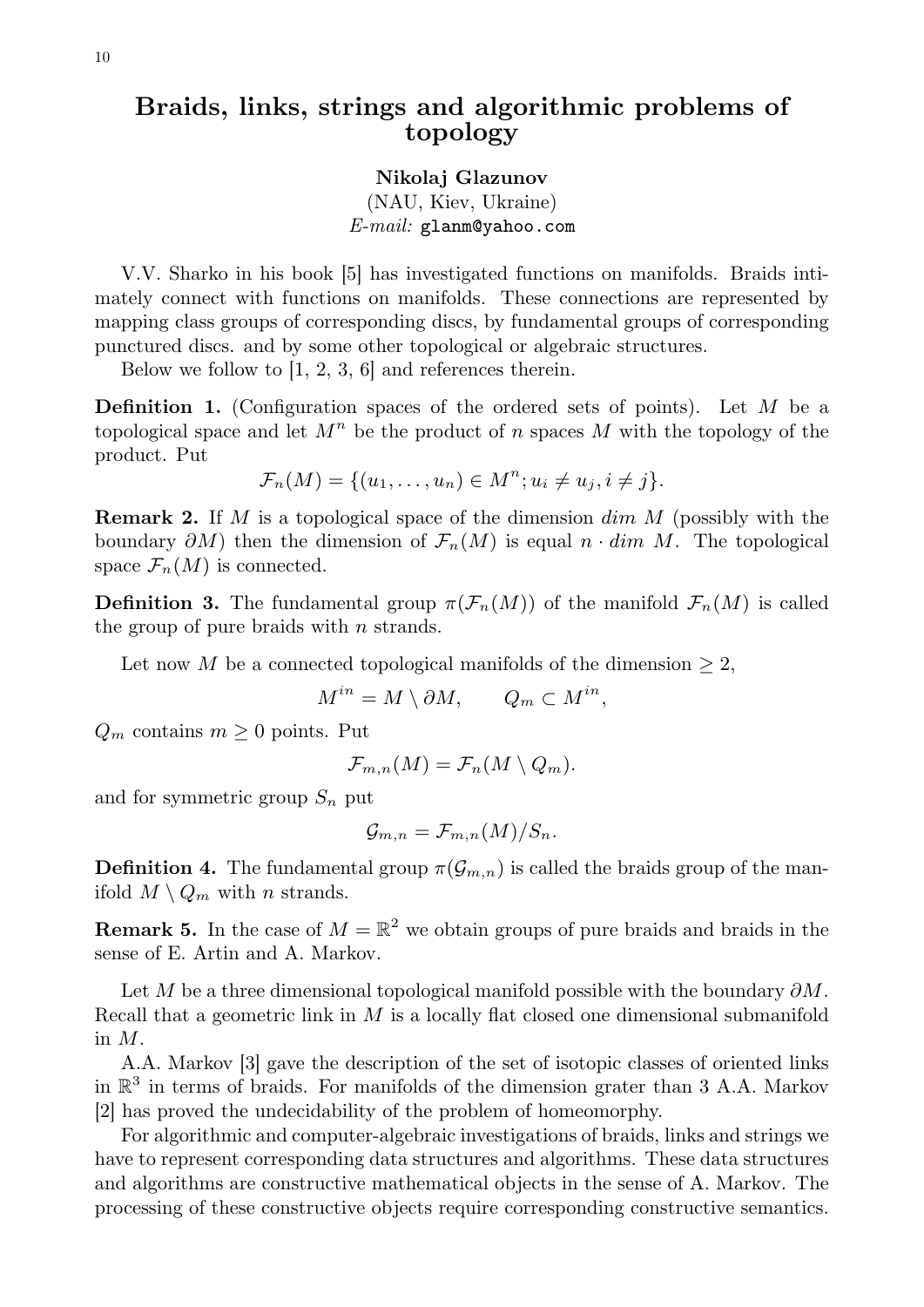A.A. Markov ( see [4] and references therein) began to construct the semantics. Follow to ([4] and references therein), and specialize Markov results to braids, links and strings we have

**Proposition 6.** *Let we have a description of braids, links and strings as constructive mathematical objects of the language*  $L_2$ *. Then any closed formula of the language*  $L_2$ *which is inferred from the valid formula of the language*  $L_2$ *, is valid.* 

We will present the interpretation of this Proposition on examples from [1, 3, 6, 7, 8].

#### **REFERENCES**

- [1] Christian Kassel, Christophe Reutenauer. Sturmian morphisms, the braid group B4, Christoffel words and bases of F2. *Ann. Math. Pure Appl.*, vol. 166, no. 2: 317–339, 2007.
- [2] Andrei Markov. Unsolvability of homeomorphy problem. *Proc. ICM1958*, Cambridge Univer. Press, 300–306. 1960.
- [3] Andrei Markov. *Foundations of algebraic theory of braids*, volume 16 of *Trudy Steklov Math. Ins.*. Leningrad-Moscow: Publ. AN USSR, 1945.
- [4] Andrei Markov. On the language Zω. *Doklady AN SSSR*, vol. 214, no. 1: 40–43, 1974.
- [5] Vladimir Sharko. *Functions on manifolds. Algebraic and topological aspects*, volume 131 of *Translation of Mathematical Monographs*. New York: AMS, 1993.
- [6] Vladimir Turaev. Faithful linear representations of the braid groups. *Astèrisque*, vol. 276: 389–409, 2002.
- [7] Nikolaj Glazunov, Lev Kalughnin, Vitalii Sushchansky. Programming System for solving Combinatorial Problems of Modern Algebra. (in Russian) *Proc. of the Int. Conf. Analytical machine computations and their application in theoretical physics*, Joint Institute for Nuclear Research, Dubna, 23-36, 1980.
- [8] Nikolaj Glazunov. Homological and Homotopical Algebra of Supersymmetries and Integrability to String Theory (introduction and preliminaries), arXiv: 0805.4161, 12 p., 2008. On Computational Aspects of the Fourier-Mukai Transform, *Proc. of the Fifth International Conference "Symmetry in Nonlinear Mathematical Physics", Part 3* , Institute of Math., Kiev, 1087–1093, 2004.

### **Matrix manifolds as affine varieties**

#### **Marek Golasiński**

(Faculty of Mathematics and Computer Science, University of Warmia and Mazury, Sloneczna 54 Street, 10-710 Olsztyn, Poland)

*E-mail:* marekg@matman.uwm.edu.pl

#### **Francisco Gómez Ruiz**

(Departamento de Álgebra, Geometría y Topología, Facultad de Ciencias, Universidad de Málaga, Campus Universitario de Teatinos, 29071 Málaga, España) *E-mail:* gomez\_ruiz@uma.es

Let  $\mathbb{K} = \mathbb{R}, \mathbb{C}$  or  $\mathbb{H}$ , the skew R-algebra of quaternions and write  $M_{n,r}(\mathbb{K})$  (resp.  $M_n(\mathbb{K})$  for the set of  $n \times r$  (resp.  $n \times n$ ) -matrices over K. We aim to examine the structure of special matrix manifolds, Grassmann  $G_{n,r}(\mathbb{K})$  and Stiefel manifolds  $V_{n,r}(\mathbb{K})$ , via their presentations as algebraic sets.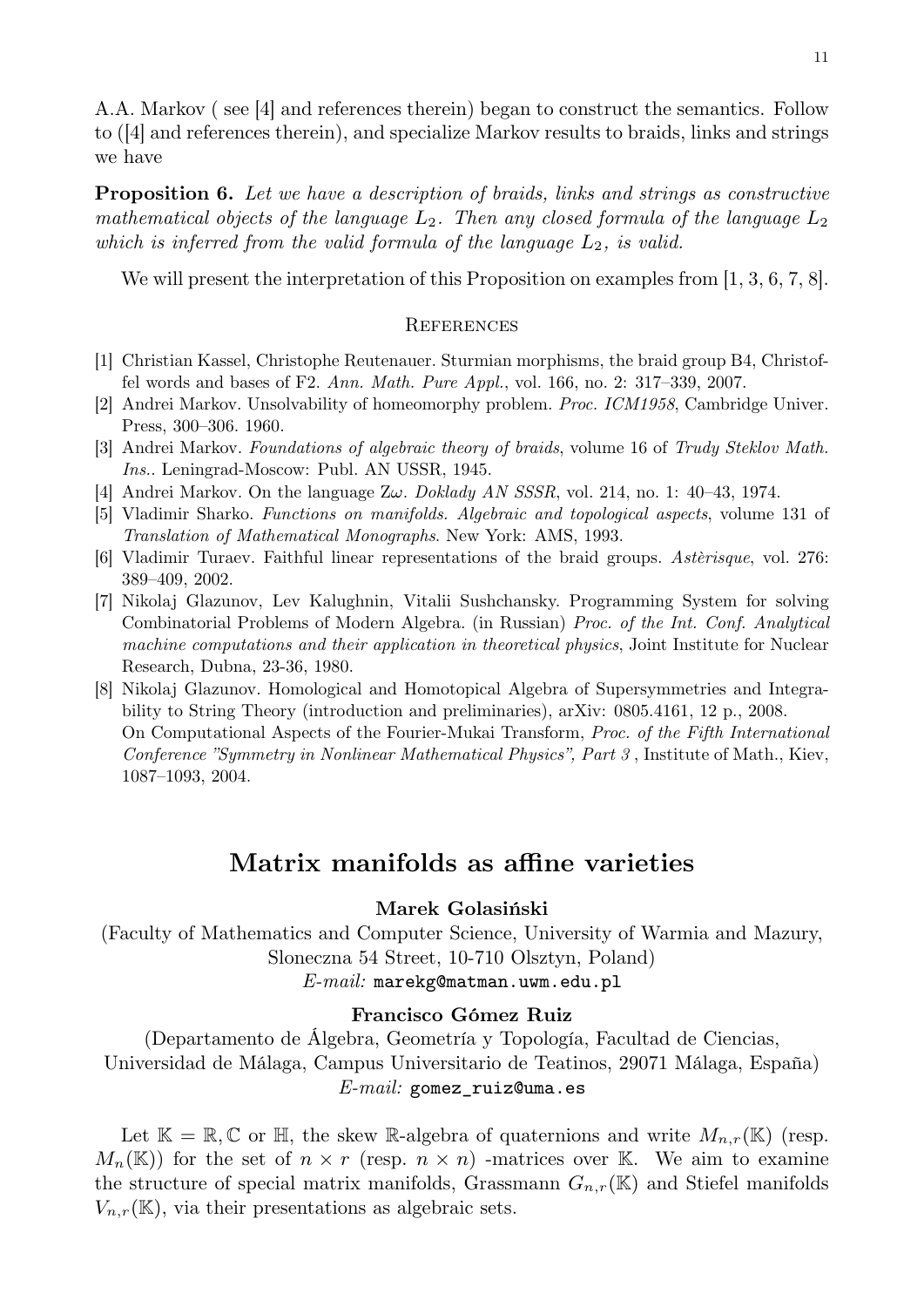**Proposition 1.** Let  $\mathbb{K} = \mathbb{R}, \mathbb{C}$  or  $\mathbb{H}$ . Then:

- (1)  $G_{n,r}(\mathbb{K}) = \{A \in M_n(\mathbb{K}); A^2 = A, \overline{A}^t = A, \text{tr}(A) = r\}.$
- (2)  $V_{n,r}(\mathbb{K}) = \{ A \in M_{n,r}(\mathbb{K}); \, \bar{A}^t A = I_r \}.$

This implies that  $G_{n,r}(\mathbb{K})$  and  $V_{n,r}(\mathbb{K})$  are R-affine varieties. The main result is: **Theorem 2.** (1) *The tangent bundle*

$$
TG_{n,r}(\mathbb{K}) = \{ (A, B) \in G_{n,r}(\mathbb{K}) \times M_n(\mathbb{K}); \, \bar{B}^t = B, AB + BA = B \};
$$

(2) *There is an algebraic isomorphism*

$$
TG_{n,r}(\mathbb{K})\approx \mathrm{Idem}_{r,n}(\mathbb{K}),
$$

*where*

$$
\text{Idem}_{r,n}(\mathbb{K}) = \{ A \in M_n(\mathbb{K}); A^2 = A, \text{rk}(A) = r \};
$$

(3) The C-Zariski closure  $G_{n,r}(\mathbb{C}) = TG_{n,r}(\mathbb{C})$  for  $G_{n,r}(\mathbb{C})$  as an R-affine variety.

**Remark 3.** The Stiefel map  $V_{n,r}(\mathbb{K}) \to G_{n,r}(\mathbb{K})$  given by  $A \mapsto A\overline{A}^t$  for  $A \in V_{n,r}(\mathbb{K})$ lead to a purely algebraic construction of the universal map

$$
EU(\mathbb{K}) \longrightarrow BU(\mathbb{K}).
$$

**Remark 4.** An extension of those results on some matrix manifolds over K being the Cayley algebra, and more generally, a composition algebra is planed as well.

## **On the separability of the topology on the set of the formal power series**

**Grechneva Marina**

(Zaporizhzhya National University, Zaporizhzhya, Ukraine) *E-mail:* grechnevamarina@gmail.com

#### **Stegantseva Polina**

(Zaporizhzhya National University, Zaporizhzhya, Ukraine) *E-mail:* stegpol@gmail.com

Let we have the sequence  $(a_n)_{n=0}^{\infty}$  of the elements from any ring K. The expression  $a_0 + a_1x + a_2x^2 + ... = \sum_{i=0}^{\infty} a_ix^i$ , where  $+$  and x are the formal symbols,  $a_i$  are coefficients,  $a_0$  – intercept term is called the formal power series.

Sometimes the expression  $f(x) = a_0 + a_1x + a_2x^2 + ...$  is called the another form of the representation of the sequence  $(a_n)_{n=0}^{\infty}$ . It is convenient to consider the finite sequence as the infinite one. The corresponding formal power series is called the polynomial. The set of the formal power series with coefficients from  $K$  is denote by  $K[[x]]$ .

The set  $K[[x]]$  is a ring with identity with respect to the addition and the multiplication of the formal power series:

$$
\sum_{i=0}^{\infty} a_i x^i + \sum_{i=0}^{\infty} b_i x^i = \sum_{i=0}^{\infty} (a_i + b_i) x^i
$$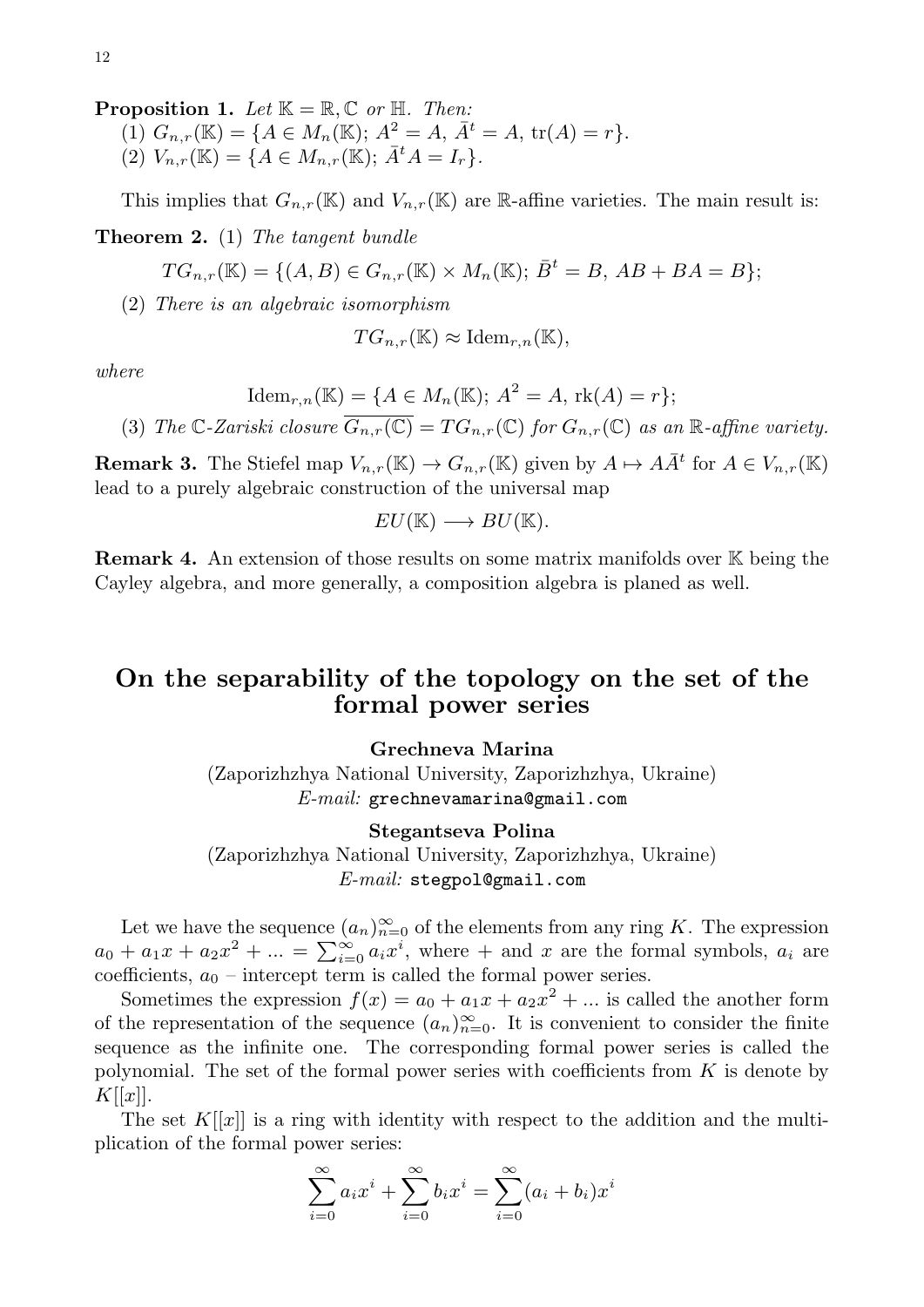and

$$
(\sum_{i=0}^{\infty} a_i x^i)(\sum_{i=0}^{\infty} b_i x^i) = \sum_{k=0}^{\infty} (\sum_{i+j=k} a_i b_j) x^k.
$$

The sets  $I_k = x^k K[[x]], k = 0, 1, 2, ...$  are the principal ideals of the ring  $K[[x]].$  If these ideals are considered as the open sets, then they and the empty set form the topological structure on the  $K[[x]]$ .

In the topological space  $(R[[x]], \tau)$  if the formal power series  $f(x)$  has nonzero intercept term, then its neighborhood is  $R[[x]]$ . If  $f(x)$  has no intercept term, then one can consider any  $I_k$  as the neighborhood, where k is not greater than the power of the minimal monomial term of the series  $f(x)$ .

#### **Proposition 1.** *The topological space*  $(R[[x]], \tau)$  *is separable.*

In this space the set  $M$  of all polynomials with the integer coefficients is denumerable as it is equal to  $\bigcup_{n\in\mathbb{N}} P_n$ , where  $P_n$  is the set of all polynomials with the integer coefficients the powers of which are less than or equal to  $n$  which is equivalent to Cartesian product  $Z \times Z \times ... \times Z$ , where Z is repeated  $n+1$  times. Moreover the closure M is equal to  $R[x]$ .

#### **REFERENCES**

[1] Lando S.A. *Lektsii o proizvodyaschih funktsiyah*. Moskva : MTsNMO, 2007.

### **On the monoid of cofinite partial isometries of a finite power of positive integers with the usual metric**

#### **Oleg Gutik**

(Ivan Franko National University of Lviv, Universytetska 1, Lviv, 79000, Ukraine) *E-mail:* oleg.gutik@lnu.edu.ua

#### **Anatolii Savchuk**

(Ivan Franko National University of Lviv, Universytetska 1, Lviv, 79000, Ukraine) *E-mail:* asavchuk3333@gmail.com

We follow the terminology of [1, 2]. For any positive integer n by  $S_n$  we denote the group of permutations of the set  $\{1, \ldots, n\}.$ 

A partial transformation  $\alpha: (X, d) \rightarrow (X, d)$  of a metric space  $(X, d)$  is called *isometric* or a *partial isometry*, if  $d(x\alpha, y\alpha) = d(x, y)$  for all  $x, y \in \text{dom }\alpha$ .

For an arbitrary positive integer  $n \geq 2$  by  $\mathbb{N}^n$  we denote the *n*-th power of the set of positive inters N with the usual metric:

$$
d((x_1,\dots,x_n),(y_1,\dots,y_2))=\sqrt{(x_1-y_1)^2+\dots+(x_n-y_n)^2}.
$$

Let  $\mathbb{IN}_{\infty}^n$  be the set of all partial cofinite isometries of  $\mathbb{N}^n$ . It is obvious that  $\mathbb{IN}_{\infty}^n$ ∞ with the operation of composition of partial isometries is an inverse submonoid of the symmetric inverse monoid  $\mathcal{I}_{\mathbb{N}}$  over  $\mathbb{N}$  and later by  $\mathbb{IN}_{\infty}^n$  we shall denote the *monoid of* all partial cofinite isometries of  $\mathbb{N}^n$ .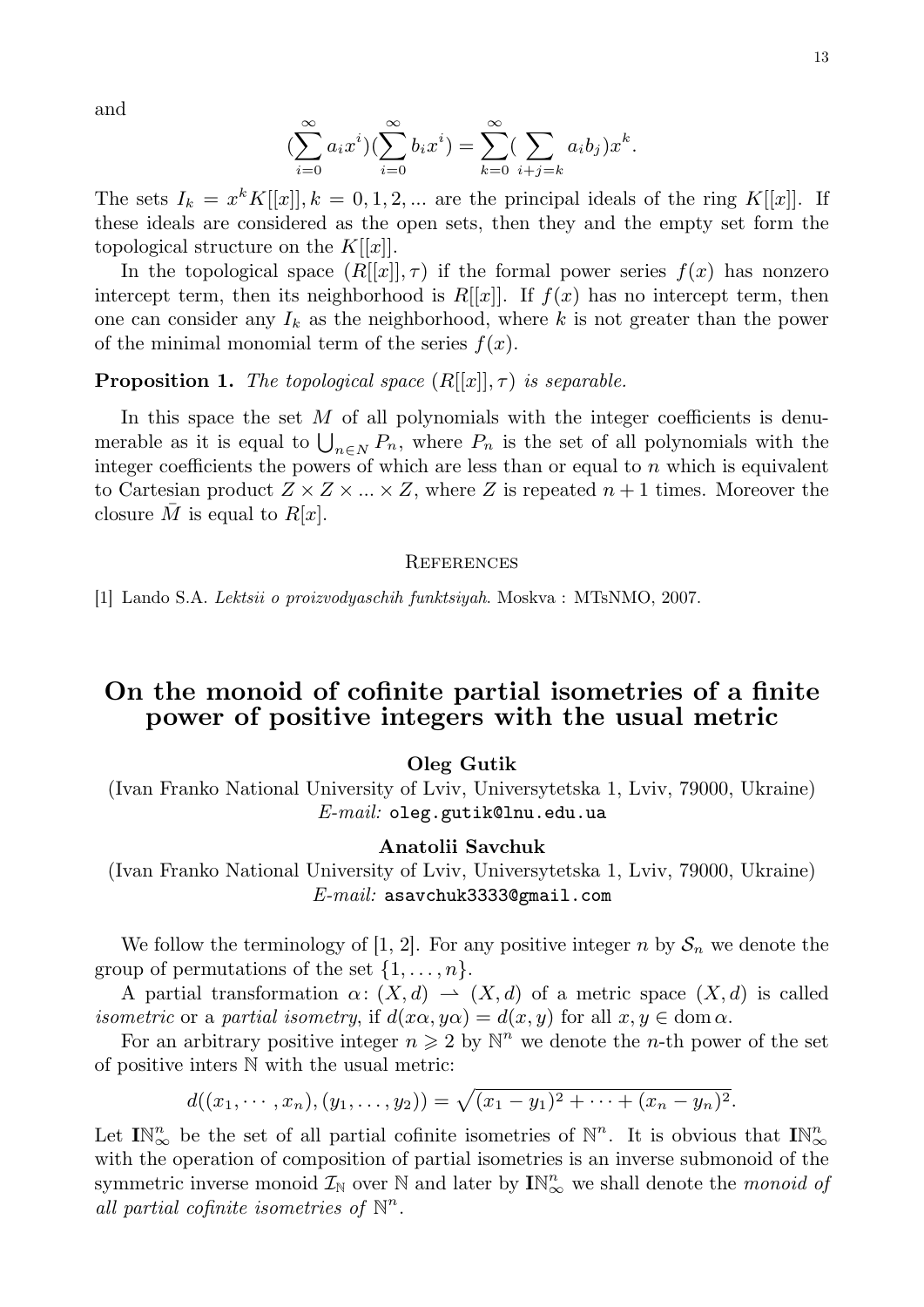**Theorem 1.** For any positive integer  $n \geq 2$  the group of units  $H(\mathbb{I})$  of the monoid  $\mathbf{I}\mathbb{N}_{\infty}^n$  *is isomorphic to the symmetric group*  $\mathcal{S}_n$ *. Moreover, every element of*  $H(\mathbb{I})$  *is induced by a permutation of the set*  $\{1, \ldots, n\}$ *.* 

**Lemma 2.** Let *n* be any positive integer  $\geq 2$ . Let  $\alpha$  be an arbitrary element of *the monoid*  $\mathbb{IN}_{\infty}^n$ . Then there exists the unique element  $\sigma_{\alpha}$  of the group of units  $H(\mathbb{I})$  *and the unique idempotents*  $\varepsilon_{l(\alpha)}$  *and*  $\varepsilon_{r(\alpha)}$  *of the semigroup*  $\mathbf{I} \mathbb{N}_{\infty}^n$  *such that*  $\alpha = \sigma_{\alpha} \varepsilon_{l(\alpha)} = \varepsilon_{r(\alpha)} \sigma_{\alpha}.$ 

If S is an inverse semigroup then the semigroup operation on S determines the following partial order  $\preccurlyeq$  on S:  $s \preccurlyeq t$  if and only if there exists  $e \in E(S)$  such that  $s = te$ . This order is called the *natural partial order* on S [4].

**Theorem 3.** Let *n* be any positive integer  $\geq 2$ . Let  $\alpha$  and  $\beta$  be elements of the  $semigroup \mathbb{IN}_{\infty}^n$ . Let  $\alpha = \sigma_{\alpha} \varepsilon_{l(\alpha)} = \varepsilon_{r(\alpha)} \sigma_{\alpha}$  and  $\beta = \sigma_{\beta} \varepsilon_{l(\beta)} = \varepsilon_{r(\beta)} \sigma_{\beta}$  for some *elements*  $\sigma_{\alpha}$  *and*  $\sigma_{\beta}$  *of the group of units*  $H(\mathbb{I})$  *and idempotents*  $\varepsilon_{l(\alpha)}$ *,*  $\varepsilon_{r(\alpha)}$ *,*  $\varepsilon_{l(\beta)}$  *and*  $\varepsilon_{r(\beta)}$  *of the semigroup*  $\mathbf{I} \mathbb{N}_{\infty}^n$ . Then  $\alpha \preccurlyeq \beta$  *in*  $\mathbf{I} \mathbb{N}_{\infty}^n$  *if and only if*  $\sigma_{\alpha} = \sigma_{\beta}$ ,  $\varepsilon_{l(\alpha)} \preccurlyeq \varepsilon_{l(\beta)}$  $and \varepsilon_{r(\alpha)} \preccurlyeq \varepsilon_{r(\beta)} \text{ in } E(\mathbb{IN}_{\infty}^n).$ 

A congruence  $\mathfrak C$  on a semigroup S is called a *group congruence* if the quotient semigroup  $S/\mathfrak{C}$  is a group. If  $\mathfrak{C}$  is a congruence on a semigroup S then by  $\mathfrak{C}^{\sharp}$  we denote the natural homomorphism from S onto the quotient semigroup  $S/\mathfrak{C}$ . Every inverse semigroup S admits a *least* (*minimum*) *group congruence*  $\mathfrak{C}_{mg}$ :

 $a\mathfrak{C}_{mg}b$  if and only if there exists  $e \in E(S)$  such that  $ae = be$ 

(see  $|3$ , Lemma III.5.2.).

**Theorem 4.** Let n be any positive integer  $\geq 2$ . Then the quotient semigroup  $\mathbb{N}_{\infty}^n/\mathfrak{C}_{mg}$ *is isomorphic to the group*  $S_n$  *and the natural homomorphism*  $\mathfrak{C}_{mg}^{\sharp}$ :  $\mathbb{IN}_{\infty}^n \to \mathbb{IN}_{\infty}^n/\mathfrak{C}_{mg}$ *is defined in the following way:*  $\alpha \mapsto \sigma_{\alpha}$ .

The following theorem gives the description of Green's relations  $\mathcal{R}, \mathcal{L}, \mathcal{H}, \mathcal{D}$  and  $\mathcal{J}$  on  $\mathbb{I}\mathbb{N}_{\infty}^n$ .

**Theorem 5.** Let *n* be any positive integer  $\geq 2$  and  $\alpha, \beta \in \mathbb{N}_{\infty}^n$ . Then the following *statements hold:*

- (i)  $\alpha \mathcal{L} \beta$  *if and only if there exists an element*  $\sigma$  *of the group of units*  $H(\mathbb{I})$  *of*  $\mathbb{IN}_{\infty}^n$  *such that*  $\alpha = \sigma\beta$ *;*
- (*ii*)  $\alpha \mathcal{R} \beta$  *if and only if there exists an element*  $\sigma$  *of the group of units*  $H(\mathbb{I})$  *of*  $\mathbb{IN}_{\infty}^n$  such that  $\alpha = \beta \sigma$ ;
- (*iii*)  $\alpha \mathcal{H} \beta$  *if and only if there exist elements*  $\sigma_1$  *and*  $\sigma_2$  *of the group of units*  $H(\mathbb{I})$ *of*  $\mathbb{IN}_{\infty}^n$  *such that*  $\alpha = \sigma_1 \beta$  *and*  $\alpha = \beta \sigma_2$ *;*
- (iv)  $\alpha \mathcal{D}\beta$  *if and only if there exist elements*  $\sigma_1$  *and*  $\sigma_2$  *of the group of units*  $H(\mathbb{I})$ *of*  $\mathbb{IN}_{\infty}^n$  *such that*  $\alpha = \sigma_1 \beta \sigma_2$ ;
- (*v*)  $\mathcal{D} = \mathcal{J}$  on  $\mathbb{I} \mathbb{N}_{\infty}^n$ ;
- (*vi*) *every*  $\mathcal{J}$ -class in  $\mathbb{IN}_{\infty}^n$  is finite and consists of incomparable elements with the *respect to the natural partial order*  $\preccurlyeq$  *on*  $\mathbb{IN}_{\infty}^n$ .

**Corollary 6.** IN<sup>n</sup><sub>∞</sub> *is an E*-unitary *F*-inverse semigroup for any positive integer  $n \ge 2$ .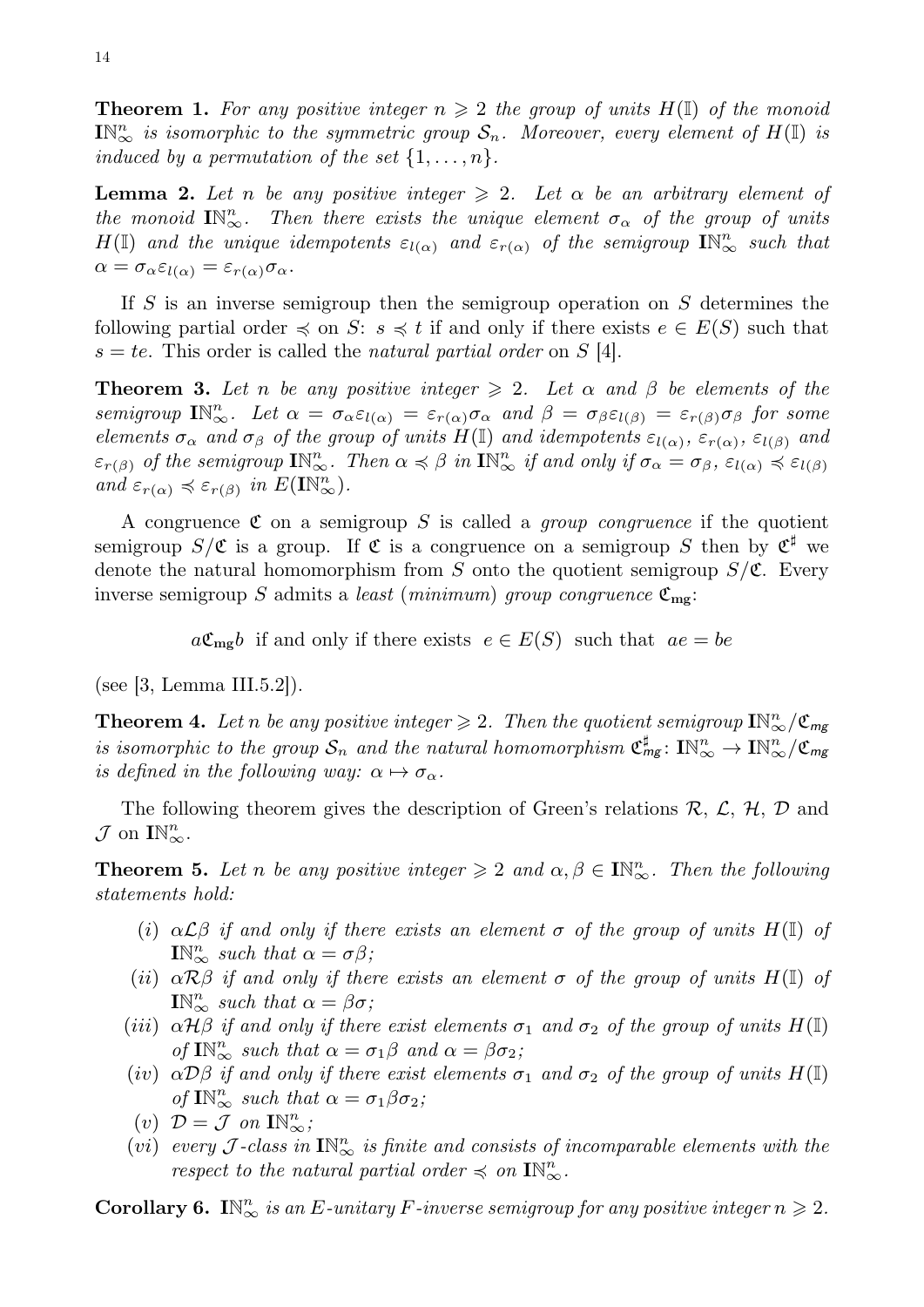The following theorem describes the structure of the semigroup  $\mathbb{IN}_{\infty}^n$ .

**Theorem 7.** Let n be any positive integer  $\geq 2$ . Then the semigroup  $\mathbb{IN}_{\infty}^n$  is iso*morphic to the semidirect product*  $S_n \ltimes_b (\mathcal{P}_{\infty}(\mathbb{N}^n), \cup)$  *of free semilattice with the unit*  $(\mathcal{P}_{\infty}(\mathbb{N}^n), \cup)$  by the symmetric group  $\mathcal{S}_n$ .

#### **REFERENCES**

- [1] A. H. Clifford and G. B. Preston. *The Algebraic Theory of Semigroups*, Vol. I., Amer. Math. Soc. Surveys 7, Providence, R.I., 1961; Vol. II., Amer. Math. Soc. Surveys 7, Providence, R.I., 1967.
- [2] M. V. Lawson, *Inverse Semigroups. The Theory of Partial Symmetries*, Singapore: World Scientific, 1998.
- [3] M. Petrich, *Inverse Semigroups*, New York: John Wiley & Sons, 1984.
- [4] V. V. Wagner, *Generalized groups*, Dokl. Akad. Nauk SSSR, **84**(6): 1119–1122, 1952 (in Russian).

# **Properties of some algebras of entire functions of bounded type, generated by a countable set of polynomials on a Banach space**

#### **Svitlana Halushchak**

(Vasyl Stefanyk Precarpathian National University, Ivano-Frankivsk, Ukraine) *E-mail:* sv.halushchak@gmail.com

Let X be a complex Banach space. Let  $\mathbb{P} = \{P_1, P_2, \ldots, P_n, \ldots\}$  be a countable set of algebraically independent continuous n−homogeneous complex-valued polynomials on X for every positive integer n. Let us denote by  $H_{bP}(X)$  the closed subalgebra, generated by the elements of  $\mathbb{P}$ , of the Fréchet algebra  $H_b(X)$  of all entire functions of bounded type on X.

In this talk we will discuss some properties of the algebra  $H_{b\mathbb{P}}(X)$ . For instance, we will show that every  $f \in H_{b}P(X)$  can be uniquely represented in the following form

$$
f(x) = f(0) + \sum_{n=1}^{\infty} \sum_{k_1 + 2k_2 + \ldots + nk_n = n} a_{k_1, k_2, \ldots, k_n} (P_1(x))^{k_1} (P_2(x))^{k_2} \cdots (P_n(x))^{k_n},
$$

where  $x \in X$ ,  $a_{k_1,k_2,...,k_n} \in \mathbb{C}$  and  $k_1, k_2,...,k_n \in \mathbb{N} \cup \{0\}$ . Consequently, the spectrum (the set of all continuous linear multiplicative functionals) of the algebra  $H_{bP}(X)$ is in one-to-one correspondence with some set of sequences of complex numbers. We will prove the upper estimate for sequences of this set. We will also describe the spectrum of algebra  $H_{b\mathbb{P}}(X)$  in case when X is a closed subspace of the space  $l_{\infty}$  such that X contains the space  $c_{00}$  for some special form of the set  $\mathbb{P}$ .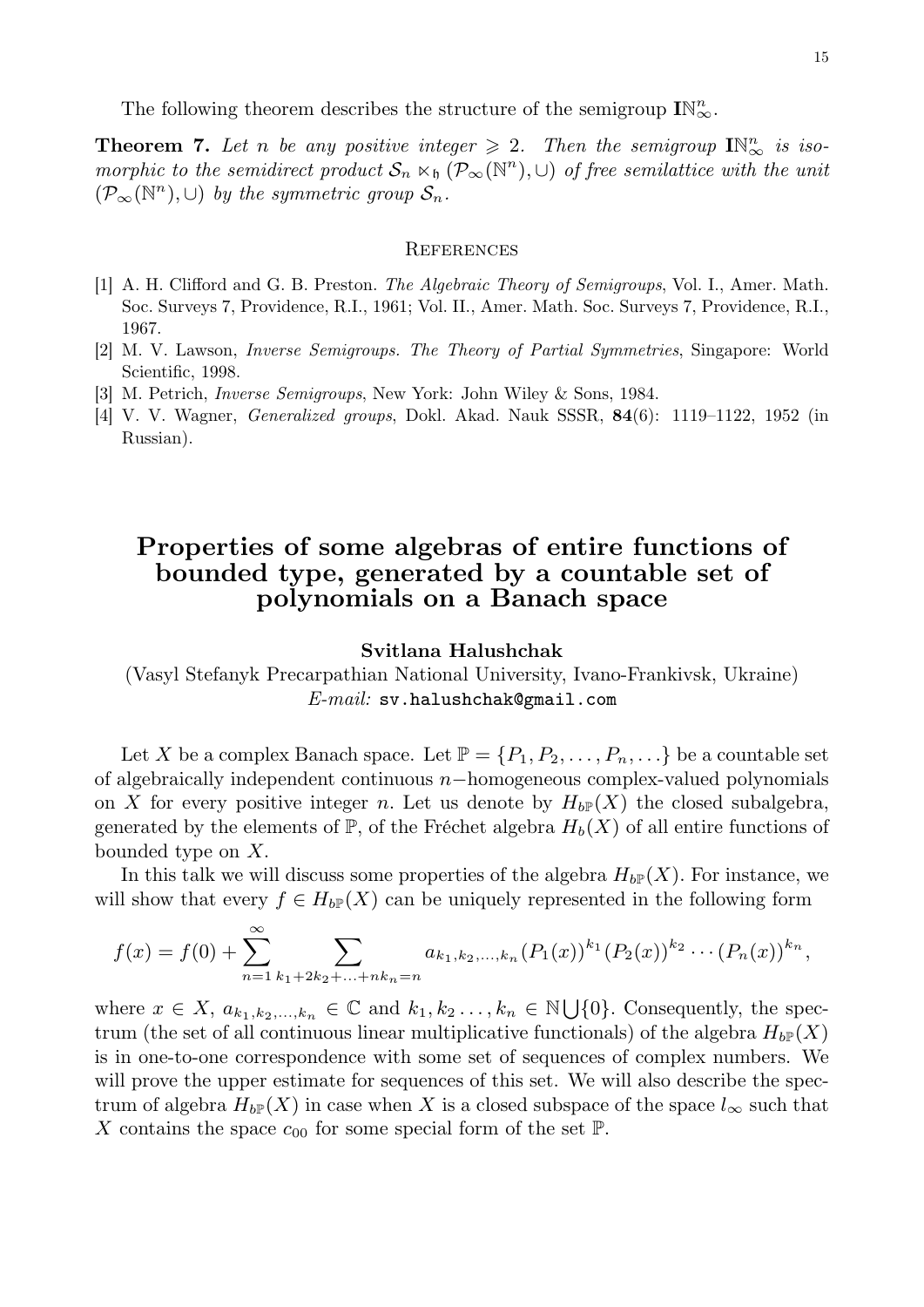# **Optimal Morse Flows on non-orientable 3-manifolds**

#### **Hossein Hatamian**

(Taras Shevchenko National University of Kyiv 64/13, Volodymyrska Street, Kyiv,

Ukraine)

*E-mail:* myowngait@gmail.com

#### **Alexandr Prishlyak**

(Taras Shevchenko National University of Kyiv 64/13, Volodymyrska Street, Kyiv, Ukraine)

#### *E-mail:* prishlyak@yahoo.com

A flow is called a *Morse flow* if the following conditions hold true:

1) it has finitely many singular points which are non-degenerate;

2) stable and unstable manifolds with singular points have a transversal intersection;

3)  $\alpha$  – and  $\omega$ –limit sets of each trajectory are singular points.

Let M be a smooth closed non-orientable 3-manifold. *A Morse flow diagram* takes the form of a surface and two sets of circles embedded in it. The surface  $F$  is the boundary of the regular neighborhood of sources and stable manifolds with singular points of index 1.

On the surface  $F$ , we have the following sets of circles:

1) circles  $u$ , which are intersections of unstable manifolds of singular points of index 1 with  $F$ ;

2) circles  $v$ , which are intersections of stable manifolds of singular points of index 2 with F.

*Morse flow diagram* on a three-dimensional manifold is the 3-tuple  $(F, u, v)$  consisting of a surface, a set of circles. Two Morse flow diagrams are said to be *equivalent* if there is a surface homeomorphism that maps the sets of arcs and circles into sets of arcs and circles of the same type and preserves framing. According to A.Prishlyak, two Morse flows on 3-manifolds are topologically equivalent if and only if their diagrams are equivalent.

A Morse flow is called *optimal* if it has the minimum number of singular points and trajectories between the saddles. An optimal (polar) Morse flow diagram on a closed 3-manifold is similar to a Heegaard diagram.

We show that if the Heegaard complexity of a non-orientable 3-manifold  $M$  is no more than 5, then M is homeomorphic to  $L_{p,q} \# S^1 \tilde{\times} S^2$ . There exists a Heegaard diagram of complexity 6 of a closed non-orientable 3-manifold which is not homeomorphic to  $L_{p,q} \# S^1 \widetilde{\times} S^2$ .

We show that up to a topological equivalence, there exist

- a unique optimal Morse flow on  $S^1 \widetilde{\times} S^2$ ,
- 2 flows on  $L_{2,1} \# S^1 \widetilde{\times} S^2$ ,
- 2 flows on  $L_{3,1} \# S^1 \widetilde{\times} S^2$ ,
- 3 flows on  $L_{4,1} \# S^1 \widetilde{\times} S^2$ ,
- 3 flows on  $L_{5,1} \# S^1 \widetilde{\times} S^2$  and
- 3 flows on  $L_{5,2} \# S^1 \widetilde{\times} S^2$ .

There are no other optimal flows on closed non-orientable 3-manifolds of complexity less than 6.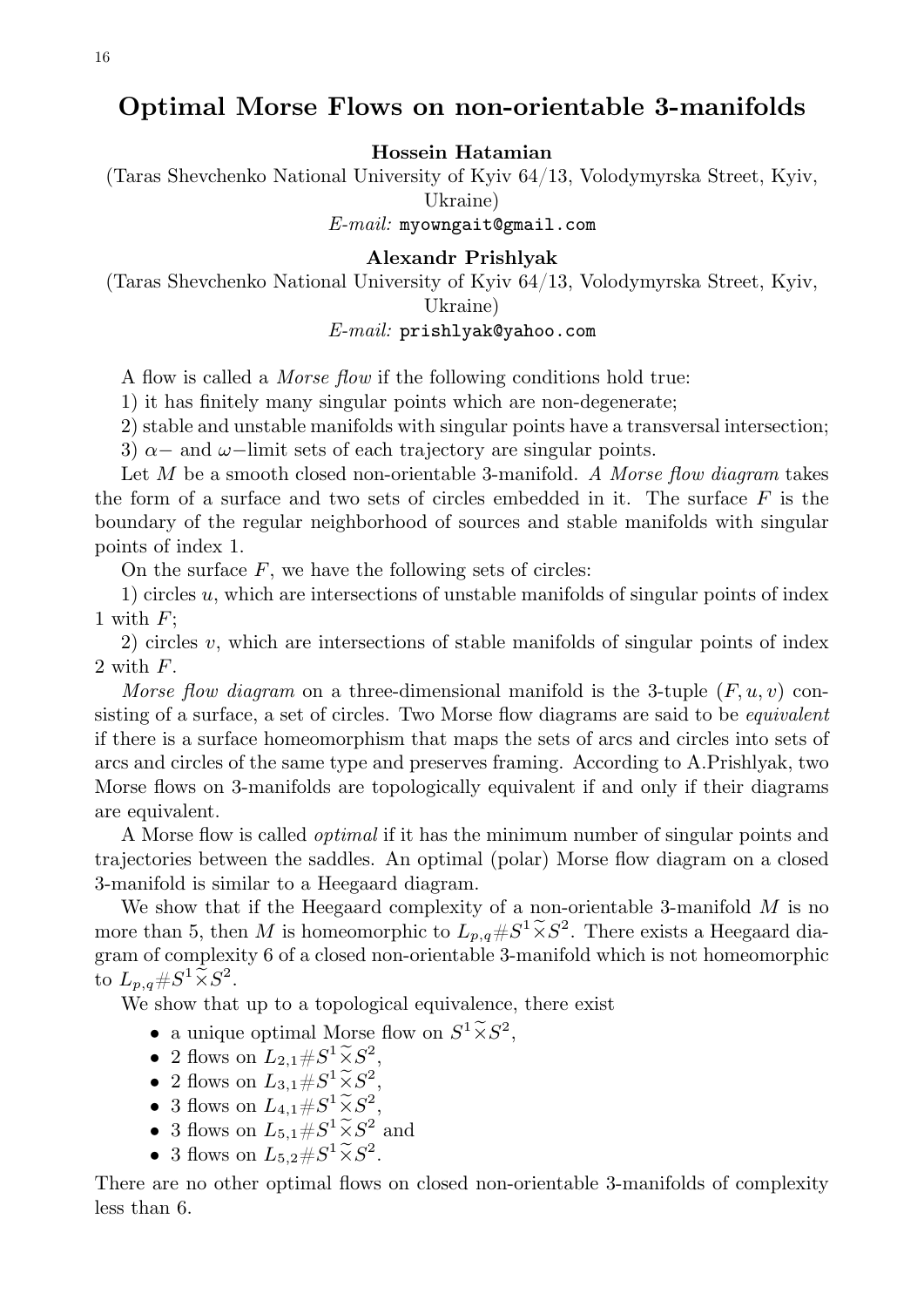#### **REFERENCES**

- [1] S.V. Matveev, *Algorithmic topology and classification of 3-manifolds*, volume 9, Springer, Berlin, 2007.
- [2] A.T. Fomenko, S.V. Matveev. *Algorithmic and Computer Methods for Three-Manifolds*. Kluwer Academic Publishers, The Netherlands, 1997.
- [3] A. Prishlyak, *Complete topological invariants of Morse-Smale flows and handle decompositions of 3-manifolds.* Journal of Mathematical Sciences. V 144. Pp.4492-4499, 2007.
- [4] Oshemkov A.A., Sharko V.V., *On the classification of Morse flows on two-dimensional manifolds*, Mat.sbornik, T. 189, V8. Pp.93-140, 1998.
- [5] G. Fleitas, *Classification of gradient like flows on dimensions two and three*, Bol. Soc. Brasil. Mat., 6, 1975.
- [6] De Toffoli, Silvia and Giardino, Valeria, *An Inquiry into the Practice of Proving in Low-Dimensional Topology*, 2015.

### **Functions with isolated critical points on the boundary of non-oriented surface**

#### **Bohdana Hladysh**

(Taras Shevchenko National University of Kyiv, Kyiv, Ukraine) *E-mail:* biv92@ukr.net

Let f be simple smooth function with isolated critical points on the boundary of smooth compact connected non-oriented surface M which are also isolated critical points of restriction of function  $f_{\partial}M$  to the boundary  $\partial M$ .

Let us consider the neighborhood of a critical point  $p_0$  bounded by  $f^{-1}(-\varepsilon)$ ,  $f^{-1}(\varepsilon)$ for some small enough  $\varepsilon > 0$ , by some trajectories of a gradient field and by the boundary  $\partial M$ . The parts of the surface where  $f > 0$  and  $f < 0$  will be called the positive and negative sectors of function  $f$ . We depict these sectors by shaded and unshaded ones. The obtained surface has the structure of  $(2k+2)$ –gon. If we extend this neighborhood to the neighborhood of a critical level, we get the neighborhood which is homeomorphic to a polygon with glued sides by linear homeomorphism.

Thus, atom has the structure of  $(2k + 2)$ –gon (see [4] Figures 5-1, 5-2).

We put a circle with matched points corresponding to the previously described polygon. This circle is the boundary  $(2k + 2)$ –gon and matched points are the points on the circle belonging to the intersection of shaded and unshaded sectors (in other words, matched points belong to the critical level). We connect two matched points by a chord if and only if correspondent sides of polygon become glued after continuations of critical level neighborhood. In what follows we get the circle with a matched points. Further fix the orientation on the boundary to numerate the matched points on the circle. If we change the orientation, we get the equivalent atom. Then we numerate matched points in the following way: a point corresponding to a critical one  $p_0$  we denote by  $Q_0$ , and the rest of points we numerate according to the orientation of the boundary beginning with  $Q_1$  up to  $Q_k$  and point  $Q_0$  we consider as the point of reference. These points divide the circle into  $k + 1$  black (thick) and grey (thin) arcs. These arcs correspond to positive and negative sections.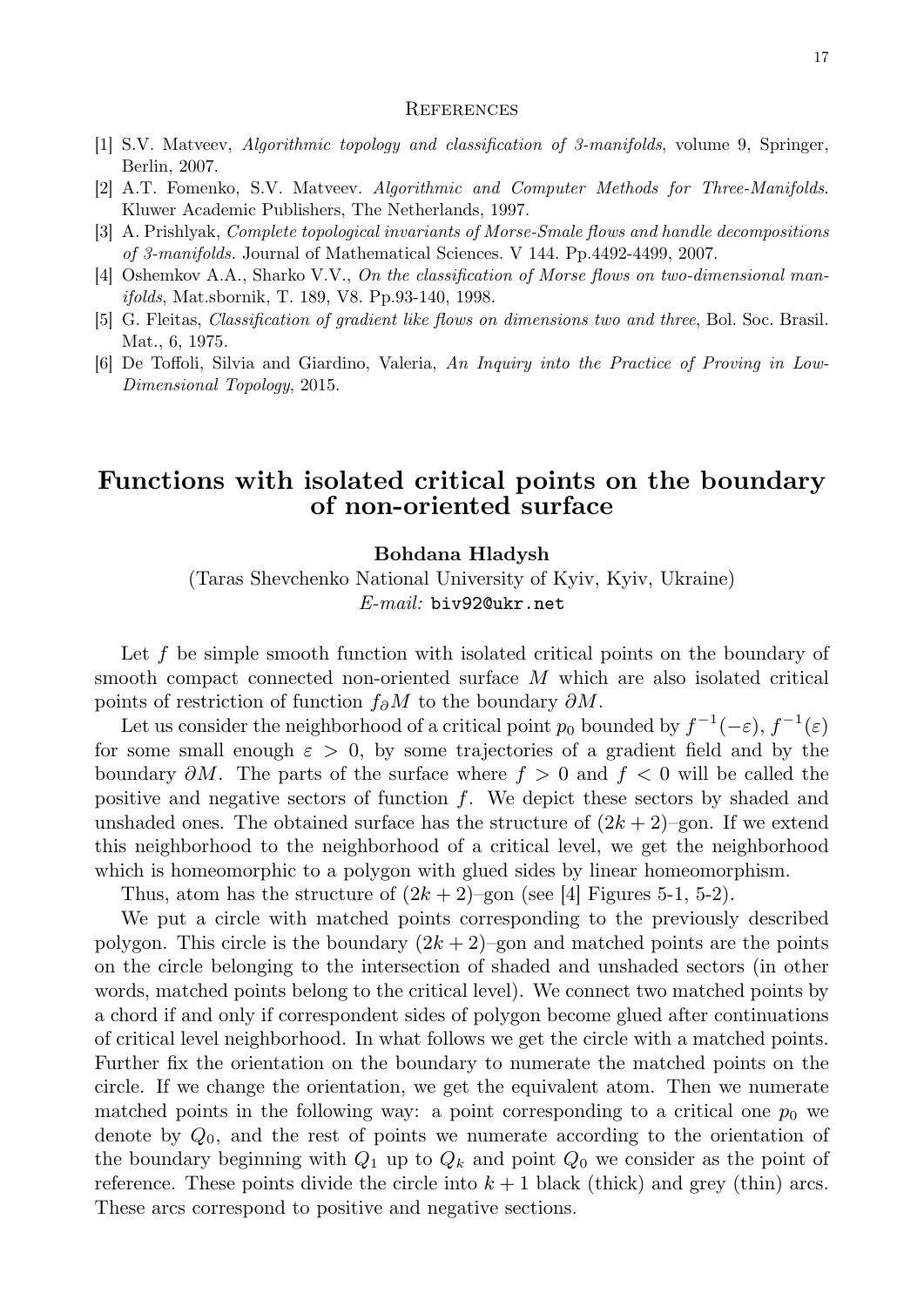Then, every atom can be defined by the circle with  $k + 1$  matched points and l chords (for some  $l \in \{0, 1, 2, \ldots, \lceil \frac{k}{2} \rceil \}$  $\binom{k}{2}$ . Also one matched point corresponds to a critical point.

**Definition 1.** *A chord diagram of a saddle critical level* of the function defined on a smooth compact surface with the boundary is the circle with the following elements:

- (1) matched points, which are enumerated;
- (2) chords, the ends of which are different matched points except for  $Q_0$ ;
- (3) coloration of arcs such that each two neighbor arcs with the exception of arcs near point  $Q_0$ , are of different colors.

Note that chord diagram defines f–atom and if we consider only elements (1) and (2) then chord diagram defines atom.

**Definition 2.** Two chord diagrams are called *equivalent* if they can be obtained one from another by turn or symmetry preserving the elements  $(1)$  –  $(3)$ .

**Definition 3.** *A free matched point* on chord diagram is the one which is not connected with another matched points by chord.

Chord diagrams are also considered in papers [1], [2], [3].

Further we consider a smooth surface M with a component of the boundary  $\partial M$ and a simple smooth function  $f \in \Omega(M)$ .

**Definition 4.** We call a function  $f \in \Omega(M)$  *optimal on the surface* M if it has the minimum possible number of critical points on M among all functions from  $\Omega(M)$ .

**Definition 5.** A homeomorphism

$$
h:[0,k]\to S^1\bigcup Int\{l_{mn}|m,n\in\{1,\ldots,k\}\}\
$$

will be called a *full way* between free points  $Q_0$  and  $Q_{i^*}$  (for some  $i \in 1, k$ ) if it satisfies the conditions:

- 1)  $h(0) = Q_0, h(k) = Q_{i^*};$
- 2)  $\forall t \in \{1, 2, \ldots, k-1\} : h(t) \in \{Q_1, Q_2, \ldots, Q_{i^*-1}, Q_{i^*+1}, \ldots, Q_k\};$
- 3)  $\forall j \in \{1, 2, \ldots, k-1\} \forall t \in (j, j+1)$ :  $f(t)$  belongs either to the interior of arc, or to the interior of chord;
- 4) the direction can not be changed during the moving on fixed chord diagram.

**Theorem 6.** *A chord diagram of saddle critical level of optimal function on nonoriented surface with one component of the boundary satisfies the following conditions:*

- 1) *there exist at least one chord which divides the circle into two arcs, each of which contains the odd number of matched points;*
- 2) the chord diagram has  $k+1 = 2n+2$  matched points (for some integer n,  $n \ge 1$ ) *and there exist exactly two free points, one of which is* Q0*;*
- 3) *there exist exactly two full ways between free points.*

**Proposition 7.** *Optimal functions are topologically equivalent if and only if their chord diagrams of saddle critical levels are equivalent.*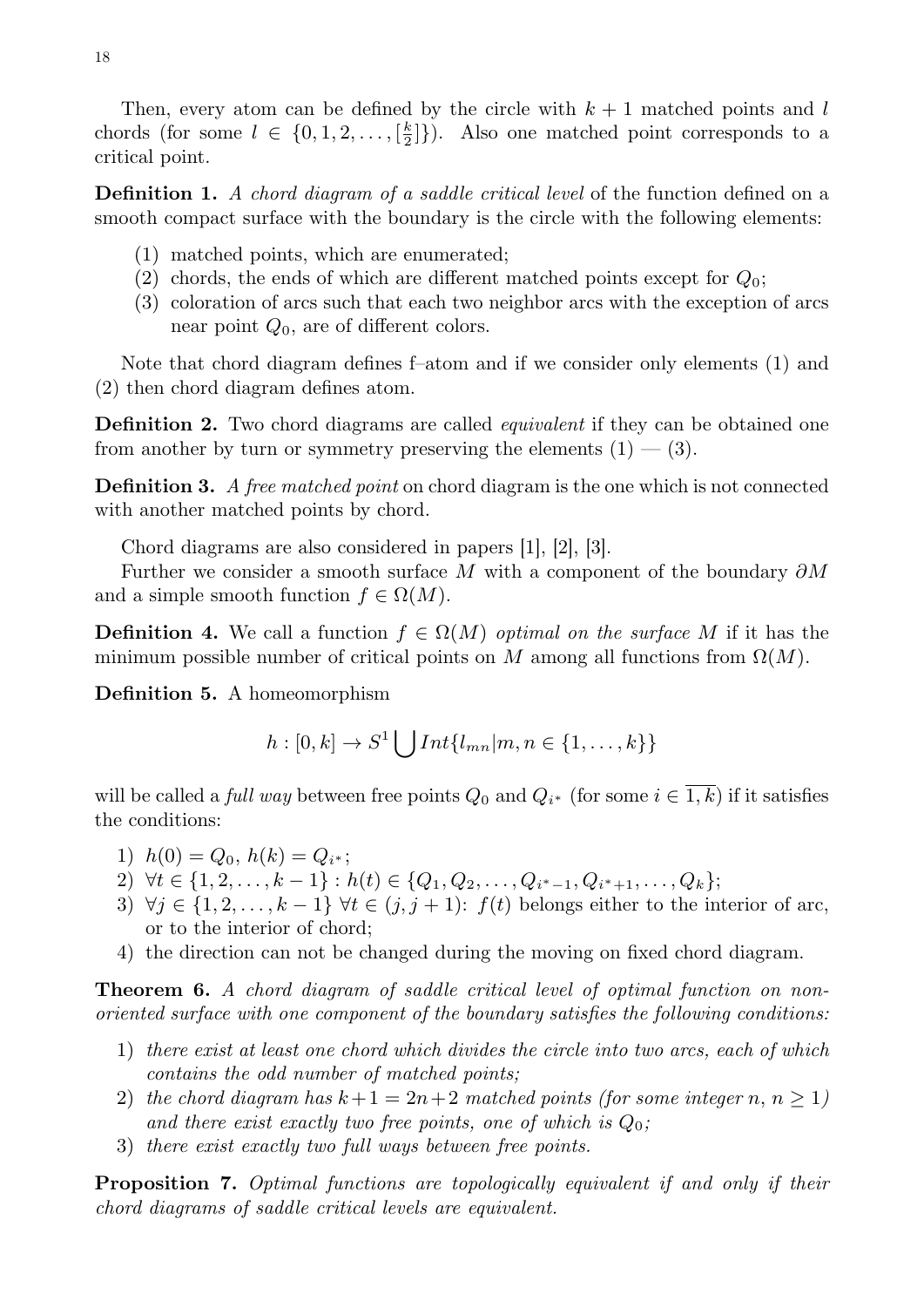**Proposition 8.** *If a chord diagram satisfies the conditions* 1)–3) *of Theorem 6, then there exists an optimal function, chord diagram of saddle critical level of which coincides with the first one.*

**Theorem 9.** *It was defined the number of topological non-equivalent optimal functions on non-oriented surface with one component of the boundary in cases:*

- *1 on surface by genus 1;*
- *3 on surface by genus 2;*
- *20 on surface by genus 3.*

#### **REFERENCES**

- [1] Stoimenov Alexander. On the number of chord diagrams *Discrete Math.*, 218(1–3): 209–233, 2000.
- [2] Khruzin Andrei. Enumeration of chord diagrams *math.CO/0008209*.
- [3] Kadubovskyi Alexander. Recounting of topologically nonequivalent smooth functions on closed surfaces, *Proceedings of institute of mathematics of NAS of Ukraine*, 12(6), 105–145, 2015.
- [4] Hladysh Bohdana, Prishlyak Alexander. Topology of Functions with Isolated Critical Points on the Boundary of a 2–dimensional Manifold, *Symmetry, Integrability and Geometry: Methods and Applications (SIGMA)* 13(050): 17p., 2017.

# **Enumeration of topologically non-equivalent functions with one degenerate saddle critical point on two-dimensional torus**

**Kadubovs'kyi O. A.** (Donbas State Pedagogical University, Slovians'k, Ukraine) *E-mail:* kadubovs@ukr.net

Let  $(N, \partial N)$  be a smooth surface with possible empty boundary whihe is divided into two open-closed subsets  $\partial_N$  and  $\partial_N$ , so  $\partial N = \partial_N \Box \partial_N$ . Let  $C^{\infty}(N)$ denote the space of infinitely differentiable functions on  $N$ , all critical points of which are isolated and lie in the interior of  $N$ , and, moreover, on the connected components of  $\partial$ -N ( $\partial$ +N) the functions from  $C^{\infty}(N)$  take the same values a (b accordingly).

Two functions  $f_1$  and  $f_2$  from the space  $C^{\infty}(N)$  are called topologically equivalent if there are homeomorphisms  $h: N \to N$  and  $h': R^1 \to R^1$  (*h'* preserves orientation) such that  $f_2 = h' \circ f_1 \circ h^{-1}$ . If h preserves of the orientation, the functions  $f_1$  and  $f_2$ are called topologically conjugated (eg. [4]) or O-topologically equivalent (eg. [6]).

It is known [4] that a function  $f \in C^{\infty}(N)$ , in a certain neighborhood of its isolated critical point  $x \in N$  (which is not a local extremum) for which the topological type of level lines changes in passing through  $x$ , is reduced by a continuous change of coordinates to the form  $f = \text{Re}z^n + c$ ,  $n \geq 2$  (are called «essentially» critical point) or  $f = \text{Re}z$  if the topological type of level lines does not change in passing through x. The number of essentially critical points  $x_i$  of the function f, together with the values of  $n_i$  (exponents in there presentation  $f = \text{Re}z^{n_i} + c_i$  in the neighborhoods of the critical points  $x_i$ ), are called the topological singular type of the function f.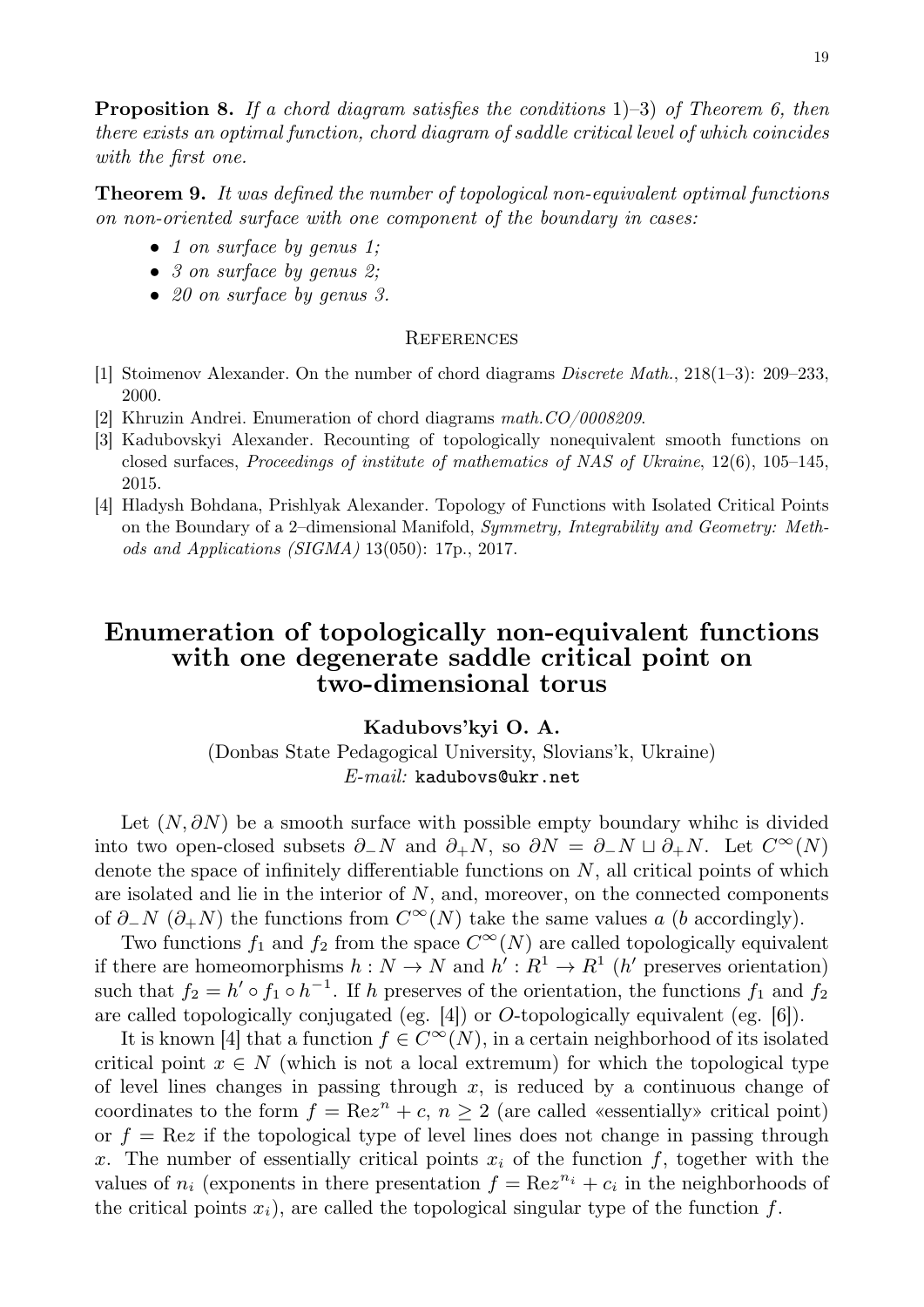The problem of the topological equivalence of functions from the class  $C^{\infty}(N)$  with the fixed number of critical points was completely solved by V.V. Sharko in [5] and it was established that a finite number of topologically nonequivalent functions of this class exist. However, it should be noted that the task about calculation of topologically non-equivalent functions with the fixed topological singular type is rather complicated and is still **unsolved**.

When considering functions from the class  $C(M_g) \subset C^{\infty}(N)$  that possess only **one** essentially critical point  $x_0$  (degenerate critical point of the saddle type) in addition to local maxima and minima on oriented surface  $M_q$  of genus  $q \geq 0$ , then the problem of counting the number of such non-equivalent functions is greatly simplified. It is well known [4] that  $\forall f \in C(M_g)$  the Poincare index of a critical point  $x_0$ , is equal ind<sup>f</sup> $(x_0) = 1 - n$ , where  $n = 2g - 1 + \lambda$  and  $\lambda$  is a total number of local maxima and minima.

Let  $C_n(M_g)$  be a class of functions from  $C(M_g)$  which, in addition to local maxima and minima, have only one essentially critical point, whose the Poincare index is equal  $(1 - n)$ . Denote the class of functions from  $C(M_q)$  that possess one essentially critical point, k local maxima and l local minima by  $C_{k,l}(M_g)$ . Then it is clear that  $\forall f \in C_{k,l}(M_q)$   $n = 2g - 1 + k + l$ .

In the general case, for natural g, k, l (or k, l, and  $n = 2g + k + l - 1$ ), the problem of calculating the number of topologically non-equivalent functions from the class  $C_{k,l}(M_g)$  also has proved to be quite a difficult and unsolved problem to date.

The task of calculating the number of topologically non-equivalent functions from the class  $C_{1,1}(M_q)$  (for genus  $q \ge 1$ ) was completely solved in [6].

The exact formulas established in [2] solve completely the tasks of calculating the number of O-topologically non-equivalent and the number of topologically nonequivalent functions from the class  $C_n(M_0)$ .

In [7], for natural k and l solved completely the problems of calculating the numbers O-topologically and topologically non-equivalent functions from the class  $C_{k,l}(M_0)$  (on two-dimensional sphere).

For two-dimensional torus  $T^2$  the problems of the enumeration of O-topologically and of topologically non-equivalent functions are solved only for class  $C_{1,l}(T^2), C_{2,l}(T^2)$ and  $C_{3,l}(T^2)$  in [8, 9, 10] accordingly. In general case, for fixed natural k and l, the task is also still unsolved.

By using the results of [1] and [3], we can establish the validity of the following statement:

**Theorem 1.** For the natural  $n \geq 3$  the number of O-topologically non-equivalent  $functions from the class C<sub>n</sub>(T<sup>2</sup>) can be calculated by the relations$ 

$$
t^{*}(n) = \frac{1}{n} \left( t(n) + a(n) + 2b \left( \frac{2n}{3} \right) + 2c \left( \frac{n}{2} \right) + 2d \left( \frac{n}{3} \right) \right), \tag{1}
$$

*where*

$$
t(n) = \frac{1}{6} C_{n-1}^{2} C_{2(n-1)}^{n-1}, \qquad u(p) = \frac{(2p)!}{p!p!} = C_{2p}^{p};
$$
  

$$
a(2p+1) = 0, \qquad a(2p) = \frac{1}{6} p(p-1) \cdot C_{2p}^{p} = \frac{1}{6} p(p-1) \cdot u(p);
$$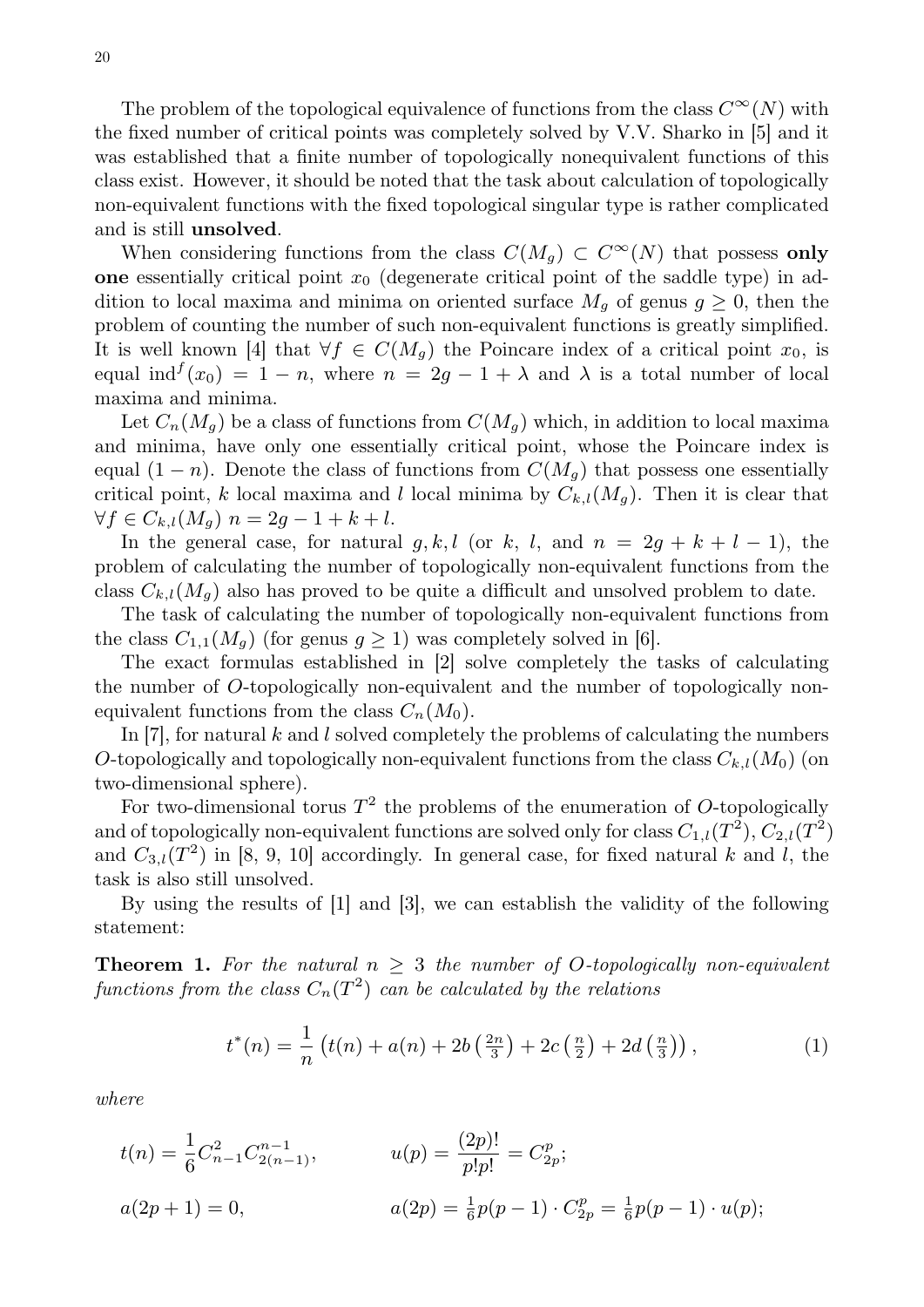$b(2p+1) = 0,$   $b(2p) = (2p-1) \cdot C_{2(p-1)}^{p-1} = (2p-1) \cdot u(p-1);$  $c(2p+1) = d(2p+1) = 0,$   $c(2p) = d(2p) = p \cdot C_{2p}^p = p \cdot u(p).$ 

By using the results of [8, 9, 10], we have the following values

|                                          | n            | 3 | 4              | 5  | 6  | 7   | 8      | 9    | 10    |
|------------------------------------------|--------------|---|----------------|----|----|-----|--------|------|-------|
| $(k; l)$ $k, l \in N, k+l = n-1$         | $(1; n - 2)$ | 1 | $\overline{2}$ | 3  | 7  | 10  | $17\,$ | 24   | 34    |
|                                          | $(2; n-3)$   |   | $\overline{2}$ | 8  | 31 | 80  | 187    | 374  | 698   |
|                                          | $(3; n-4)$   |   |                | 3  | 31 | 150 | 557    | 1634 | 4172  |
|                                          | $(4; n-5)$   |   |                |    | 7  | 80  | 557    | 2616 | 9724  |
|                                          | $(5; n-6)$   |   |                |    |    | 10  | 187    | 1634 | 9724  |
|                                          | $(6; n - 7)$ |   |                |    |    |     | 17     | 374  | 4172  |
|                                          | $(7; n - 8)$ |   |                |    |    |     |        | 24   | 698   |
|                                          | $(8; n - 9)$ |   |                |    |    |     |        |      | 34    |
| $t^{*}(n) =$<br>$t_{k,l}^*$<br>$k+l=n-1$ |              |   | 4              | 14 | 76 | 330 | 1522   | 6680 | 29256 |

TABLE 1.1. Number  $t_{k,l}^*$  of O-topologically non-equivalent functions from the class  $C_{k,l}(T^2)$ 

- [1] Adrianov N.M. An analog of the Harer–Zagier formula for unicellular bicolored maps. *Functional Analysis and Its Applications*, 31(3) : 1–9, 1997. (in Russian)
- [2] Callan D., Smiley L. Noncrossing partitions under reflection and rotation; preprint, arXiv:math/0510447, 2000.
- [3] Cori R., Marcus M. Counting non-isomorphic chord diagrams. *Theoretical Computer Science*, 204: 55–73, 1998.
- [4] Prishlyak A.O. Topological equivalence of smooth functions with isolated critical points on a cloused surface. *Topology and its Applications*, 119(3) : 257–267, 2002.
- [5] Sharko V.V. Smooth and Topological Equivalence of Functions on Surfaces. *Ukrainian Mathematical Journal*, 55(5) : 687–700, 2003. (in Russian)
- [6] Kadubovs'kyi O.A. Enumeration of topologically non-equivalent smooth minimal functions on a closed surfaces. *Zbirnyk Prats' Institutu Matematyky NAN Ukrainy*, 12(6) : 105–145, 2015. (in Ukrainian)
- [7] Kadubovskyi A.A. Enumeration of topologically non-equivalent functions with one degenerate saddle critical point on two-dimensional sphere, II. *Proceedings of the International Geometry Center*, 8(1) : 46–61, 2015. (in Russian)
- [8] Kadubovs'kyi O.A., Balyasa N.P. Enumeration of 2-color chord O-diagrams of the genus one that have one black (or grey) face under rotation and reflection. *Zbirnik naukovih prac' fiziko-matematicnogo fakul'tetu DDPU*, 6 : 31–46, 2016. (in Ukrainian)
- [9] Kadubovs'kyi O.A., Kalinichenko Y.V. Enumeration of 2-color chord O-diagrams of the genus one that have two grey (or black) faces under rotation and reflection. *Zbirnik naukovih prac' fiziko-matematicnogo fakul'tetu DDPU*, 8 : 30–45, 2018. (in Ukrainian)
- [10] Kadubovs'kyi O.A. Enumeration of 2-color chord O-diagrams of the genus one that have three grey (or black) faces under rotation and reflection. *Zbirnik naukovih prac' fiziko-mat. fakul'tetu DDPU*, 9 : 25–41, 2019. (in Ukrainian)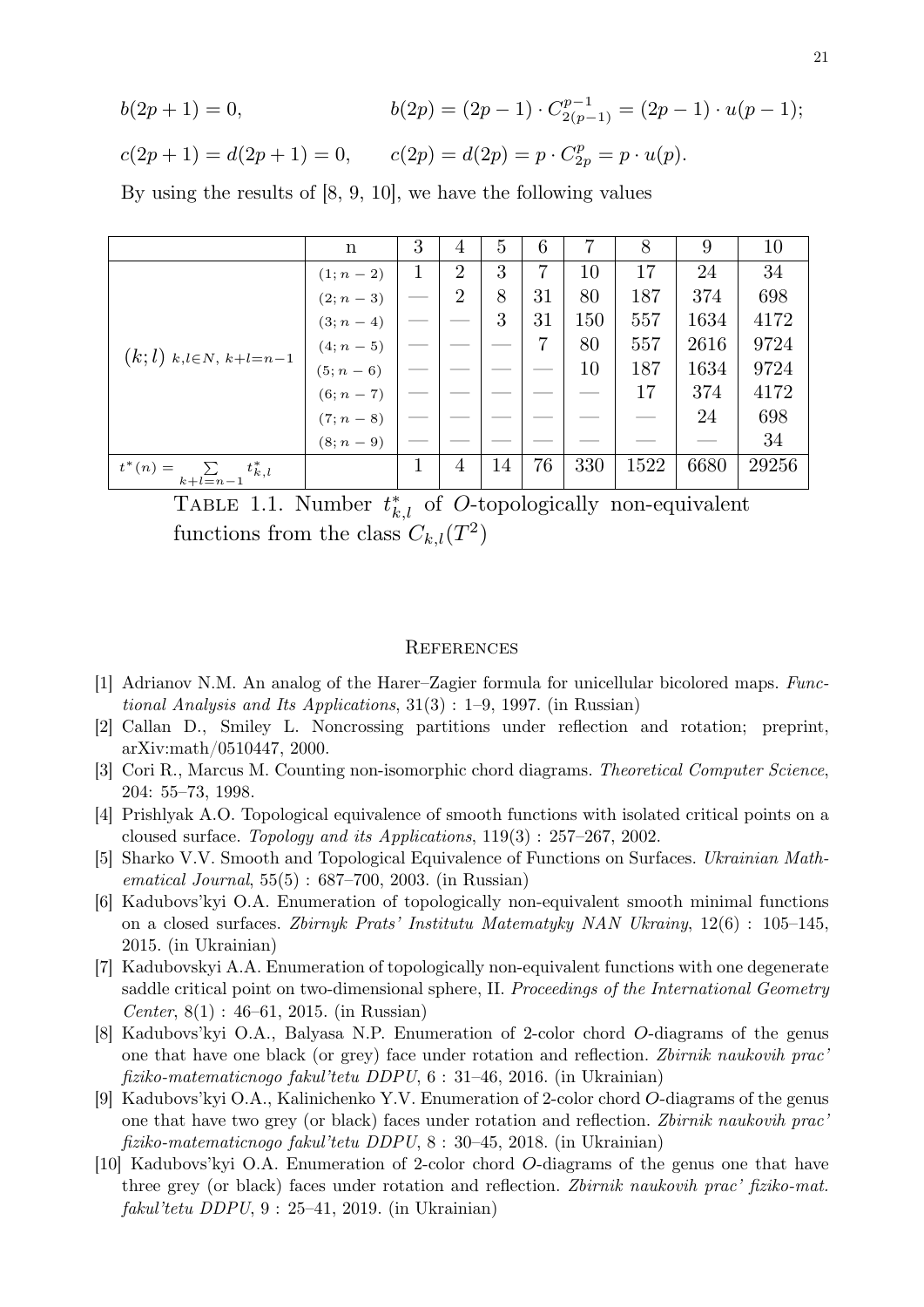## **Weak** R**-spaces and uniform limit of sequences of discontinuous functions**

**Olena Karlova**

(Chernivtsi National University and Jan Kochanowski University in Kielce) *E-mail:* maslenizza.ua@gmail.com

#### **Mykhaylo Lukan**

(Chernivtsi National University) *E-mail:* maslenizza.ua@gmail.com

We will discuss a new notion of a weak R-space, consider some examples and study relations between R-spaces, weak R-spaces and uniform limits of sequences of maps from different functional classes (Baire one, homotopic Baire one, Borel, Darboux, etc.)

#### **REFERENCES**

- [1] Lukan M. R*-spaces and uniform limits of sequences of functions*, The 13th International Summer School in Analysis, Topology and Applications (July 29 – August 11, 2018, Vyshnytsya, Chernivtsi Region, Ukraine). Book of Abstracts. P. 24–25.
- [2] Карлова О.О. *Берівська класифікація відображень зі значеннями у підмножинах скінченновимірних просторів*, Наук. вісн. Чернів. ун-ту. Вип. 239. Математика, Чернівці: Рута (2005), 59–65.
- [3] Карлова О.О., Михайлюк В.В. *Функції першого класу Бера зі значеннями в метризовних просторах*, Укр. мат. журн. **58** (4) (2006), 567–571.

### **Exact Morse functions on Kendall shape spaces**

**Giorgi Khimshiashvili**

(Ilia State University, Tbilisi, Georgia) *E-mail:* gogikhim@yahoo.com

We introduce and investigate several Morse functions on Kendall shape spaces. The main attention is given to a properly normalized oriented area and Coulomb potential on shape spaces of planar  $n$ -gons. It is easy to verify that convex and equiangular shapes of regular  $n$ -gons are critical points of the foregoing functions. We prove that, in many cases, these critical points are non-degenerate, and compute their Morse indices.

It follows that, for odd  $n$ , the normalized oriented area is an exact Morse function on the Kendall shape space of planar *n*-gons. For even *n*, we are only able to show that the normalized oriented area has the minimal possible number of critical points equal to the Lusternik-Schnirelmann category of the shape space considered. The proofs use our earlier results on Morse functions on moduli spaces of planar linkages obtained jointly with G.Panina and D. Siersma.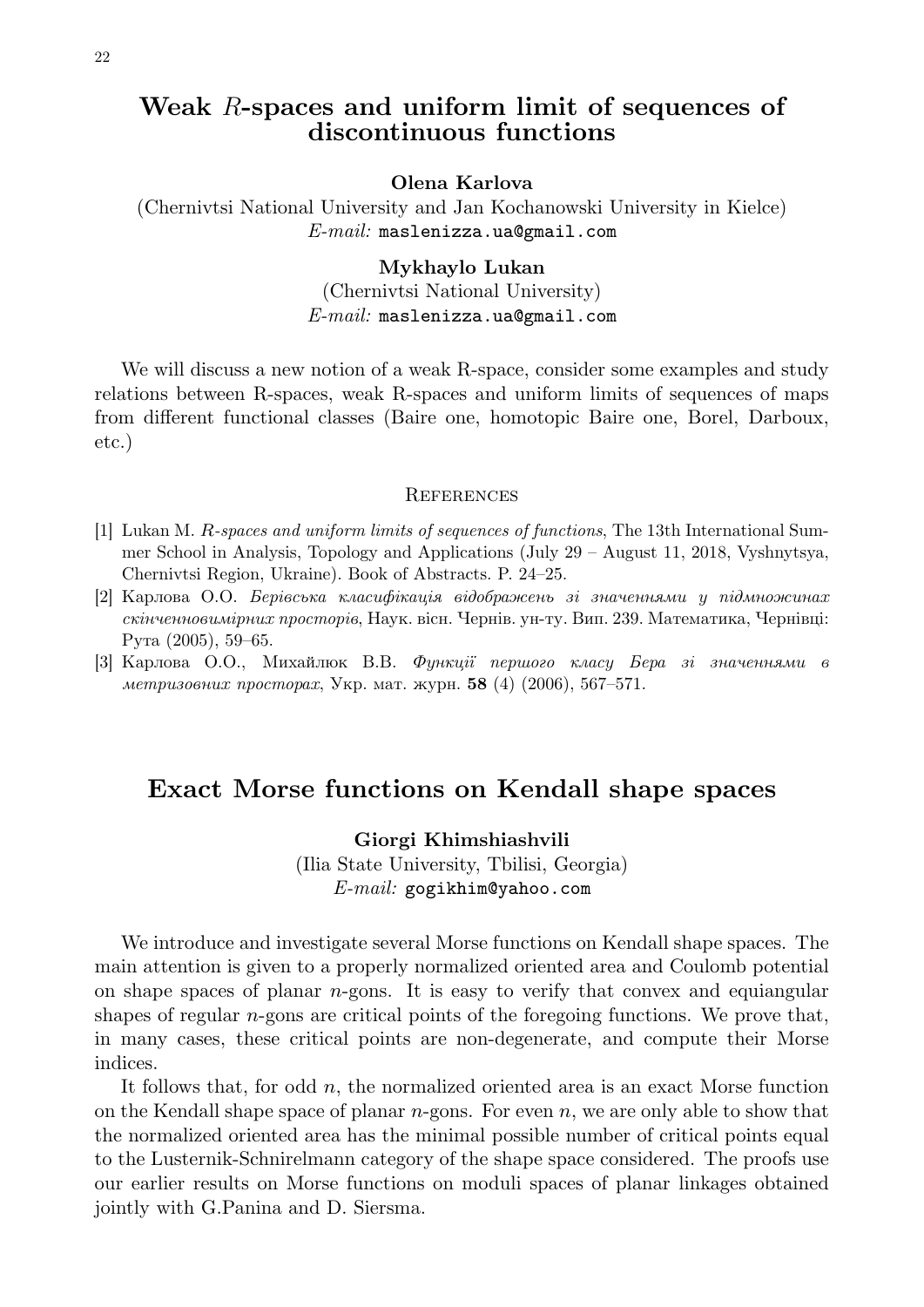For  $n = 4, 5$ , we also show that any two points in the shape space can be connected by a differentiable curve consisting of equilibrium configurations of the normalized Coulomb potential with varying charges of vertices.

Possible analogs and generalizations to spatial shape spaces will also be mentioned.

### **Diffeomorphisms groups of certain singular foliations on lens spaces**

**Sergiy Maksymenko**

(Institute of Mathematics of NAS of Ukraine, Tereshchenkivska str.,3, Kyiv, Ukraine) *E-mail:* maks@imath.kiev.ua

#### **Olexandra Khokhliuk**

(Taras Shevchenko National University of Kyiv, 64/13, Volodymyrska St., Kyiv, Ukraine)

*E-mail:* khokhliyk@gmail.com

Let

$$
T = D2 \times S1 = \{(x, y, w) \in \mathbb{R}^2 \times \mathbb{C} \mid x^2 + y^2 \le 1, \ |w| = 1\}
$$

be a solid torus,  $C_r = \{ z \in D^2 \mid |z| = r \} \subset D^2$ ,  $r \in [0, 1]$  and

$$
\mathcal{F}_T = \{C_r \times S^1\}_{r \in [0,1]}
$$

be a foliation on T into 2-tori parallel to the boundary and one singular circle  $C_0 \times S^1$ , which is the central circle of the torus T.

Denote by  $\mathcal{D}(\mathcal{F}_{\mathcal{T}}, \partial T)$  the group of leaf preserving diffeomorphisms of T, which are fixed on  $\partial T$ .

#### **Theorem 1.** *The group*  $\mathcal{D}(\mathcal{F}_T, \partial T)$  *is contractible.*

Let  $L_{p,q}$  be a lens space, that is, a three-manifold obtained by gluing two solid tori  $T_1 = T_2 = D^2 \times S^1$  via some diffeomorphism  $\phi : \partial T_1 \to \partial T_2$  of their boundaries.

The topological type of the lens space is determined by the isotopy class of the image of the meridian of  $\partial T_1$  in  $\partial T_2$ .

Notice that each of the solid tori  $T_i$ ,  $i = 1, 2$ , has a foliation  $\mathcal{F}_i$  on two-dimensional tori

$$
\mathcal{F}_{T_i} = \{C_r \times S^1\}_{r \in [0,1]}
$$

with one singular leaf  $C_0 \times S^1$  being the central circle of the torus  $T_i$ .

Since  $\partial T_i$  is a leaf of foliation  $\mathcal{F}_{T_i}$ , we see that the foliations on  $\mathcal{F}_{T_1}$  and  $\mathcal{F}_{T_2}$ determine a certain foliation  $\mathcal{F}_{p,q} = \mathcal{F}_1 \cup \mathcal{F}_2$  on  $L_{p,q}$  into 2-tori parallel to the boundary and two singular circles being the central circles  $C_1$  and  $C_2$  of the solid tori  $T_1$  and  $T_2$ .

Denote by  $\mathcal{D}(\mathcal{F}_{p,q})$  the group of leaf preserving diffeomorphisms of  $L_{p,q}$  which also preserve their orientations .

**Theorem 2.** If  $L_{p,q} = S^2 \times S^1$ , then the group  $\mathcal{D}(\mathcal{F}_{p,q})$  is homotopy equivalent to  $\mathbb{Z} \times S^1 \times S^1$ . In all other cases,  $\mathcal{D}(\mathcal{F}_{p,q})$  is homotopy equivalent to  $S^1 \times S^1$ .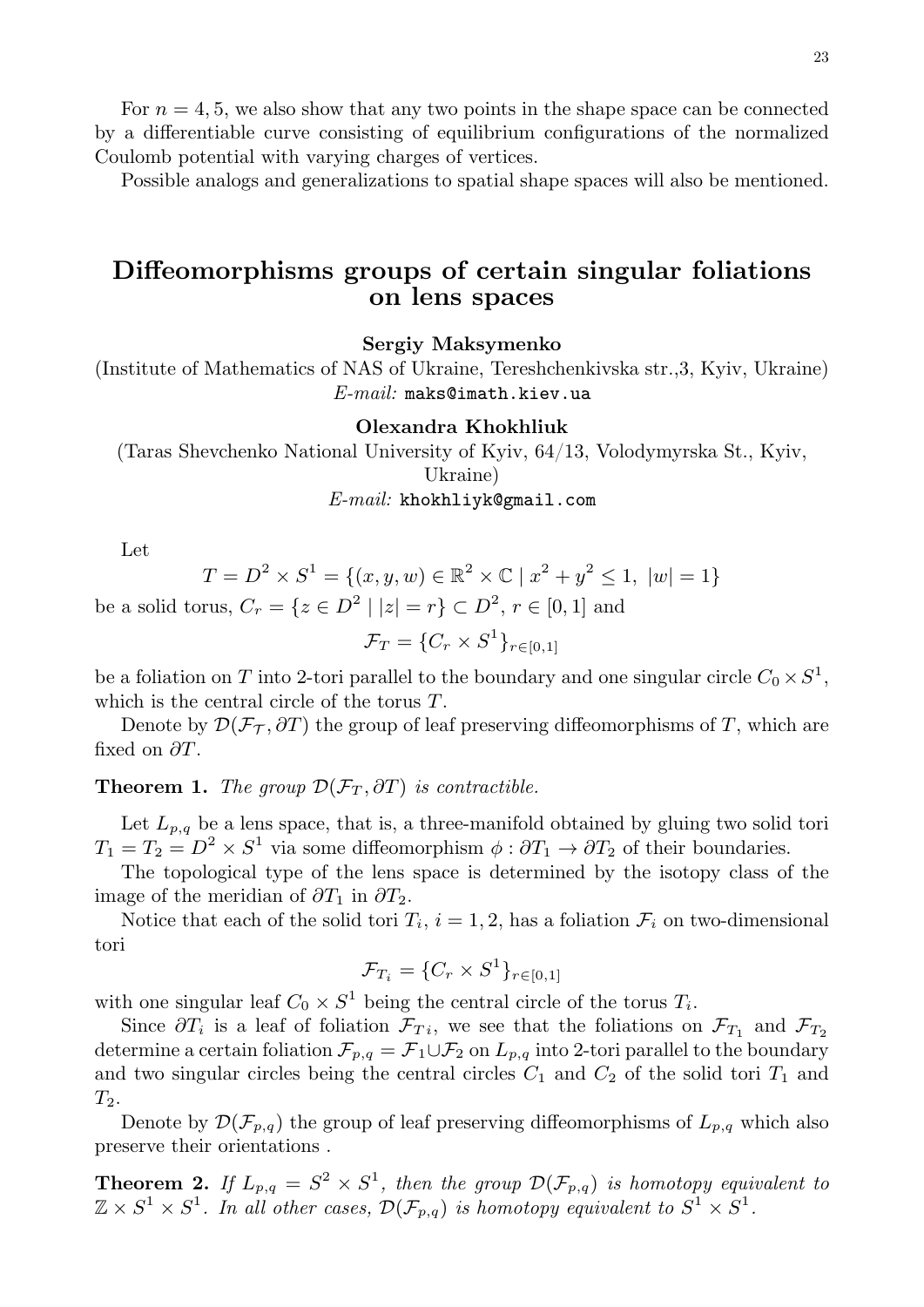### **Dynamical system of inverse heat conduction via Direct method of Lie-algebraic discrete approximations**

**Arkadii Kindybaliuk**

(3Shape Ukraine, Poliova Str., 21, Kyiv, 03056) *E-mail:* kindybaliuk.arkadii@outlook.com

#### **Mykola Prytula**

(Ivan Franko National University of Lviv, Universytetska Str., 1, Lviv, 79000) *E-mail:* mykola.prytula@gmail.com

The dynamical system describing inverse heat conduction has applications in the different fields: image processing, signal processing, eliminating of diffusion. Hence effective numerical solution is an important problem besides the variety of different approaches.

Some of the methods for numerical study of dynamical systems [1] can provide factorial convergence and relatively high accuracy of approximated solution [2, 3]. For instance, the Generalized method of Lie-algebraic discrete approximations (GMLADA) provides factorial convergence rate for all variables: for space and for the time variable as well [4].

According to [5], computational properties of [4] can be enhanced via Direct method of Lie-algebraic discrete approximations (DMLADA), so we can construct the numerical scheme for solving heat equation having the same accuracy with significantly less arithmetic operations.

Considering a bounded domain  $\Omega := (a, b) \in R$ , time limit  $T < +\infty$ , cylinder  $Q_T = \Omega \times (0, T]$  we take the Banach space  $V = W^{\infty, \infty}(\overline{Q_T})$  and formulate the Cauchy problem for dynamical system

$$
\begin{cases}\n\int f \, d\mu \, du = u(x, t) \in V \text{ such that:} \\
\frac{\partial u}{\partial t} = -a \frac{\partial^2 u}{\partial x^2}, \forall (x, t) \in Q_T, \\
u|_{t=0} = \varphi, \varphi \in W^{\infty, \infty}(Q_T),\n\end{cases} \tag{1}
$$

where the constant  $a \in R$ ,  $a > 0$  denotes the heat conduction coefficient and  $\varphi = \varphi(x)$ denotes the initial condition, and space  $W^{\infty,\infty}(\overline{Q_T})$  denotes the functional space in which all functions and its derivatives up to arbitrary order are bounded in the domain  $Q_T$ , i.e.:

$$
W^{\infty,\infty}(\overline{Q_T}) = \{u : Q_T \to \mathbb{R} : D^{\alpha}u \in L^{\infty}(Q_T), \forall \alpha \in \mathbb{N}\}.
$$

In general, current problem is ill posed.

The main prerequisite of the Lie-algebraic method is that differential operator of the equation should be the element of universe enveloping Heisenberg-Weyl's algebra with basis elements from the Lie algebra  $\{1, x, d/dx\}$ , i.e. differential operator for the problem must be superposition and/or linear combination of these base elements of Lie algebra. As a next step we there are introduced the finite dimensional discrete quasi representations of  $G = \{1, x, d/dx\}$  as matrices  $G_h = \{I, X, Z\}$  which act in the finite dimensional space.

The idea of DMLADA consists in the use of analytical approaches [5], in particular the method of a small parameter, to construct an approximate analytic solution of a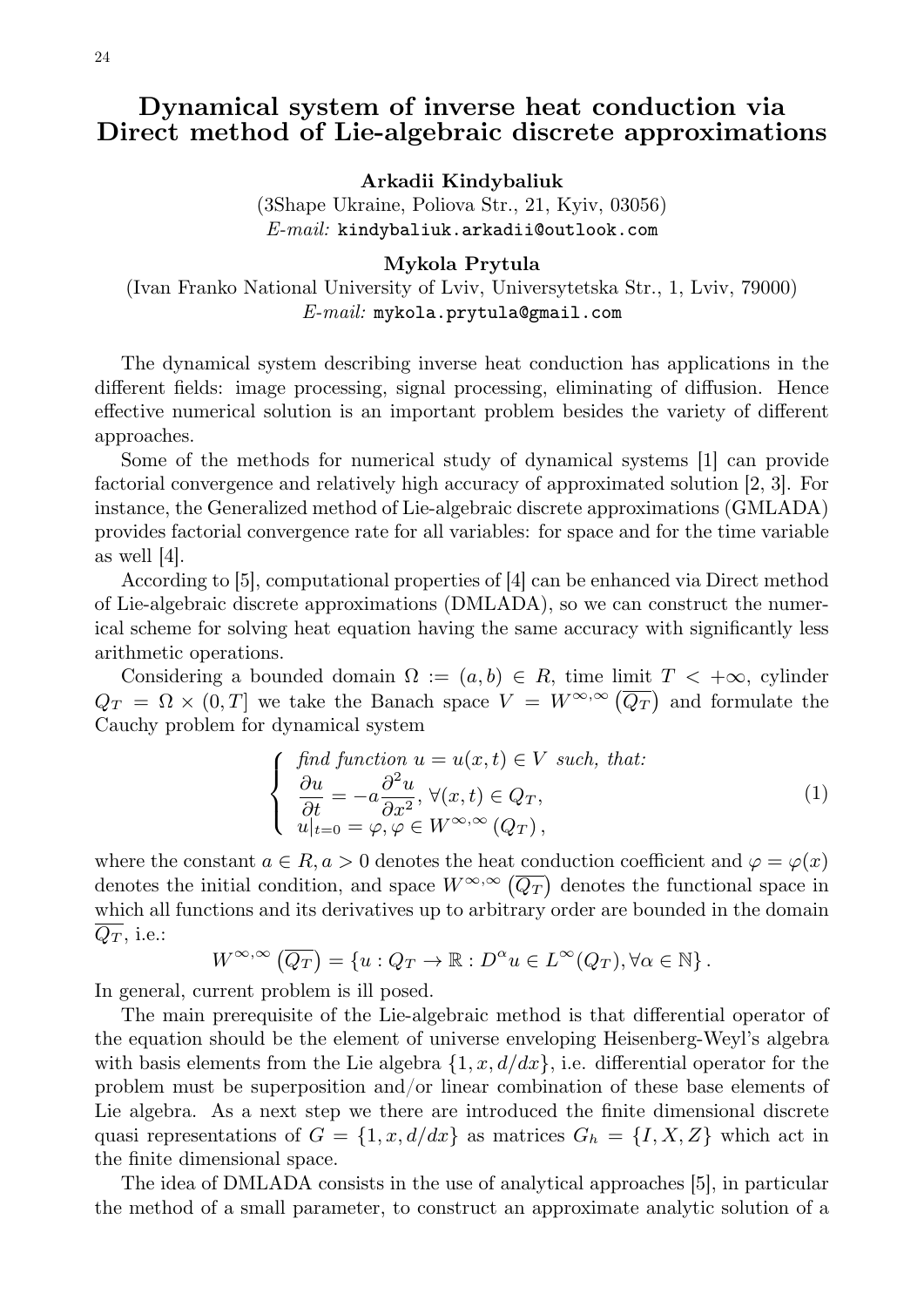problem (1) in the form of a power series in a time variable:

$$
u_{n/2}(x,t) = \sum_{k=0}^{n/2} \left( \tilde{u}_k \frac{t^k}{k!} \right)
$$
  
=  $\varphi - a\varphi''t + a^2\varphi^{(4)}\frac{t^2}{2!} + \dots + (-1)^{n/2} a^{n/2} \varphi^{(n)} \frac{t^{n/2}}{(n/2)!}.$  (2)

The corresponding discrete series was constructed for (2) using the finite dimensional quasi-representations  $G_h = \{1, Z, X\}$  of elements of the Lie algebra  $G = \{1, \partial/\partial x, x\}$ :

$$
u_{n/2,h}(t) = \sum_{k=0}^{n/2} \left( \tilde{u}_{k,h} \frac{t^k}{k!} \right)
$$
  
=  $\varphi_h - aZ^2 \varphi_h t + a^2 Z^4 \varphi_h \frac{t^2}{2!} + \dots + (-1)^{n/2} a^{n/2} Z^n \varphi_h \frac{t^{n/2}}{(n/2)!},$  (3)

where the matrix Z approximates the differential operator  $d/dx$ . The series (3) is finite, since the matrix  $Z$  is nilpotent  $[2]$ .

Let us consider the cylinder norm for the function  $v = v(x) : \mathbb{R} \to \mathbb{R}$ : as a following functional:

$$
||v||_{V_h}^2 = \frac{1}{n+1} \sum_{i=0}^n v^2(x_i),
$$

being a norm in the finite dimensional space  $V_h$ . One can verify that the following inequality holds [5]

$$
||v||_{V_h} \leq ||v||_{\infty}.
$$

**Theorem 1** (Convergence of the direct Lie-algebraic numerical scheme)**.** *Suppose*  $u = u(x, t)$  *is the solution of the problem* (1)*, and let* 

$$
u_n = \sum_{k=0}^{n/2} \left( (-1)^k a^k \varphi^{(2k)} \frac{t^k}{k!} \right)
$$

*be the Taylor expansion of the solution and*

$$
u_h = \sum_{j=0}^n \left[ \left( \sum_{k=0}^{n/2} \left( (-1)^k a^k Z^{2k} \varphi_h \frac{t^k}{k!} \right) \right) l_j(x) \right]
$$

*be the finite dimensional solution. Then built numerical scheme* (3) *is convergent having the factorial rate of convergence:*

$$
||u-u_h||_{B_h} \leq \frac{T^{n/2+1}}{\left(\frac{n}{2}+1\right)!} \left\| \frac{\partial^{n+1} u}{\partial t^{n+1}} \right\|_{\infty} + \frac{(2 \max\{a, \operatorname{diam}\Omega, T\})^{n+1}}{4(n/2-1)!} \left\| \varphi^{(n+1)} \right\|_{\infty}.
$$

Computational experiments have shown that with the same accuracy and convergence indicators that are characteristic for the generalized method of Lie-algebraic discrete approximations, we succeeded in significantly reducing the number of arithmetic operations using our approach.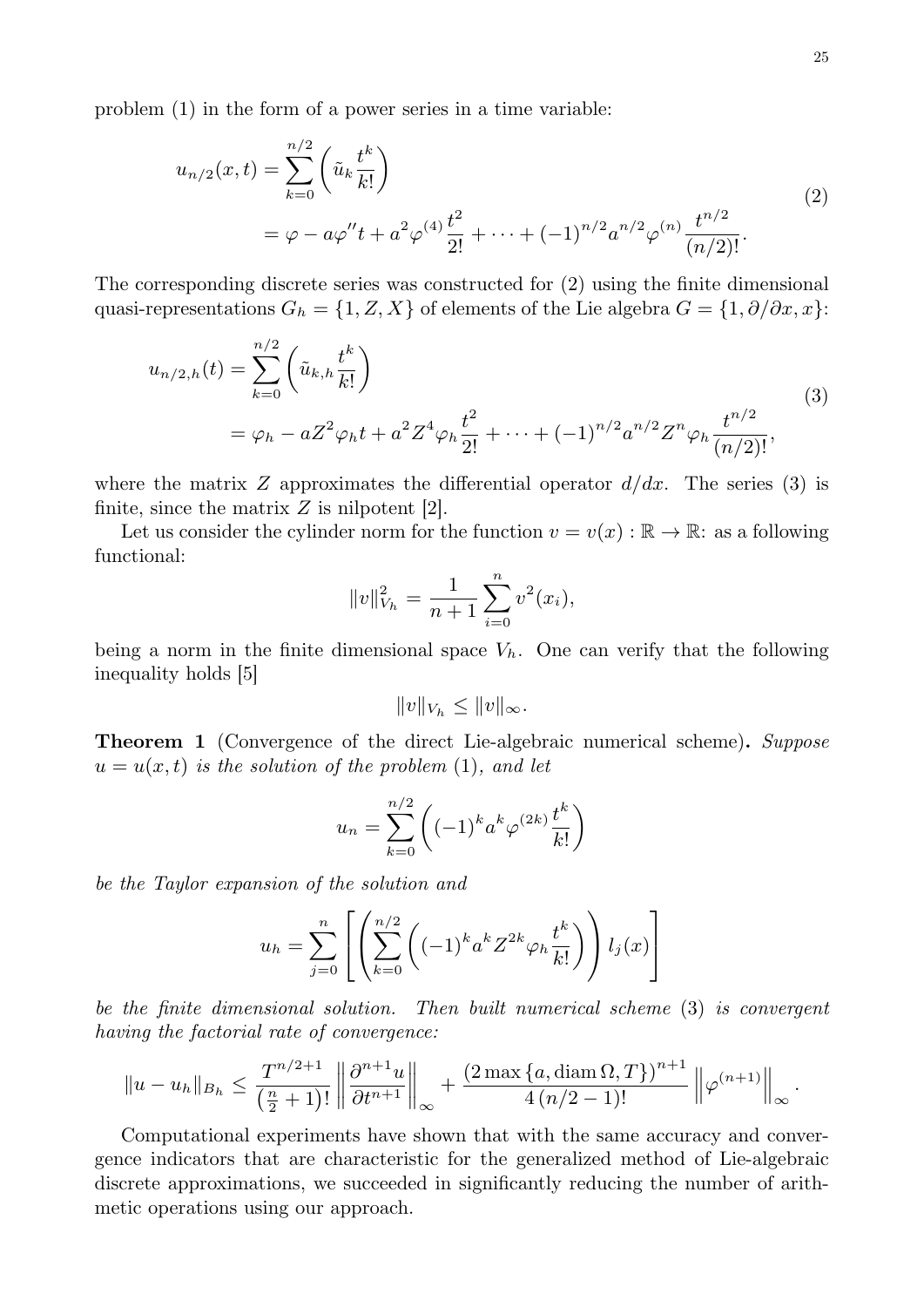#### **REFERENCES**

- [1] Бігун О. Метод Лі-алгебричних апроксимацій у теорії динамічних систем / О. Бігун, М. Притула // Математичний вісник НТШ. – Т. 1. – 2004. – С. 24–31.
- [2] *Bihun O.* The rank of projection-algebraic representations of some differential operators / *O. Bihun, M. Prytula* // Matematychni Studii. – 2011. – Vol. 35, Is. 1 – P. 9–21.
- [3] *Calogero F.* Interpolation, differentiation and solution of eigen value problems in more than one dimension / *F. Calogero* // Lett. Nuovo Cimento. – 1983. – Vol. 38, Is. 13. – P. 453–459.
- [4] Kindybaliuk Adriana Backward heat equation solution via Lie-algebraic discrete approximations / Adriana Kindybaliuk, Arkadii Kindybaliuk, Mykola Prytula // Visnyk of the Lviv University. Series Applied Mathematics and Computer Science. – 2017. – Vol. 25 – P. 68–81.
- [5] *Kindybaliuk A.* Direct method of Lie-algebraic discrete approximations for advection equation. / *A. Kindybaliuk, M. Prytula* // Visnyk of the Lviv University. Series Applied Mathematics and Computer Science. – 2018. – Vol. 26 – P. 70–89.

# **Projective invariants of rational mappings**

#### **Кonovenko Nadia**

(Department of Higher and Applied Mathematics ONAFT, Odessa, Ukraine) *E-mail:* konovenko@ukr.net

We consider the k-jet spaces  $J^k$  as k-jets of analytical mappings  $\mathbb{C}P^1 \to \mathbb{C}P^1$ equipped with adjoint  $\mathbb{P}\mathbf{SL}_2(\mathbb{C})$ -action:

$$
f \mapsto A \circ f \circ A^{-1},
$$

where  $A \in \mathbb{P}SL_2(\mathbb{C})$  (cf. [3]).

The representations of corresponding Lie algebras by vector fields on  $J^0$  is the following:

$$
\langle \partial_z + \partial_u, z \partial_z + u \partial_u, z^2 \partial_z + u^2 \partial_u \rangle.
$$

**Theorem 1.** (1) *The field of adjoint invariants* [1], [2]*, is generated by differential invariants of the second and third orders*

$$
J_2 = u_1^{-3} ((z - u) u_2 + 2u_1 (u_1 + 1))^2,
$$
  
\n
$$
J_3 = (z - u)^2 u_1^{-2} u_3 + 6 (z - u) u_1^{-2} (u_1 + 1) u_2 + 6 (u_1 + u_1^{-1}),
$$

*and invariant derivation*

$$
\nabla = \frac{(z-u) u_1 u_2 + 2u_1^2 (u_1 + 1)}{(z-u) (2u_1 u_3 - 3u_2^2)} \frac{d}{dz}.
$$

(2) *This field separates regular orbits.*

Equation  $J_2(f) = 0$  has solutions of the form:

$$
f(z) = \frac{ax + b}{cx + d}
$$

where matrix

$$
A = \begin{vmatrix} a & b \\ c & d \end{vmatrix}
$$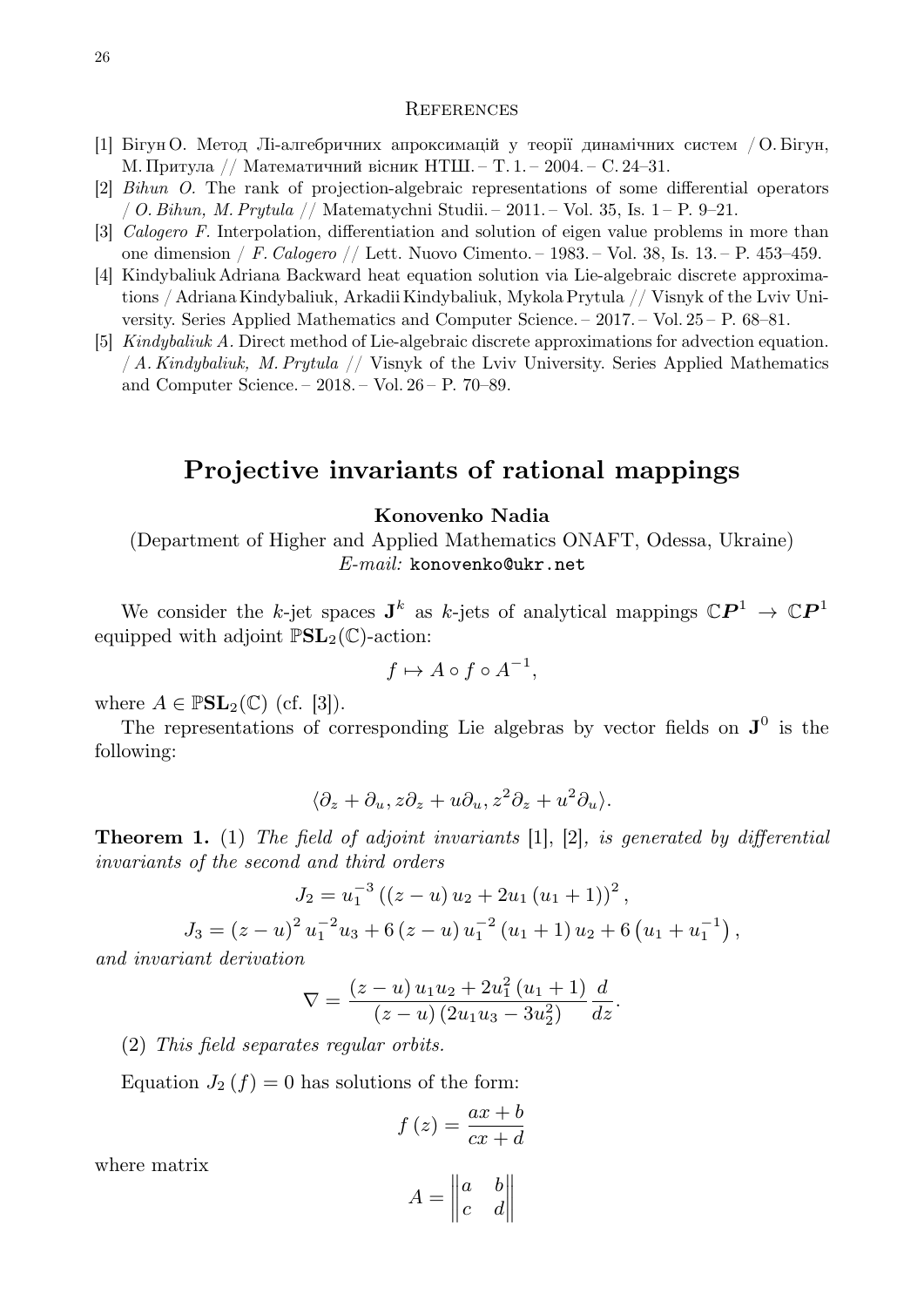has zero trace.

In general, values of invariant  $J_2$  on linear fractional maps is equal to

$$
J_2(f) = 4 \frac{(trA)^2}{\det A},
$$

and

$$
J_3(f) = 6\frac{trA^2}{\det A} + 24.
$$

We say that a rational mapping  $f(z)$  is *singular* if  $f(z)$  is linear fractional. There exists an irreducible polynomial (we call it *generating polynomial*)

$$
P_f(X, Y) \in \mathbb{C}[X, Y]
$$

such that  $P_f(J_2(f), J_3(f)) = 0$  or in other words, the mapping f, as well as all mappings that are  $\mathbb{P}SL_2(\mathbb{C})$  - equivalent to f are solutions of the third order differential equation

$$
P_f\left(J_2,J_3\right)=0.
$$

**Theorem 2.** (1) *Two regular rational mappings* f *and* g *are* P**SL**2(C) *- equivalent if and only if their adjoint generating polynomial are proportional.*

(2) *Orbit of a regular rational mapping* f *consists of the solution space of ordinary differential equation*

$$
P_f\left(J_2,J_3\right)=0.
$$

(1) For linear fractional transformations  $f(z) = \frac{az+b}{cz+d}$ ,  $ad - bc = 1$  we have

$$
J_2(f) = 4(c+d)^2
$$

and therefore the corresponding differential equation has the following form:

$$
u_1^{-3} ((z - u) u_2 + 2u_1 (u_1 + 1))^2 - 4(a + d)^2 = 0
$$

with 2-dimensional space of solutions.

(2) For the Jukowski mapping  $f(z) = \frac{z^2+1}{2z}$  $\frac{z+1}{2z}$  we have

$$
P_f(X, Y) = -4X + 3Y - 45
$$

and therefore the corresponding differential equation has the following form

$$
(z-u)^{2} (3u_{1}u_{3} - 4u_{2}^{2}) + 2 (z-u) u_{1} (u_{1} + 1) u_{2} ++ u_{1}^{2} (2u_{1} - 1) (u_{1} - 2) = 0.
$$

- [1] Konovenko, N. Differential invariants and sl2-geometries, *Naukova Dumka*, Kiev, (2013), 188pp. (in Russian).
- [2] Konovenko, N., Lychagin, V., On projective classification of algebraic curves, *Mathematical Bulletin Shevchenko scientific society*, Vol. 10 (2013), 51–64. https://doi.org/10.1007/s13324- 015-0113-5.
- [3] Konovenko, N., Lychagin, V., Projective classification of rational CP1-mappings, *Analysis and Math-ematical Physics* (2019), 1–12. https://doi.org/10.1007/s13324-019-00281-2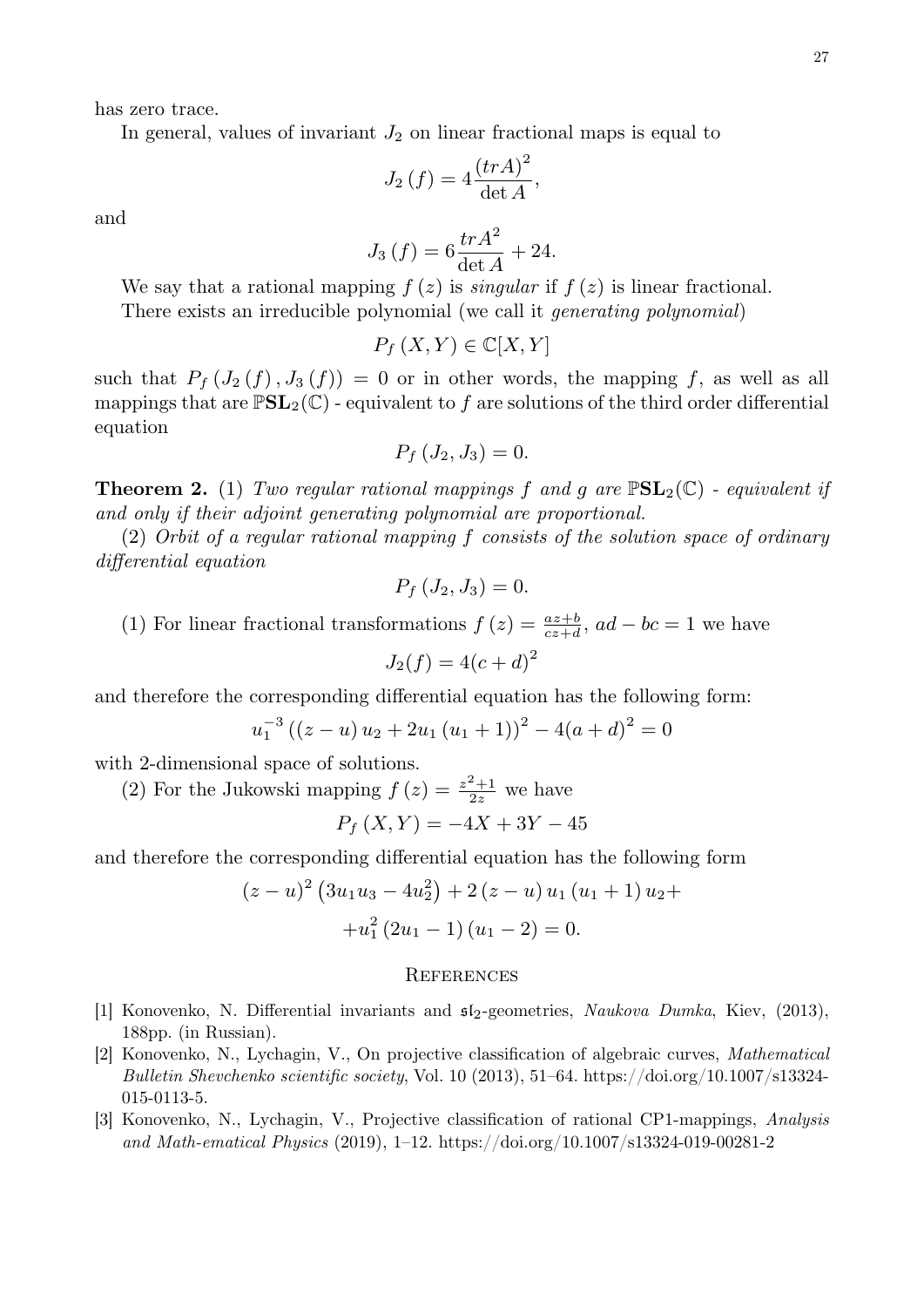# 28

## **Automorphisms of the Kronrod-Reeb graphs of Morse functions on 2-sphere**

#### **A. Kravchenko**

(Taras Shevchenko National University of Kyiv, Ukraine) *E-mail:* annakravchenko1606@gmail.com

#### **S. Maksymenko**

(Institute of Mathematics, National Academy of Sciences of Ukraine, Kyiv, Ukraine) *E-mail:* maks@imath.kiev.ua

Let M be a compact two-dimensional manifold and ,  $f \in C^{\infty}(M,\mathbb{R})$  is Morse function and  $\Gamma_f$  its Kronrod-Reeb's graph. We denote the  $O(f) = \{f \circ h \mid h \in D(M)\}\$ orbit of  $f$  with respect to the natural right action of the group of diffeomorphisms  $D(M)$  on  $C^{\infty}(M,\mathbb{R})$ , and  $S(f) = \{h \in D(M) \mid f \circ h = f\}$  is the stabilizer of this function. It is easy to show that each  $h \in S(f)$  induces an automorphism of the graph  $\Gamma_f$ . Let also  $S'(f) = S(f) \cap D_{\text{id}}(M)$  be a subgroup of  $D_{\text{id}}(M)$ , consisting of diffeomorphisms preserving f and isotopic to identical mappings and  $G_f$  be the group of automorphisms of the Kronrod-Reeb graph induced by diffeomorphisms belonging to  $S'(f)$ . This group is the key ingredient for calculating the homotopy type of the orbit  $O(f)$ . In the previous article, [4], the authors describe the structure of groups  $G_f$ for Morse functions on all orientational surfaces, except for sphere and torus. In this paper we study the case  $M = S^2$ . In this situation  $\Gamma_f$  is always a tree, and therefore all elements of the group  $G_f$  have a common fixed  $Fix(G_f)$  subtree, which can be even from one point. The main result is to calculate the groups  $G_f$  for all Morse functions  $f: S^2 \to \mathbb{R}$  in which  $Fix(G_f)$  is not the point.

**Theorem 1.** Let  $f \in C^{\infty}(S^2, \mathbb{R})$  be Morse function on a sphere. Suppose that all *elements of the group*  $G_f$  *have a common fixed edge E. Let*  $x \in E$  *be an arbitrary* point and *A* and *B* is the closure of the connected components  $S^2 \setminus p^{-1}(x)$ . Then *A* and B-double discs are invariant with respect to  $S'(f)$ , the restriction of  $f|_A, f|_B$  are *Morse functions and we have the following isomorphism:*

 $\phi: G_f \to G_{f_{|A}} \times G_{f_{|B}},$ 

*is determined by the formula*  $\phi(\gamma) = (\gamma_{\vert \Gamma_A}; \ \gamma_{\vert \Gamma_B}).$ 

- [1] E. A. Kudryavtseva. *On the homotopy type of spaces of Morse functions on surfaces*. *Mat. Sb.*, 204(1):79-118, 2013.
- [2] E. A. Kudryavtseva. *On the homotopy type of spaces of Morse functions on surfaces*. *Mat. Sb.*, 204(1):79-118, 2013.
- [3] S. Maksymenko and B. Feshchenko. *Smooth functions on 2-torus whose Kronrod-Reeb graph contains a cycle*. *Methods Funct. Anal. Topology*, 21(1):22-40, 2015.
- [4] S. Maksymenko and A. Kravchenko. *Automorphisms of Kronrod-Reeb graphs of Morse functions on compact surfaces*, 2018.
- [5] S. Maksymenko. *Deformations of functions on surfaces by isotopic to the identity diffeomorphisms*, arXiv:1311.3347, 2013.
- [6] Stephen Smale. *Diffeomorphisms of the 2-sphere*. *Proc. Amer. Math. Soc.*, 10:621-626, 1959.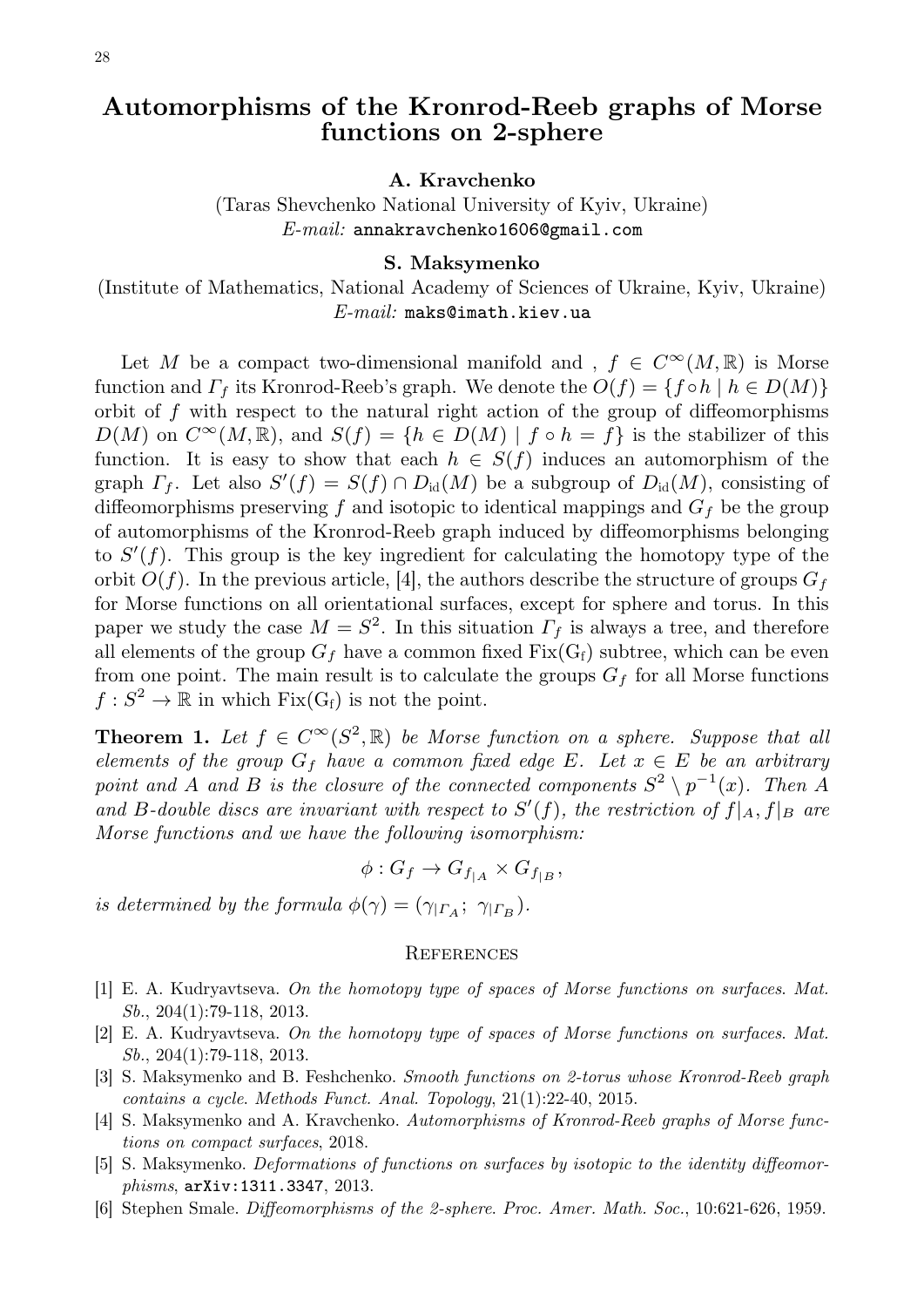### **Algebra of block-symmetric analytic functions of bounded type**

**Kravtsiv V.V.**

(Vasyl Stefanyk Precarpathian National University) *E-mail:* maksymivvika@gmail.com

In talk we will describe the spectrum of the algebra of block-symmetric analytic functions of bonded type on  $\ell_1 \oplus \ell_\infty$ . Let us denote by  $\ell_1 \oplus \ell_\infty$  the space with elements  $\begin{pmatrix} x \\ y \end{pmatrix}$  $\hat{y}$  $\setminus$  $=\left(\begin{array}{c} x_1 \\ y_2 \end{array}\right)$  $y_1$  $\Big\}$ , ...,  $\Big( \begin{array}{c} x_m \\ x_m \end{array} \Big)$  $y_m$  $\Big), \ldots \Big),$  where  $(x_1, x_2, \ldots, x_n, \ldots) \in \ell_1$ ,  $(y_1, y_2, \ldots, y_n, \ldots) \in \ell_\infty$ . The space  $\ell_1 \oplus \ell_\infty$  with norm

$$
||(x,y)||_{\ell_1 \oplus \ell_\infty} = \sum_{i=1}^{\infty} |x_i| + \sup_{i \ge 1} |y_i|
$$

is a Banach space.

Let us denote by  $\mathcal{H}_{bvs}(\ell_1 \oplus \ell_\infty)$  the algebra of block-symmetric analytic functions of bounded type on  $\ell_1 \oplus \ell_\infty$  and  $\mathcal{M}_{bvs}(\ell_1 \oplus \ell_\infty)$  — the spectrum of this algebra.

In this talk we will describe the spectrum of the algebra of block-symmetric analytic functions of bounded type on  $\ell_1 \oplus \ell_\infty$  and we will show that the spectrum of the algebra of block-symmetric analytic functions of bounded type on  $\ell_1 \oplus \ell_\infty$  does not coincide of point evaluation functionals.

### **Infinitesimal transformations of a symmetric Riemannian space of the first class**

**Krutoholova A. V.** (Ukraine, Odessa, Dvoryans'ka St, 2, 65000) *E-mail:* 01link01@rambler.ru

P. A. Shirokov [1] found all irreducible symmetric Riemannian spaces  $V_n$  of the first class. For  $n = 4$ , the metric tensor  $g_{ij}(x)$  of such spaces in the Riemannian coordinate system with origin at the point  $M_0$   $(x<sup>h</sup> = 0)$  has the following form:

$$
g_{ij}(x) = g_{ij} + \frac{1}{3} \left( b_{i\alpha} b_{j\beta} - b_{ij} b_{\alpha\beta} \right) x^{\alpha} x^{\beta}, \tag{1}
$$

where

$$
\begin{pmatrix} g_{ij} \\ o \end{pmatrix} = \begin{pmatrix} 0 & 0 & 1 & 0 \\ 0 & 0 & 0 & 1 \\ 1 & 0 & 0 & 0 \\ 0 & 1 & 0 & 0 \end{pmatrix}, \quad (b_{ij}) = \begin{pmatrix} \xi_1 & 0 & 1 & 0 \\ 0 & \xi_2 & 0 & 1 \\ 1 & 0 & 0 & 0 \\ 0 & 1 & 0 & 0 \end{pmatrix}, \quad (2)
$$

$$
(\xi_i = \pm 1, i = 1, 2)
$$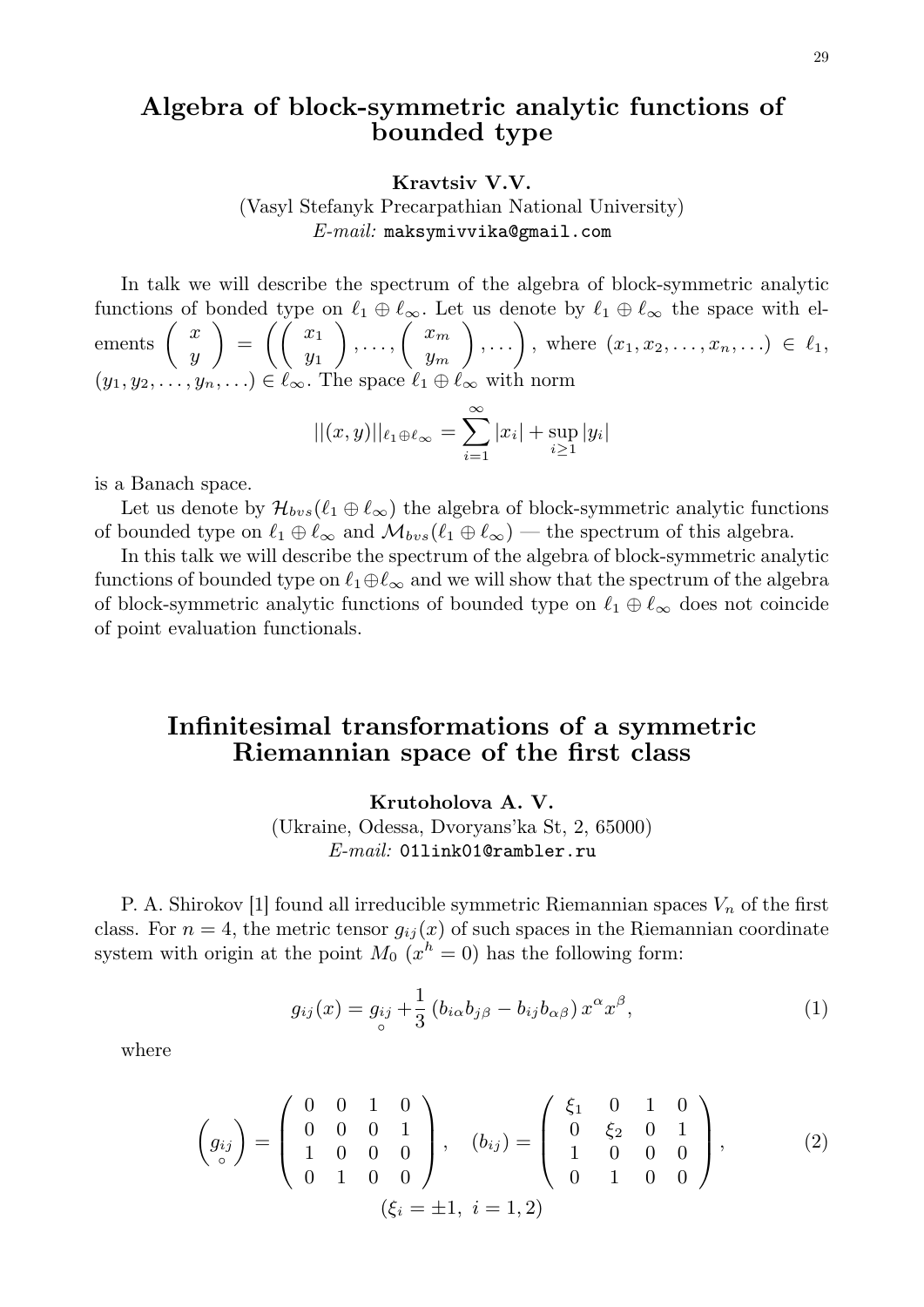In (2)  $g_{ij}$  and  $b_{ij}$ , in the terminology of P. Shirokov, are values of the components of the 1st and 2nd fundamental tensors at the origin of the Riemannian coordinates.

For an arbitrary Riemannian space  $V_n(x; g(x))$  S. M. Pokas' ([2]) introduced the concept of the second approximation space  $\widetilde{V}_n^2(y; \widetilde{g}(y))$ :

$$
\widetilde{g}_{ij}(y) = g_{ij} + \frac{1}{3} R_{i\alpha\beta j} y^{\alpha} y^{\beta}
$$
\n(3)

where  $g_{ij} = g_{ij}(M_0)$ ,  $R_{i\alpha\beta j}$ ◦ source space.  $^{\circ}$  $= R_{i\alpha\beta j}(M_0)$ , and  $M_0 \in V_n$  is an arbitrary point of

A comparison of (3) and (1) leads to the conclusion that the symmetric Riemannian space of the first class  $V_n$  is isometric to the space of the second approximation  $\widetilde{V}_n^2$ . Consequently, the Lie group of infinitesimal transformations  $\widetilde{G}_r$  of the space  $\tilde{V}_n^2$  is isomorphic to the Lie group of infinitesimal transformations  $G_r$  of a symmetric Riemannian space of the first class  $V_n$ .

Using the results of studies of infinitesimal transformations of the second approximation space  $\tilde{V}_n^2$ , we obtain statements.

**Theorem 1.** *The infinitesimal conformal transformation of the second degree of the symmetric Riemannian space of the first class*  $V_n$  *is necessarily homothetic.* 

**Theorem 2.** In the symmetric Riemannian space of the first class  $V_n$ , a Lie group of *motions* G<sup>8</sup> *exists.*

The basis and structure of this group are found.

#### **REFERENCES**

- [1] P. A. Shirokov. Selected Geomeric Works. *Kazan University Press*, 389–400, 1966.
- [2] S. M. Pokas'. *Infinitesimal conformal transformations in the Riemannian space of the second approximation*, volume 7 of *Proc. of the Intern. Geom. Center*, 36–50, 2014.

# **Unique solvability of the nonlocal problem with integral condition for nonhomogeneous differential equations of second order**

#### **Grzegorz Kuduk**

(Faculty of Mathematical of Nature Scientes University of Rzeszow, Poland Graduate of University of Rzeszow) *E-mail:* gkuduk@onet.eu

Let  $H(([T_1, T_2] \cup [T_3, T_4]) \times \mathbb{R}_+)$  be a class of entiric function,  $K_{L,M}$  be a class of quasi-polynomials of the form  $f(t, x) = \sum_{n=1}^n$  $i=1$  $\sum_{i=1}^{m}$  $j=1$  $Q_{ij}(t, x) \exp[\alpha_i x + \beta_j t]$ , where  $Q_{ij}(t, x)$ are given polynomials,  $L \subseteq \mathbb{C}$ ,  $M \subseteq \mathbb{C}$   $\alpha_i \in L$ ,  $\alpha_k \neq \alpha_l$ , for  $k \neq l$ ,  $\beta_j \in M$ ,  $\beta_k \neq \beta_l$ , for  $k \neq l$ .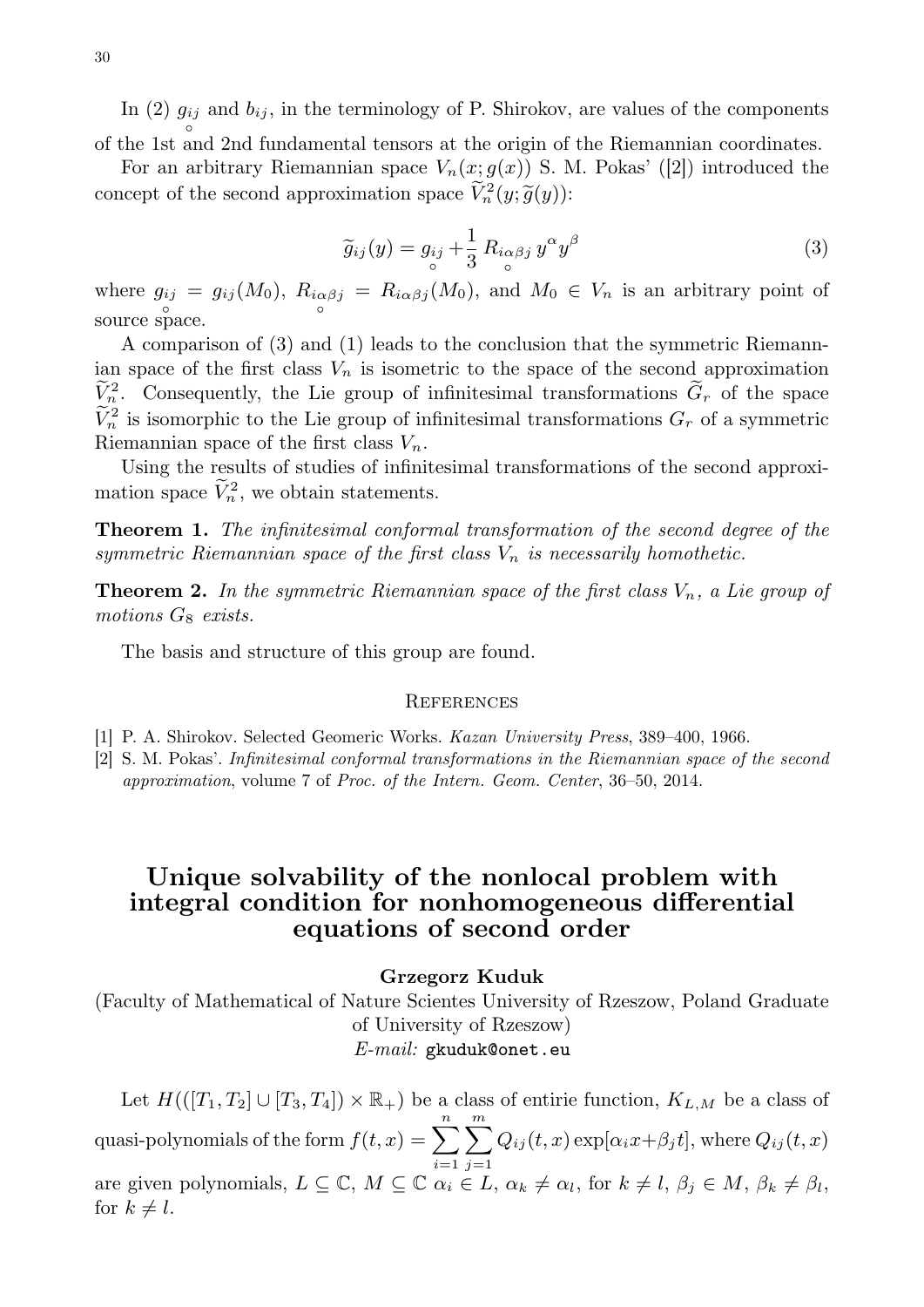Each quasi-polynomial defines a differential operator  $f\left(\frac{\partial}{\partial \lambda}, \frac{\partial}{\partial \nu}\right)$  of finite order on the class of certain function, in the form

$$
\sum_{i=1}^{m} \sum_{j=1}^{m} Q_{ji} \left( \frac{\partial}{\partial \lambda}, \frac{\partial}{\partial \nu} \right) \exp \left[ \alpha_i \frac{\partial}{\partial \lambda} + \beta_j \frac{\partial}{\partial \nu} \right] \Big|_{\lambda=0, \nu=0}.
$$

In the strip  $\Omega = \{(t, x) \in \mathbb{R}^2 : t \in (T_1, T_2) \cup (T_1, T_2), x \in \mathbb{R}_+\}$  we consider of the problem with integral conditios

$$
\left[\frac{\partial^2}{\partial t^2} + a\left(\frac{\partial}{\partial x}\right)\frac{\partial}{\partial t} + b\left(\frac{\partial}{\partial x}\right)\right]U(t, x) = f(t, x),\tag{1}
$$

satysfies nonlocal-integral conditions

$$
\int_{T_1}^{T_2} U(t, x)dt + \int_{T_3}^{T_4} U(t, x)dt = 0; \quad t \in [T_1, T_2] \cup [T_3, T_4]),
$$
\n(2)

$$
\int_{T_1}^{T_2} tU(t, x)dt + \int_{T_3}^{T_4} tU(t, x)dt = 0;
$$
\n(3)

where  $a\left(\frac{\partial}{\partial x}\right)$ ,  $b\left(\frac{\partial}{\partial x}\right)$  are differential expressions with entire functions  $a(\lambda), b(\lambda) \neq 0$ const.

Solution of the problem  $(1)$ ,  $(2)$ ,  $(3)$  according to the differential-symbol method [1] is represented in the form

$$
U(t,x) = f\left(\frac{\partial}{\partial \nu}, \frac{\partial}{\partial \lambda}\right) \left\{G(t, \nu, \lambda) \exp[\lambda x]\right\}\Bigg|_{\lambda = \nu = 0},
$$

where  $G(t, \nu, \lambda)$  is a solution of the problem:

$$
\left[\frac{d^2}{dt^2} + a(\lambda)\frac{d}{dt} + b(\lambda)\right]G(t, \nu, \lambda) = \exp[\nu t],
$$
  

$$
\int_{T_1}^{T_2} G(t, \nu, \lambda) + \int_{T_3}^{T_4} G(t, \nu, \lambda) = 0,
$$
  

$$
\int_{T_1}^{T_2} tG(t, \nu, \lambda) + \int_{T_3}^{T_4} tG(t, \nu, \lambda) = 0.
$$

This problem is a continuos works [2, 3].

- [1] P. I. Kalenyuk, Z. M. Nytrebych, Generalized Scheme of Separation of Variables. Differential-Symbol Method. Publishing House of Lviv Polytechnic National University, 2002. 292Z. p. (in Ukrainian).
- [2] P. I. Kalenyuk, Z. M. Nytrebych, I .V .Kohut, G. Kuduk, Problem for nonhomogeneous second order evolution equation with homogeneous integral conditions, Math. Methods and Phys.- Mech. Polia. Vol. 58, no. 1. P. 7–19(2015).
- [3] P. I. Kalenyuk, G. Kuduk, I .V .Kohut, and Z. M. Nytrebych, Problem with integral conditiond for differential-operator equation. J. Math. Sci. Vol. 208, No. 3, 267–276(2015).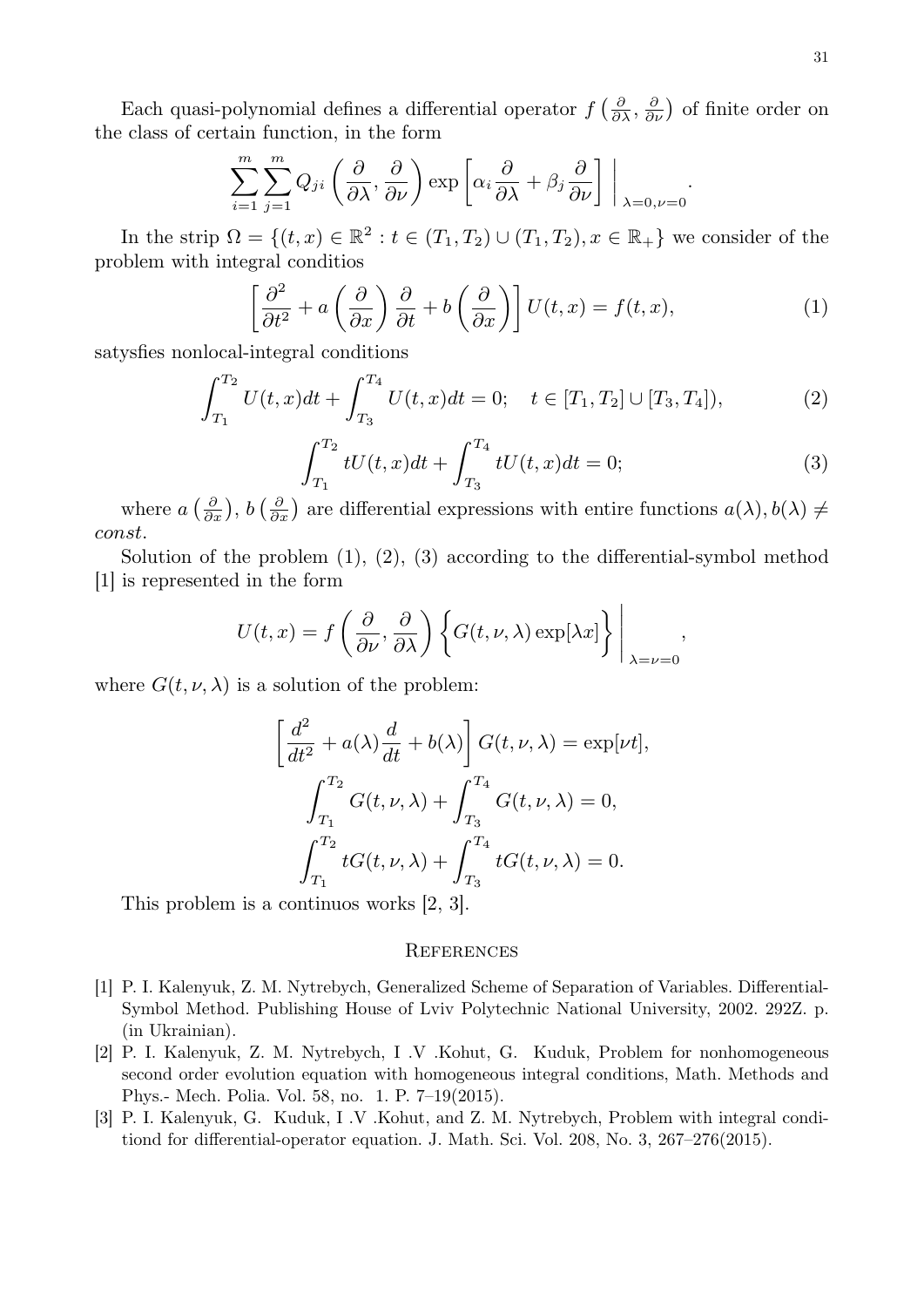### **Coexistence of Homoclinic Trajectories**

**Mykhailo Kuznietsov**

(Taras Shevchenko National University of Kyiv 64/13, Volodymyrska Street, Kyiv, Ukraine)

*E-mail:* mkuzniets@gmail.com

The nonperiodic trajectory of discrete dynamical systems is called  $n$ -homoclinic, if its  $\alpha$ - and  $\omega$ - limit sets coincide and are the same cycle of period n. For each point x of this cycle we will call the subsequence of points of homoclinic trajectory which tends to it as x-subsequence.

We say that the homoclinic trajectory is one-sided, if for every point  $x$  of this cycle every its x-subsequence tends to it from one side. If at least for one point  $x$  of this cycle its x-subsequence tends to it from both sides, we will call the trajectory as two-sided homoclinic trajectory.

**Theorem 1.** *The ordering*  $1 \triangleright 3 \triangleright 5 \triangleright 7 \triangleright ... \triangleright 2 \cdot 1 \triangleright 2 \cdot 3 \triangleright 2 \cdot 5 \triangleright ... \triangleright 2^2 \cdot 3 \triangleright 2^2 \cdot 5 \triangleright ...$ *represents the coexistence of homoclinic trajectories of one-dimensional systems in the following sence.*

*If one-dimensional dynamical system has a one-sided* n*-homoclinic trajectory or two-sided* n/2*-homoclinic trajectory, then it also has a one-sided* m*-homoclinic trajectory or two-sided*  $m/2$ *-homoclinic trajectory for each*  $m \triangleleft n$ *.* 

It has been proven the following theorem.

**Theorem 2.** *Every one-dimensional dynamical system that has a cycle of period*  $n \neq 2^i$  will also have a one-sided n-homoclinic trajectory.

#### **REFERENCES**

- [1] Block L., Guckenheimer J., Misiurewicz M., Young L.-S. Periodic points and topological entropy of one dimensional maps. *Lect. Notes Math.*, 819 : 18–34, 1980.
- [2] Block L., Hart D. Stratification of the space of unimodal interval maps. *Ergod. Th. and Dynam. Sys.*, 3 : 533–539, 1983.
- [3] Block L., Hart D. The bifurcation of homoclinic orbits of maps of the interval. *Ergod. Th. and Dynam. Sys.*, 2 : 131–138, 1982.
- [4] Block L. Simple periodic orbits of mappings of the interval. *Trans. Amer. Math. Soc.*, 254 : 391–398, 1979.

### **Properties of changing orientation homeomorphisms of the disk**

#### **Iryna Kuznietsova, Sergiy Maksymenko**

(Department of Algebra and Topology, Institute of Mathematics of NAS of Ukraine, Tereshchenkivska str. 3, Kyiv, 01024, Ukraine) *E-mail:* kuznietsova@imath.kiev.ua, maks@imath.kiev.ua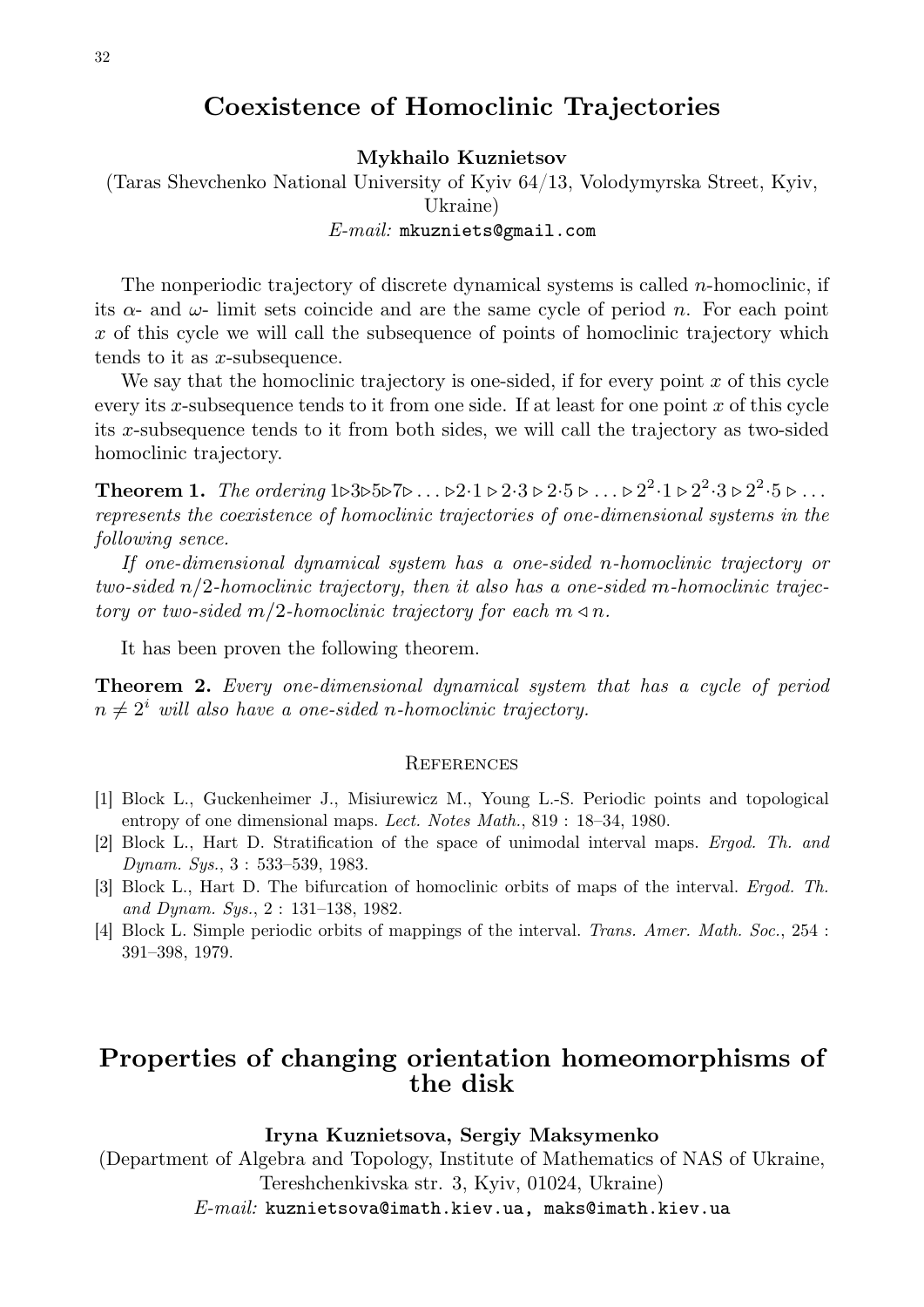Denote by  $D^2$  2-dimensional disk. We will call a cell complex regularly embedded in  $D^2$  if it is a subcomplex of a triangulation of  $D^2$ .

**Theorem 1.** *Let* K *be a finite connected one-dimensional cell complex regularly em*bedded in the interior of  $D^2$  and  $K^0$  be the set of all vertices of K. Suppose there exists *a* homeomorphism  $h: D^2 \to D^2$  reversing the orientation of  $D^2$  such that  $h(K) = K$ and  $h(K^0) = K^0$ . Then  $h^2$  preserves every vertex of K fixed and leaves every edge *(open 1-cell) of* K *invariant with preserved orientation.*

Denote by  $\mathcal{D}(D^2)$  the group of  $C^{\infty}$ -diffeomorphisms of  $D^2$ . There is a natural right action of the group  $\mathcal{D}(D^2)$  on the space of smooth functions  $C^{\infty}(D^2,\mathbb{R})$  defined by the following rule:  $(h, f) \mapsto f \circ h$ , where  $h \in \mathcal{D}(D^2)$ ,  $f \in C^{\infty}(D^2, \mathbb{R})$ .

Thus, the *stabilizer* of f with respect to the action

$$
\mathcal{S}(f) = \{ h \in \mathcal{D}(D^2) \mid f \circ h = f \}
$$

consists of f-preserving diffeomorphisms of  $D^2$ .

Endow the space  $\mathcal{D}(D^2)$  with Whitney  $C^{\infty}$ -topology and its subspace  $\mathcal{S}(f)$  with the induced one. Denote by  $S_{\text{id}}(f)$  the identity path component of  $S(f)$ .

**Theorem 2.** Let  $f: D^2 \to \mathbb{R}$  be a Morse function. Suppose there exists  $h \in \mathcal{S}(f)$ *changing the orientation of*  $D^2$ . Then exists diffeomorphism  $g \in S(f)$  such that  $g = h$ *on a neighborhood of*  $\partial D^2$  *and*  $g^2 \in S_{\text{id}}(f)$ *.* 

#### **REFERENCES**

[1] S. I. Maksymenko, *Homotopy types of stabilizers and orbits of Morse functions on surfaces*, *Ann. Global Anal. Geom.* **29** (2006), no. 3, 241–285. MR MR2248072 (2007k:57067)

### **First Betti numbers of orbits of Morse functions on surfaces**

#### **Iryna Kuznietsova, Yuliia Soroka**

(Institute of Mathematics of NAS of Ukraine, Tereshchenkivska str.,3, Kyiv, Ukraine) *E-mail:* kuznietsova@imath.kiev.ua, sorokayulya@imath.kiev.ua

Let  $\mathcal G$  be a minimal class of groups satisfying the following conditions:

- $(1)$  1  $\in G$ ;
- (2) if  $A, B \in \mathcal{G}$ , then  $A \times B \in \mathcal{G}$ ;
- (3) if  $A \in \mathcal{G}$  and  $n \geq 1$ , then the wreath product  $A \wr_n \mathbb{Z} \in \mathcal{G}$ .

In other words a group  $G$  belongs to the class  $\mathcal G$  iff  $G$  is obtained from trivial group by a finite number of operations  $\times$ ,  $\lambda_n\mathbb{Z}$ . It is easy to see that every group  $G \in \mathcal{G}$  can be written as a word in the alphabet

$$
\mathcal{A} = \{1, \mathbb{Z}, \left( , \right), \times, \wr_{2}, \wr_{3}, \wr_{4}, \dots \}.
$$

We will call such word a *presentation* of the group  $G$  in the alphabet  $A$ . Evidently, the presentation of a group is not uniquely determined.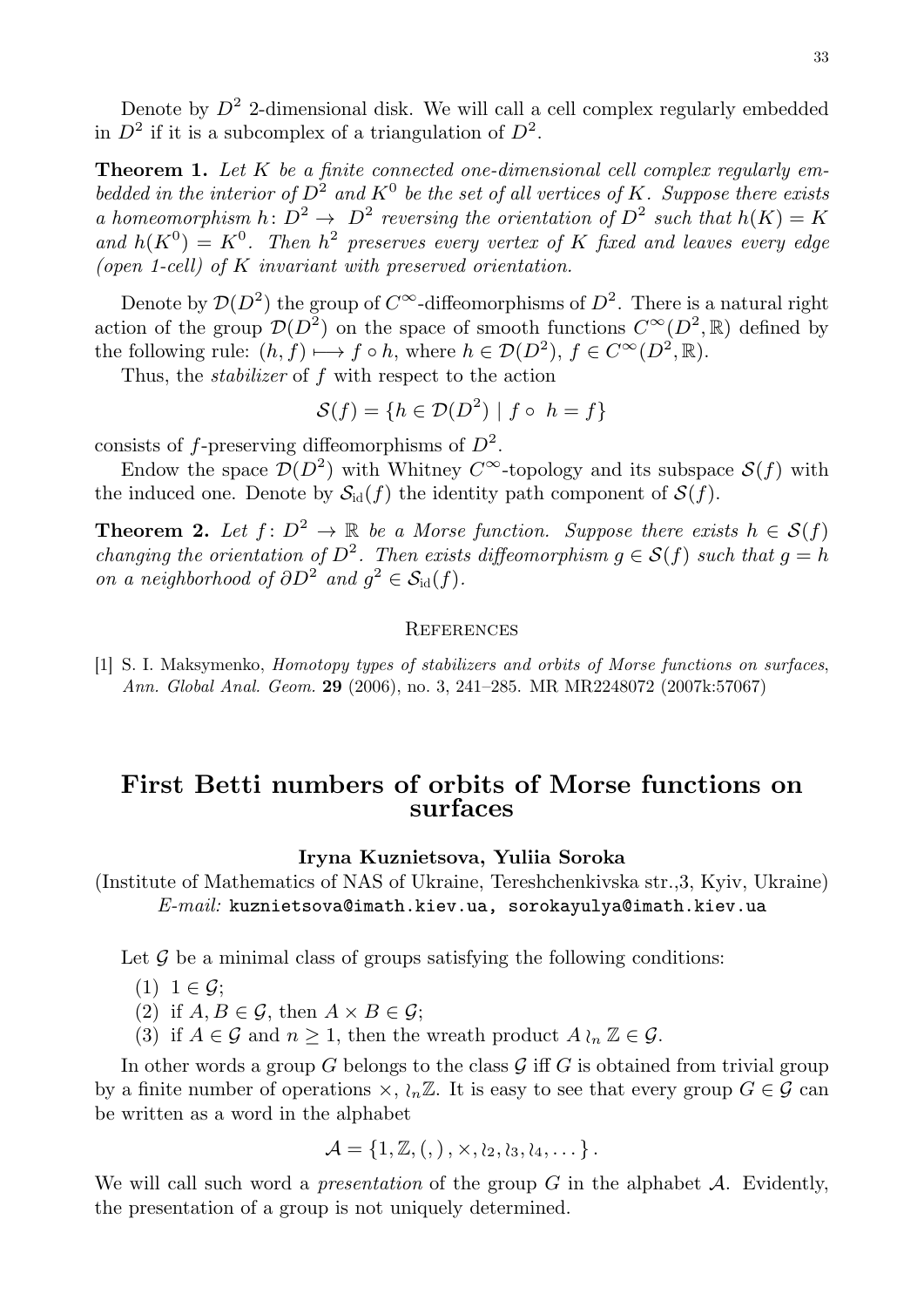Denote by  $Z(G)$  and  $[G, G]$  the center and the commutator subgroup of G respectively.

**Theorem 1.** Let  $G \in \mathcal{G}$ ,  $\omega$  be an arbitrary presentation of G in the alphabet A, and  $\beta_1(\omega)$  be the number of symbols  $\mathbb Z$  *in the presentation*  $\omega$ . Then there are the following *isomorphisms:*

$$
Z(G) \cong G/[G, G] \cong \mathbb{Z}^{\beta_1(\omega)}.
$$

*In particular, the number*  $\beta_1(\omega)$  *depends only on the group*  $G$ *.* 

The groups from the class  $G$  appear as fundamental groups of orbits of Morse functions on surfaces. Let M be a compact surface and D be the group of  $C^{\infty}$ diffeomorphisms of M. There is a natural right action of the group  $\mathcal D$  on the space of smooth functions  $C^{\infty}(M,\mathbb{R})$  defined by the rule:  $(f,h) \longmapsto f \circ h$ , where  $h \in \mathcal{D}$ ,  $f \in C^{\infty}(M,\mathbb{R}).$ 

Let  $\mathcal{O}(f) = \{f \circ h \mid h \in \mathcal{D}\}\$ be the *orbit* of f under the above action. Endow the spaces  $\mathcal{D}, C^{\infty}(M,\mathbb{R})$  with Whitney  $C^{\infty}$ -topologies. Let  $\mathcal{O}_f(f)$  denote the path component of f in  $\mathcal{O}(f)$ .

A map  $f \in C^{\infty}(M,\mathbb{R})$  will be called *Morse* if all its critical points are nondegenerate. Homotopy types of stabilizers and orbits of Morse functions were calculated in a series of papers by Sergiy Maksymenko [3], [2], Bohdan Feshchenko [4], and Elena Kudryavtseva [1]. As a consequence of Theorem 1 we get the following.

**Corollary 2.** *Let* M *be a connected compact oriented surface distinct from* S 2 *and*  $T^2$ , f *be a Morse function on M*,  $G = \pi_1 \mathcal{O}_f(f) \in \mathcal{G}$ ,  $\omega$  *be an arbitrary presentation of* G *in the alphabet* A, and  $\beta_1(\omega)$  *be the number of symbols* Z *in the presentation*  $\omega$ *. Then the first integral homology group*  $H_1(\mathcal{O}(f), \mathbb{Z})$  *of*  $\mathcal{O}(f)$  *is a free abelian group of rank*  $\beta_1(\omega)$ *:* 

$$
H_1(\mathcal{O}(f),\mathbb{Z})\simeq \mathbb{Z}^{\beta_1(\omega)}.
$$

*In particular,*  $\beta_1(\omega)$  *is the first Betti number of*  $\mathcal{O}(f)$ *.* 

#### **REFERENCES**

- [1] E. Kudryavtseva. *The topology of spaces of Morse functions on surfaces*, Math. Notes 92, 2012, no. 1-2, 219–236.
- [2] S. Maksymenko. *Homotopy types of right stabilizers and orbits of smooth functions on surfaces*. Ukrainian Math. Journal, 2012, 64, No. 9, 1186–1203.
- [3] S. Maksymenko. *Homotopy types of stabilizers and orbits of Morse functions on surfaces*. Ann. Global Anal. Geom., 2006, 29, No. 3, 241–285.
- [4] B. Feshchenko. *Actions of finite groups and smooth functions on surfaces*. Methods Funct. Anal. Topology, 2016, 22, No.3, 210–219.

### **Optimal Morse flows on 2-manifolds with the boundary**

#### **M. V.Loseva**

(Taras Shevchenko National University of Kyiv, 64/13, Volodymyrska St., Kyiv, Ukraine)

*E-mail:* prishlyak@yahoo.com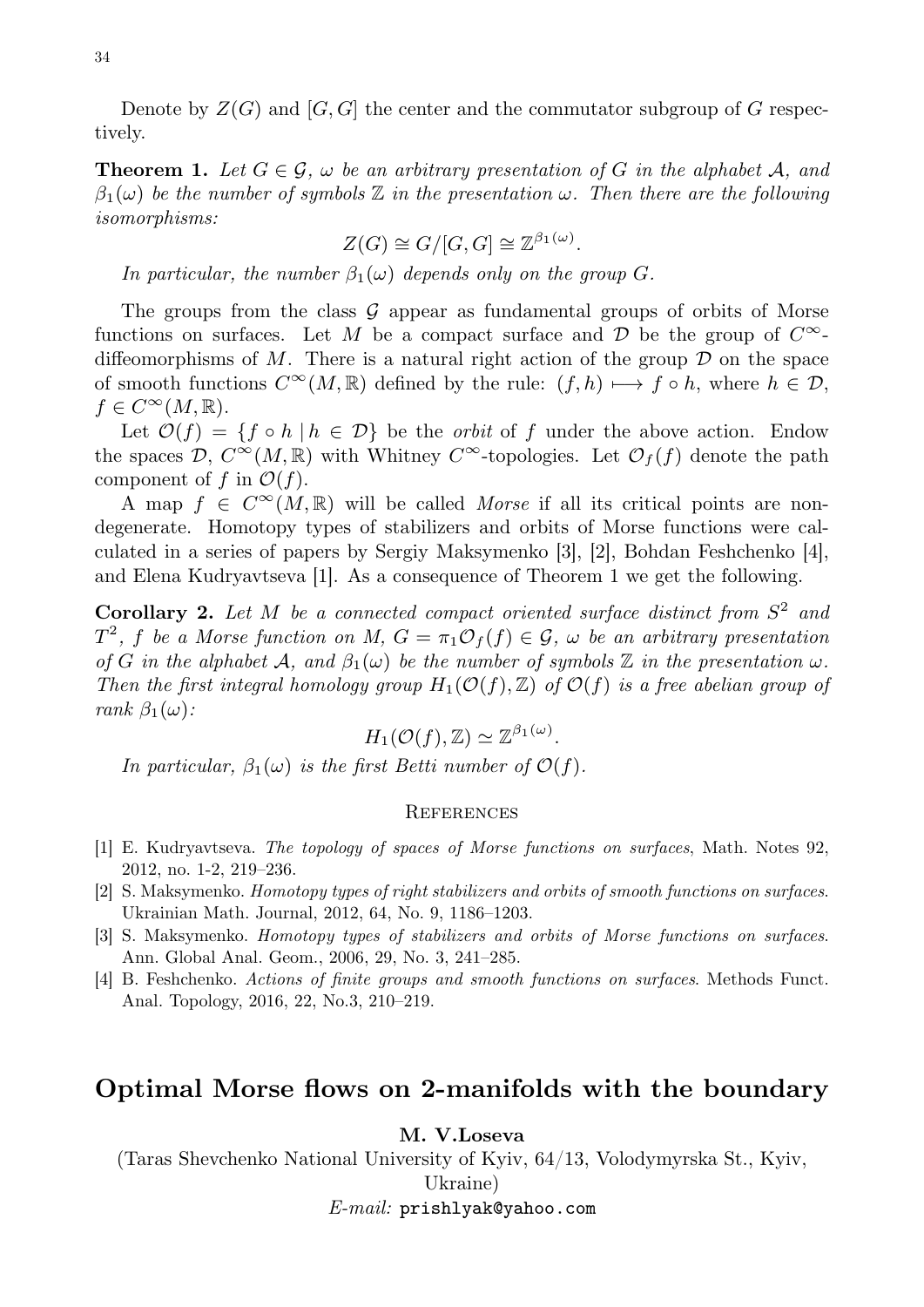#### **A. O. Prishlyak**

(Taras Shevchenko National University of Kyiv, 64/13, Volodymyrska St., Kyiv, Ukraine)

#### *E-mail:* prishlyak@yahoo.com

We consider optimal Morse flows on 2-manifolds, i.e. Morse-Smale flows without closed orbit and minimal numbers of fixed points and separatrixes. We also suppose that all fixed points belong to the boundary. It is proved that the flow be optimal if it has a single sink and a single source. We describe all possible topological structures of such flows on a 2-disk, a Mobius strip, a torus and a Klein bottle. On these surfaces, there are one, one, two and four structures, respectively.

#### **REFERENCES**

- [1] Labarca R., Pacifico M.J. Stability of Morse-Smale vector fields on manifolds with boundary. *Topology*, 29 (1): 57–81, 1990
- [2] Peixoto M.M. On the classification of flows on 2-manifolds. *Proc. Symp. Dyn. Syst., Salvador,* 389–419,1973.
- [3] Loseva M.V., Prishlyak A.O. Topology of Morse-Smale flows with singularities on the boundary of 2-dimensional disc. *Proc. Intern. Geom. Center* 9(2): P.32–41, 2016.

### **On orbit braids**

#### **Zhi Lu**

### (School of Mathematical Sciences, Fudan University, Shanghai, China) *E-mail:* zlu@fudan.edu.cn

Let  $M$  be a connected topological manifold of dimension at least 2 with an effective action of a finite group  $G$ . Associating with the orbit configuration space  $F_G(M, n), n \geq 2$  of the G-manifold M, we try to upbuild the theoretical framework of orbit braids in  $M \times I$  where the action of G on I is trivial, which contains the following contents.

We introduce the orbit braid group  $\mathcal{B}_n^{orb}(M, G)$ , and show that it is isomorphic to a group with an additional endowed operation (called the extended fundamental group), formed by the homotopy classes of some paths (not necessarily closed paths) in  $F_G(M, n)$ , which is an essential extension for fundamental groups. The orbit braid group  $\mathcal{B}_n^{orb}(M, G)$  is large enough to contain the fundamental group of  $F_G(M, n)$  and other various braid groups as its subgroups. Around the central position of  $\mathcal{B}_n^{orb}(M, G)$ , we obtain five short exact sequences weaved in a commutative diagram. We also analyze the essential relations among various braid groups associated to those configuration spaces  $F_G(M, n)$ ,  $F(M, n)$ , and  $F(M/G, n)$ . We finally consider how to give the presentations of orbit braid groups in terms of orbit braids as generators. We carry out our work by choosing  $M = \mathbb{C} \approx \mathbb{R}^2$  with typical actions of  $\mathbb{Z}_p$  and  $(\mathbb{Z}_2)^2$ . We obtain the presentations of the corresponding orbit braid groups, from which we see that the generalized braid group  $Br(B_n)$  (introduced by Brieskorn)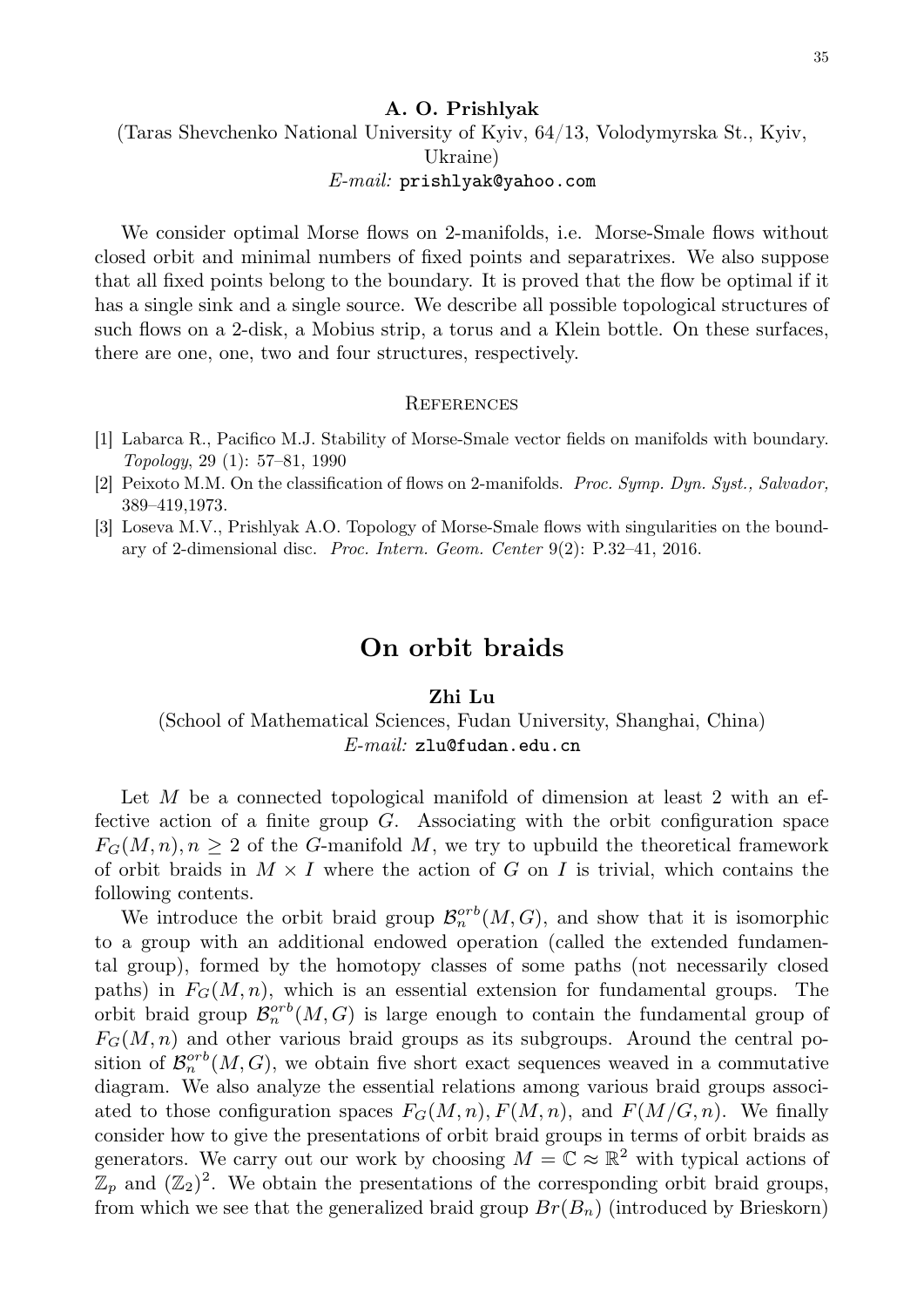actually agrees with the orbit braid group  $\mathcal{B}_n^{orb}(\mathbb{C}\setminus\{0\}, \mathbb{Z}_2)$  and  $Br(D_n)$  is a subgroup of the orbit braid group  $\mathcal{B}_n^{orb}(\mathbb{C}, \mathbb{Z}_2)$ . This is a joint work with Hao Li and Fengling Li

### **Quotient spaces and their authomorphism spaces**

**Sergiy Maksymenko**

(Institute of Mathematics of NAS of Ukraine, Tereshchenkivska str. 3, Kyiv, 01024, Ukraine)

*E-mail:* maks@imath.kiev.ua

#### **Eugene Polulyakh**

(Institute of Mathematics of NAS of Ukraine, Tereshchenkivska str. 3, Kyiv, 01024, Ukraine)

*E-mail:* polulyah@imath.kiev.ua

Let Y be a topological space. Say that two points  $y, z \in Y$  are  $T_2$ -disjoint in Y if they have disjoint neighborhoods. Denote by hcl(y) the set of all  $z \in Y$  that are *not*  $T_2$ -disjoint from y. Then  $z \in \text{hcl}(y)$  if and only if each neighborhood of z intersects each neighborhood of y. We will call hcl(y) the *Hausdorff closure* of y.

Thus the relation  $y \in \text{hcl}(z)$  is reflexive and symmetric, however in general it is not transitive.

Say that a point  $y \in Y$  is *special* whenever  $\text{hcl}(y) \setminus y \neq \emptyset$ , so there are points that are not  $T_2$ -disjoint from y. We will denote by  $Spec(Y)$  the set of all special points of  $Y$ .

Let X be a topological space,  $\Delta = {\omega_y \mid y \in Y}$  be a partition of X, and  $p: X \to Y$ be the natural quotient map such that  $p(x) = y \in Y$  iff  $x \in \omega_y$ . Endow Y with the corresponding quotient topology with respect to  $p$ ,

Let  $\mathcal{E}(Y) = C(Y, Y)$  be the monoid of all continuous maps  $Y \to Y$  with respect to the natural composition of maps, and  $\mathcal{E}(X,\Delta)$  be the monoid of all continuous maps  $h: X \to X$  preserving  $\Delta$  in the sense that  $h(\omega)$  is contained in some leaf of  $\Delta$  for each  $\omega \in \Delta$ . Denote by  $\mathcal{H}(Y) \subset \mathcal{E}(Y)$  and  $\mathcal{H}(X, \Delta) \subset \mathcal{E}(X, \Delta)$  the subgroups consisting of homeomorphisms.

It follows that each  $h \in \mathcal{E}(X, \Delta)$  induces a map  $\psi(h) : Y \to Y$  making commutative the following diagram:

$$
X \xrightarrow{h} X
$$
\n
$$
p \downarrow \qquad \qquad \downarrow p
$$
\n
$$
Y \xrightarrow{\psi(h)} Y
$$

Since Y is endowed with quotient topology with respect to  $p$ , it follows that

$$
\psi: \mathcal{E}(X, \Delta) \to \mathcal{E}(Y) \tag{1}
$$

is a *homomorphism of monoids*, that is  $\psi(h_1 \circ h_2) = \psi(h_1) \circ \psi(h_2)$  for all  $h_1, h_2 \in$  $\mathcal{E}(X,\Delta)$  and  $\psi(\mathrm{id}_X) = \mathrm{id}_Y$ . This implies that  $\psi$  induces the homomorphism  $\psi$ :  $\mathcal{H}(X,\Delta) \to \mathcal{H}(Y)$  between the corresponding homeomorphism groups.

**Theorem 1.** *Suppose that*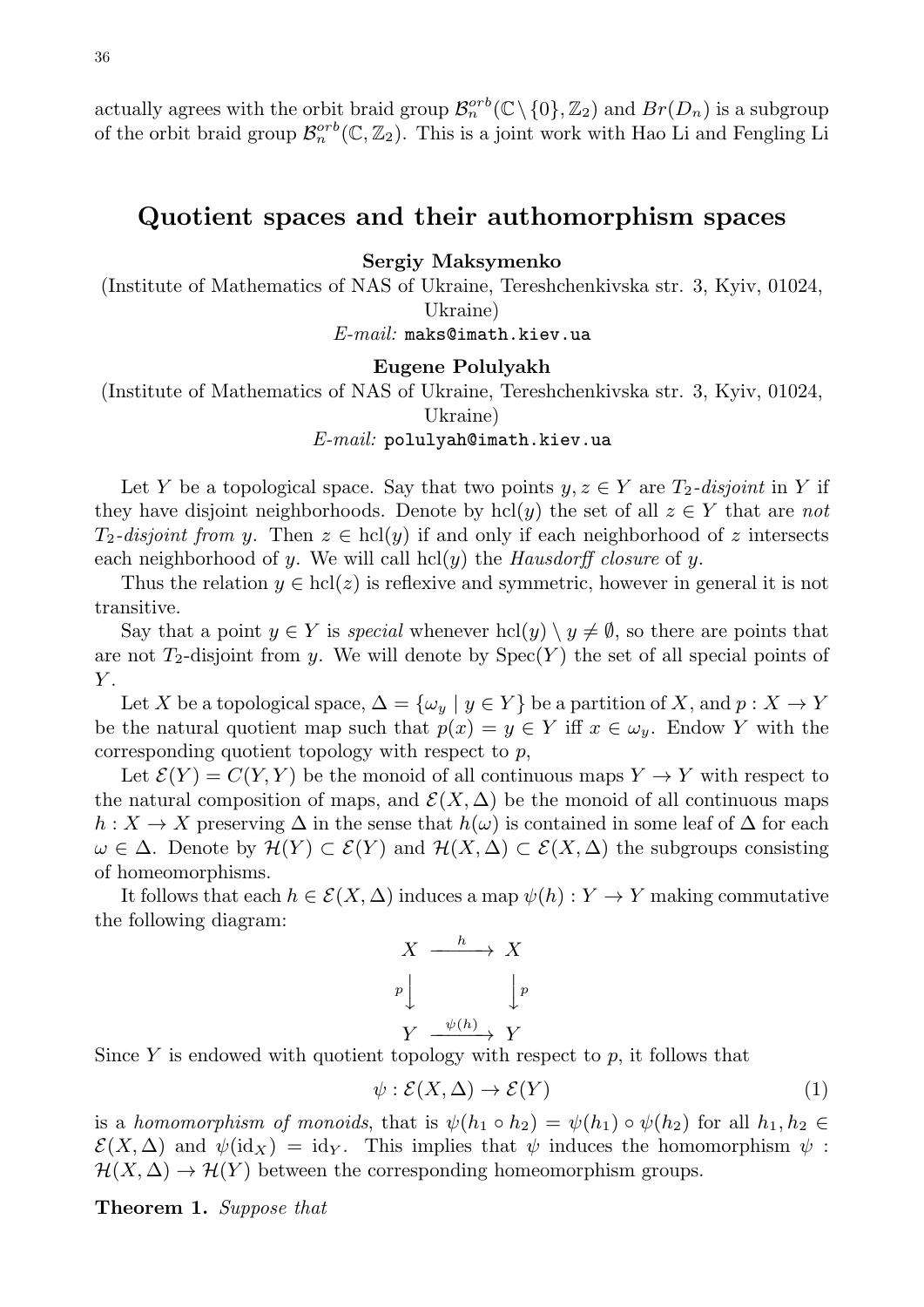- i) X *is a locally compact Hausdorff topological space,*
- ii) Y *is a*  $T_1$ -space, *i.e.*, each element of  $\Delta$  *is closed*;
- iii) *the projection*  $p: X \to Y$  *is an open map*;
- iv) *the set*  $Spec(Y)$  *of special points of* Y *is locally finite.*

*Then the homomorphism* (1)  $\psi$  :  $\mathcal{E}(X, \Delta) \rightarrow \mathcal{E}(Y)$  *is continuous with respect to the corresponding compact open topologies.*

*In particular so is the induced homomorphism*  $\psi : \mathcal{H}(X, \Delta) \to \mathcal{H}(Y)$ *.* 

**Corollary 2.** *Suppose the conditions of previous theorem are fullfilled and* X *is connected. Then we have a well-defined homomorphism*  $\psi_0 : \pi_0 \mathcal{H}(X, \Delta) \to \pi_0 \mathcal{H}(Y)$  *of the corresponding mapping class groups.*

### **Realization problems for Reeb graphs and epimorphisms onto free groups**

**Lukasz P. Michalak**

(Adam Mickiewicz University in Poznań, Poznań, Poland) *E-mail:* lukasz.michalak@amu.edu.pl

The Reeb graph  $\mathcal{R}(f)$  of a Morse function f on a manifold is obtained by contracting connected components of its level sets. Sharko and Masumoto–Saeki showed that each graph with the so-called good orientation is the Reeb graph of a function on a closed surface. In this talk we focus on the problem of realization of a graph as the Reeb graph of a function on a given manifold M. In particular, it turns out that the maximal number of cycles among all Reeb graphs of functions on M is equal to the corank of  $\pi_1(M)$ , i.e. the maximal rank r for which there is an epimorphism  $\pi_1(M) \to F_r$  onto the free group of rank r. It leads to the natural problem of representing any such epimorphism by the homomorphism induced on fundamental groups by the quotient map  $M \to \mathcal{R}(f)$  for a Morse function f. We describe connections between Reeb graphs, epimorphisms onto free groups and systems of nonseparating 2-sided submanifolds. This allows us to study algebraic properties of epimorphisms onto free groups, such as their equivalence classes or ranks of maximal epimorphisms. For example, using theorems on topological conjugation of simple Morse functions on orientable (Kulinich, Sharko) or non-orientable surfaces (Lychak–Prishlyak), we may repeat some results on equivalence classes of epimorphisms onto free groups for surface groups provided by Grigorchuk–Kurchanov–Zieschang.

The results are from joint work with Wacław Marzantowicz.

### **The use of K-theory in high energy physics**

**Tetiana V. Obikhod**

(Institute for Nuclear Research, National Academy of Science of Ukraine, 47, prosp. Nauki, Kiev, 03028, Ukraine) *E-mail:* obikhod@kinr.kiev.ua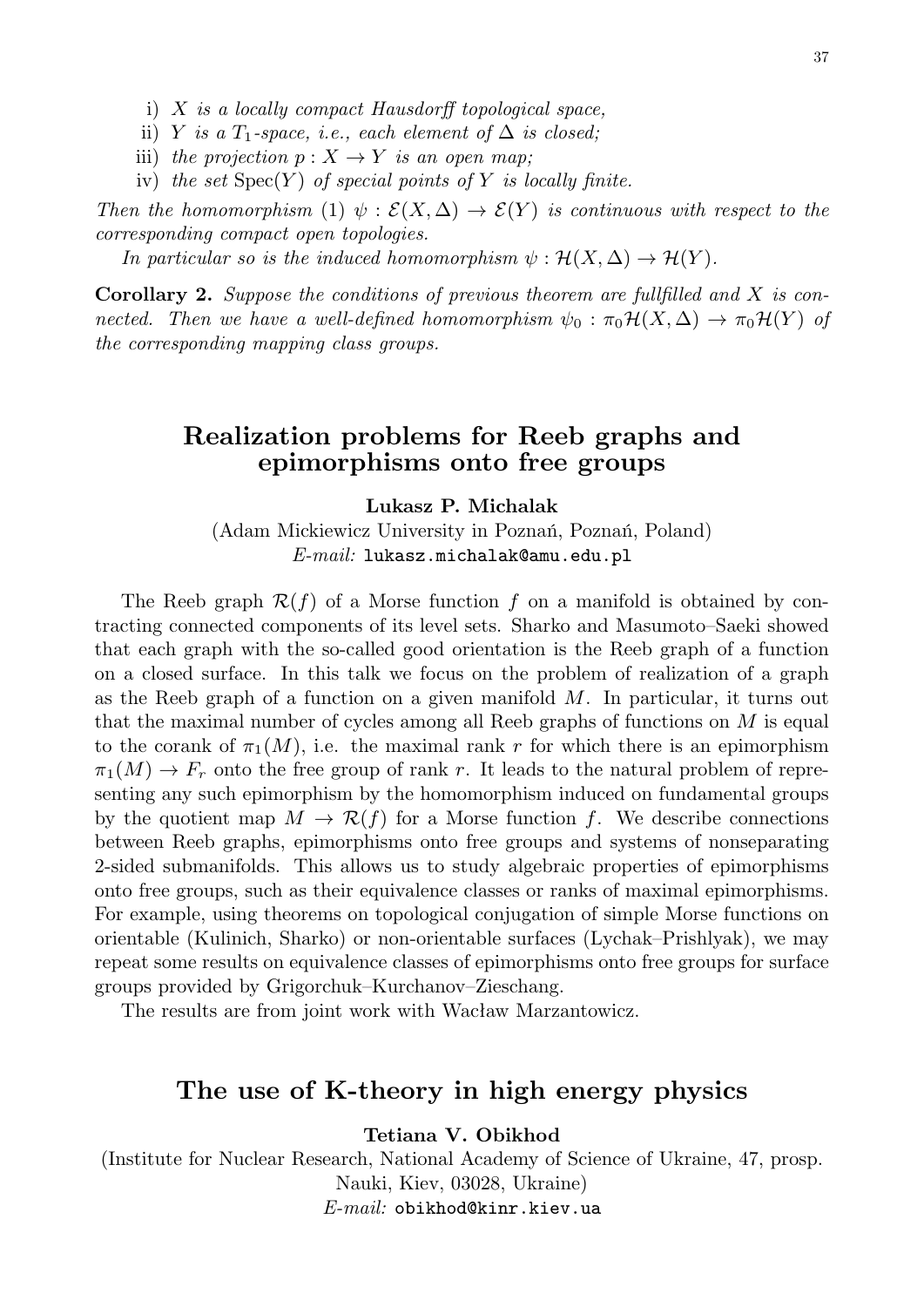Modern high-energy physics associated with energies up to 14 teV is the theory of Dbrane and superstrings, [1]. The mathematical apparatus of such a theory is algebraic geometry and topological algebra, which uses the theory of derived categories.

We will consider the case of supersymmetric string theory extended to  $N = (2,2)$ superconformal field theory with target manifold X - Calabi–Yau threefold. With this superconformal string field theory is associated central charge. On the end of the string for D-brane system lives a Ramon-Ramon (RR) charge which takes values in a two-dimensional quantum Hilbert space.

The information of RR charge can be decoded in the category of D-branes, which is considered as derived category of coherent sheaves, D(X) over X - a topological space. An open string from the D-brane associated to the locally-free sheaf E to another Dbrane given by the locally-free sheaf F is given by an element of the group  $Ext^q(E, F)$ which is Hilbert space. D-brane/anti-D-brane annihilation which is built in the derived category map the derived category to K-theory language for D-branes [2]. In the case of the twisted bundle D-brane charge takes values in a certain twisted version of Ktheory with special type of sections as a Hilbert space [3]. With different types of the structure group of the twisted bundles are connected different K-theory groups.

#### **REFERENCES**

- [1] Michael B. Green, John H. Schwarz, Edward Witten. *Superstring theory: Volume 1, introduction.* Cambridge University Press, 470 p., 1988.
- [2] Edward Witten. D-branes and K-Theory. *J. High Energy Phys.*, 12 : 0-19, 1998, hepth/9810188.
- [3] Alain Connes, Michael R. Douglas, Albert Schwarz. Noncommutative Geometry And Matrix Theory: Compactification On Tori. *J. High Energy Phys.*, 9802:003, 1998, hep-th/9711162.

### **A note on cohomology of locally trivial Lie groupoids on triangulated spaces**

### **Jose Oliveira** (University of Minho, Braga, Portugal) *E-mail:* jmo@math.uminho.pt

Mishchenko and Oliveira proved that, for each transitive Lie algebroid defined on a compact triangulated manifold, its Lie algebroid cohomology and piecewise smooth cohomology are isomorphic. Based in that isomorphism, it is proved that the Rham cohomology of a locally trivial Lie groupoid  $G$  on a smooth manifold  $M$  is isomorphic to the piecewise Rham cohomology of  $G$ , in which  $G$  and  $M$  are manifolds without boundary and M is smoothly triangulated by a finite simplicial complex  $K$  such that, for each simplex  $\Delta$  of K, the inverse images of  $\Delta$  by the source and target mappings of  $G$  are transverses submanifolds in the ambient space  $G$ .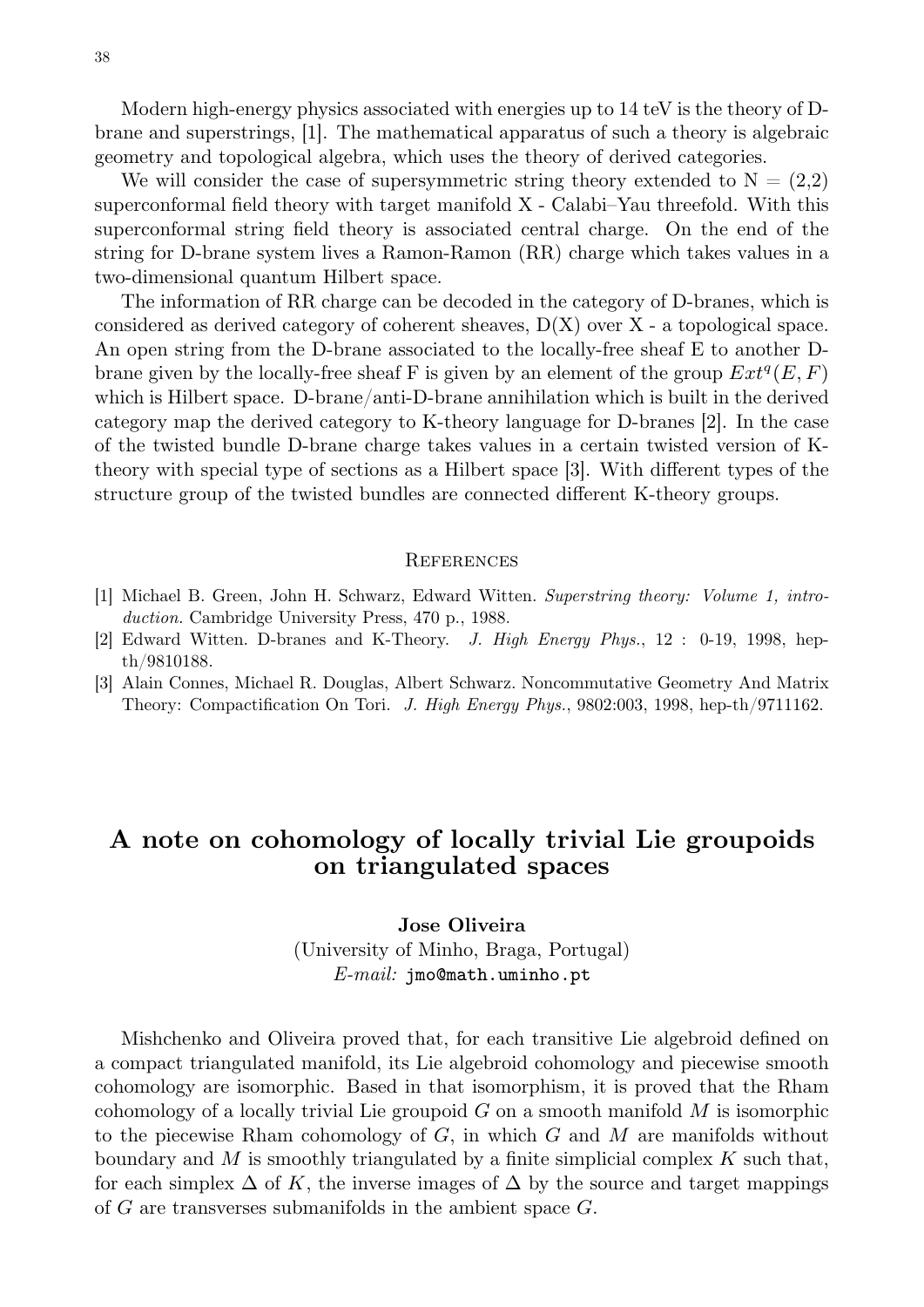#### **REFERENCES**

- [1] A. S. Mishchenko and J. R. Oliveira. *Whitney-Sullivan constructions for transitive Lie algebroids*, to appear.
- [2] D. Sullivan. *Infinitesimal computations in topology*, Publ. I.H.E.S. 47 : 269–331, 1977.
- [3] H. Whitney. *Geometric Integration Theory*, Princeton University Press, 1957.

# **Symplectic Floer theory**

#### **Kaoru Ono**

(Research Institute for Mathematical Sciences, Kyoto University, Kyoto, Japan) *E-mail:* ono@kurims.kyoto-u.ac.jp

I plan to explain symplectic Floer theory for non-specialists.

After giving basic ideas in the theory, I speak on examples and applications to symplectic geometry.

### Z**-knotted triangulations of surfaces**

**Pankov Mark**

(University of Warmia and Mazury in Olsztyn, Poland) *E-mail:* pankov@matman.uwm.edu.pl

#### *Joint work with Adam Tyc (IM PAN, Warsaw)*

Petrie polygons are well-known objects described by Coxeter. These are skew polygons in regular polyhedra such that any two consecutive edges, but not three, are on the same face.

Analogs of Petrie polygons for graphs embedded in surfaces are called *zigzags*. They have many applications, for example, they are successfully exploited to enumerate all combinatorial possibilities for fullerenes. The case when an embedded graph has a single zigzag is closely connected to Gauss code problem. An embedded graph with a unique zigzags is said to be z-*knotted*.

We investigate zigzags in triangulations of closed (not necessarily orientable) surfaces and show that every such triangulation admits a z-knotted shredding.

Our main tool is the concept of z-monodromy.

We describe all possibilities for z-monodromies of faces in triangulations: there are precisely 7 types of z-monodromies and 4 types corresponding to the z-knotted case.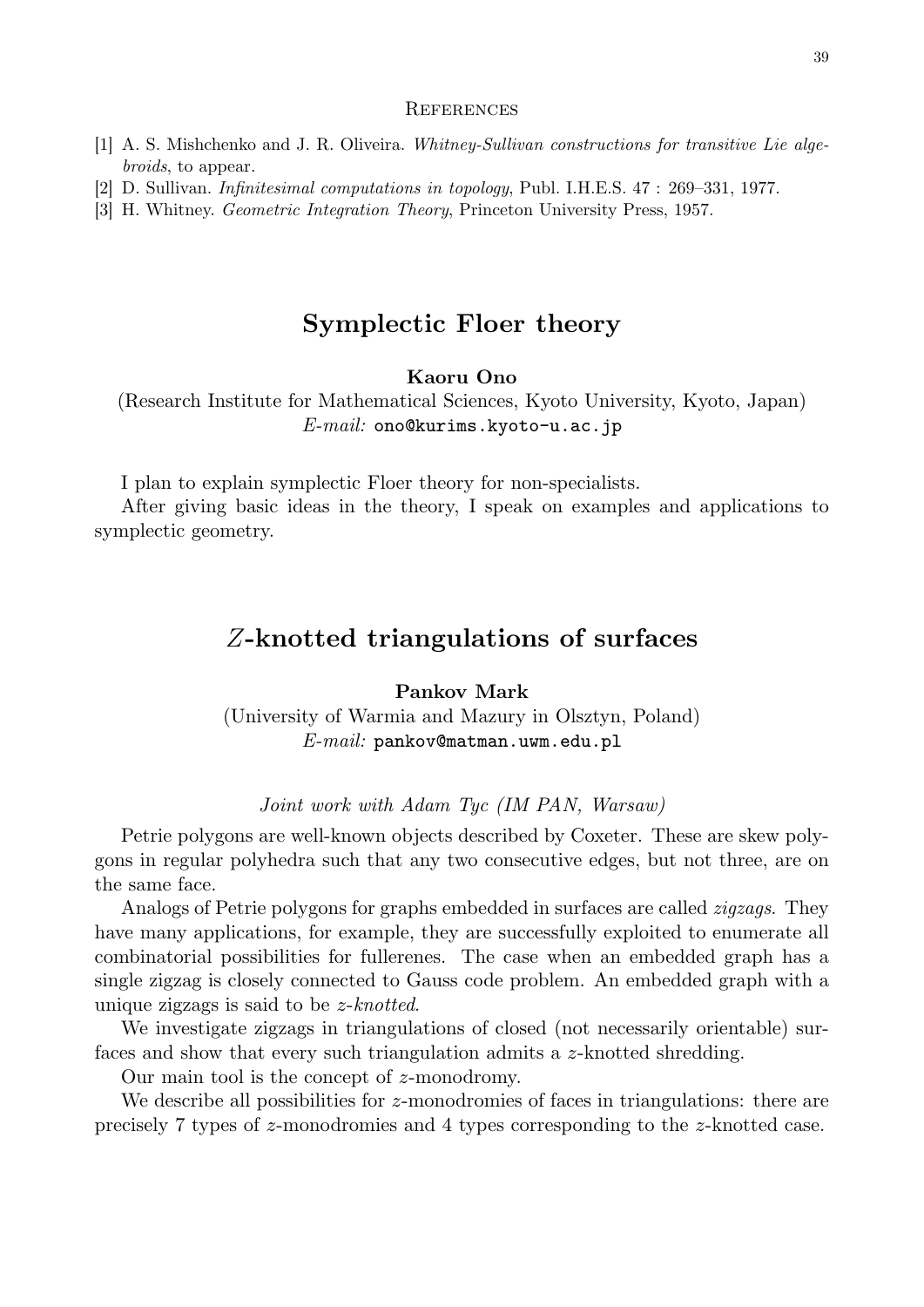### **Right-angled polytopes, hyperbolic manifolds and torus actions**

**Taras Panov**

(Lomonosov Moscow State University, Moscow, Russia) *E-mail:* tpanov@mech.math.msu.su

A combinatorial 3-dimensional polytope P can be realised in Lobachevsky 3-space with right dihedral angles if and only if it is simple, flag and does not have 4-belts of facets. This criterion was proved in the works of Pogorelov and Andreev of the 1960s. We refer to combinatorial 3-polytopes admitting a right-angled realisation in Lobachevsky 3-space as Pogorelov polytopes. The Pogorelov class contains all fullerenes, i.e. simple 3-polytopes with only 5-gonal and 6-gonal facets.

There are two families of smooth manifolds associated with Pogorelov polytopes. The first family consists of 3-dimensional small covers of Pogorelov polytopes P, also known as hyperbolic 3-manifolds of Loebell type. These are aspherical 3-manifolds whose fundamental groups are certain finite abelian extensions of hyperbolic rightangled reflection groups in the facets of P. The second family consists of 6-dimensional quasitoric manifolds over Pogorelov polytopes. These are simply connected 6-manifolds with a 3-dimensional torus action and orbit space P. Our main result is that both families are cohomologically rigid, i.e. two manifolds  $M$  and  $M'$  from either family are diffeomorphic if and only if their cohomology rings are isomorphic. We also prove that a cohomology ring isomorphism implies an equivalence of characteristic pairs; in particular, the corresponding polytopes  $P$  and  $P'$  are combinatorially equivalent. This leads to a positive solution of a problem of Vesnin (1991) on hyperbolic Loebell manifolds, and implies their full classification.

Our results are intertwined with classical subjects of geometry and topology such as combinatorics of 3-polytopes, the Four Colour Theorem, aspherical manifolds, a diffeomorphism classification of 6-manifolds and invariance of Pontryagin classes. The proofs use techniques of toric topology.

This is a joint work with V. Buchstaber, N. Erokhovets, M. Masuda and S. Park.

# **On configuration spaces of** k **thick particles in a rectangle**

#### **Leonid Plachta**

(AGH University of Science and Technology, Cracow, and Institute of Applied Problem of Mechanics and Mathematics of NAS of Ukraine, Lviv) *E-mail:* dept25@gmail.com

Let Q be a rectangle  $[0, a] \times [0, b] \subset \mathbb{R}^2$  with  $0 < a \leq b$ , and let  $F_k(Q, \varepsilon)$  denote *the configuration space of* k *squares in* Q *with all sides of the same length* 2ε*, which do not overlap each other.* We consider  $2\varepsilon$ -squares in the rectangle Q as the  $\varepsilon$ -discs in the *max* norm metric  $d(x, y)$ . It is allowable that different squares can have common boundary points and the boundaries of squares can intersect the boundary  $\partial Q$  along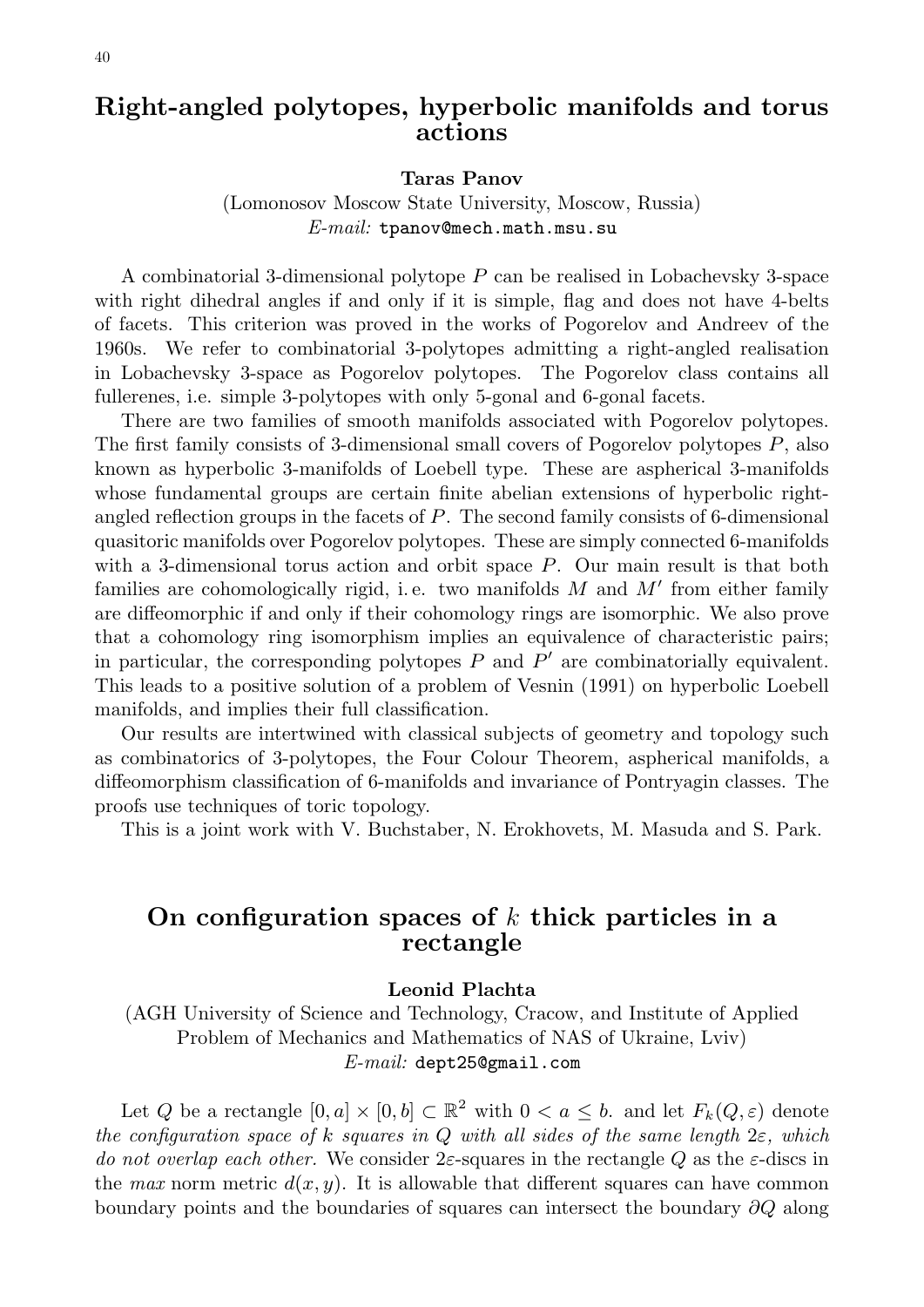some intervals. Therefore  $F_k(Q, \varepsilon)$  consists of ordered k-tuples  $(u_1, \ldots, u_k) \in Q^k$  such that for any  $i, j, i \neq j$ ,  $d(u_i, u_j) \geq 2\varepsilon$  and for each  $u_i$  we have  $d(u_i, \partial Q) \geq \varepsilon$ .

In this work we study critical values of the parameter  $\varepsilon$  with respect to change of topology of  $F_k(Q, \varepsilon)$ . In particular, we show that for values of the parameter  $\varepsilon$  enough small  $F_k(Q, \varepsilon)$  is connected. We also discuss the problem for which parameters  $\varepsilon$  the space  $F_k(Q, \varepsilon)$  is aspherical.

### **Morse functions and Morse flows on low-dimensional manifolds with the boundary**

#### **A. O. Prishlyak**

(Taras Shevchenko National University of Kyiv, 64/13, Volodymyrska St., Kyiv, Ukraine)

#### *E-mail:* prishlyak@yahoo.com

We consider functions and flows on 2 and 3-dimensional manifolds with the boundary, all critical (fixed) points of which belong to the boundary of the manifold. In this case there is the analogue of Morse functions. They are functions which have only non-degenerated critical points and their restrictions to the boundary have the same critical points that are also non-degenerated. There is the neighborhood of each of these points in such a way that the function  $f$  takes one of the following forms, [1]:

 $f(x,y) = -x_1^2 - ... - x_i^2 + x_{i+1}^2 + ... + x_{n-1}^2 \pm x_n, x_n \ge 0.$ 

Besides in the case of isolated singular points on 2-manifold, the function can be represented in the form  $f(x, y) = Re(x + iy), y \ge 0$  for some appropriate local coordinates  $(x, y)$ .

Gradient-like flows of Morse functions in general position are Morse flows (Morse-Smale flows without orbits). On manifolds M with boundary  $\partial M$  it is a flow X which satisfies the following conditions:

1) the set of nonwandering points  $\Omega(X)$  has finite number of orbits and all of them are hyperbolic,

2) if  $u, v \in \Omega(X) \cap \text{Int}M$  then unstable manifold  $W^u(u)$  is transversal to stable manifold  $W^s(v)$ ,

3) for  $u, v \in \Omega(X)$ , if  $x \in M$  is a point of nontransversal intersection of  $W^u(u)$ with  $W^{s}(v)$  then  $x \in \partial M$  and either u or v is a singularity of X [2].

Morse flows on the surface with boundary can have four types of fixed points on the boundary: 1) a source, 2) a sink, 3) a-saddle and 4) b-saddle. The topological structure of such flows is determined by the separatrixes.

There is a flow with one singular point for any connected surface with a connected boundary. Separatrix breaks neighborhood of this point into the corners that can have four types: 1) hyperbolic, 2) eliptic 3) sources and 4) sink. Location separatrix and specifying types of angles determines the structure of such flows.

In dimension 3 generalized Heegaard diagrams [3] can be used to determine the structure of Morse flows.

Let M be a smooth compact 3-manifold with boundary.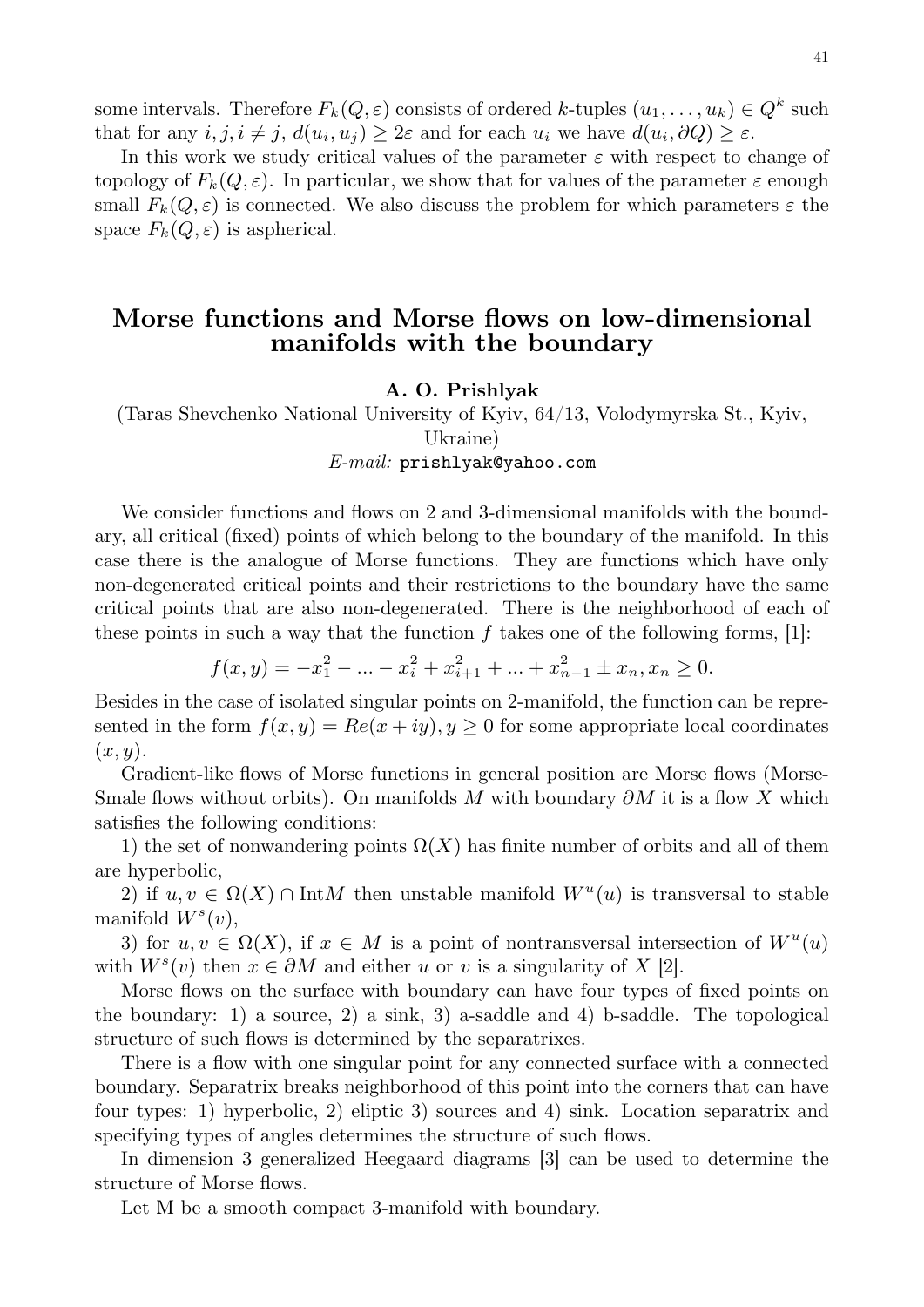We construct a diagram of Morse flow, which has the form of a surface with a boundary and two sets of arcs and circles embedded in it. The surface  $F$  is the boundary of the regular neighborhood of the union of the following integral manifolds:

1) sources and stable manifolds of singular points of index 1 in the interior of the manifold;

2) sources on the boundary, which are sources on doubling;

3) stable manifolds of saddle points and boundary sources, which are points of index 1 on doubling.

On the surface F, select the following sets of nested arcs and circles:

1) circles u, which are intersections of unstable manifolds of interior singular points of index 1 with surface F;

2) the arcs U are intersections of F with unstable manifolds of saddle singular points of the edge, which are points of index 1 on doubling;

3) circles v, which are intersections of stable varieties of interior singular points of index 2 with surface F;

4) arc V - intersections of F with stable manifolds of saddle singular points of the edge, which are points of index 2 at doubling.

If we do a surgery of F along u and U, we obtain the 2-sphere with holes. Its boundary component correspond to the boundary singular points - one source and several saddles. We do first marking of arc of F that form boundary source component by 0 and others by 1. Surgery of F along v and V gives another marking of the arcs of the boundary by 0 and 2. Denote by w the framing that corresponds the sum of first and second marking to each arc of the boundary.

By a *Morse flow diagram* on a three-dimensional manifold with a boundary we will call the set

$$
(F, u, U, v, V, w)
$$

consisting of a surface with the boundary, a set of circles and arcs embedded in it as above and a framing.

Two Morse flow diagrams are said to be isomorphic if there is a surface homeomorphism that maps the sets of arcs and circles into sets of arcs and circles of the same type and preserve framing.

**Theorem 1.** *Two Morse flows on 3-manifold with a boundary are topologically trajectory equivalent if and only if their diagrams are isomorphic.*

A Morse flow diagrams can be used to classify Morse functions on 3-manifolds.

- [1] Hladysh B.I., Prishlyak O.O. Functions with nondegenerate critical points on the boundary of the surface, *Ukr. Mat. Zh.*, 68: 28–37, 2016.
- [2] R. Labarca, M.J. Pacifico. Stability of Morse-Smale vector fields on manifolds with boundary, *Topology*, 29(1):57–81, 1990.
- [3] A.O.Prishlyak. Topological classification of m-fields on two- and three-dimensional manifolds with boundary, *Ukr.mat. Zh.*, 55(6): 799–805, 2003.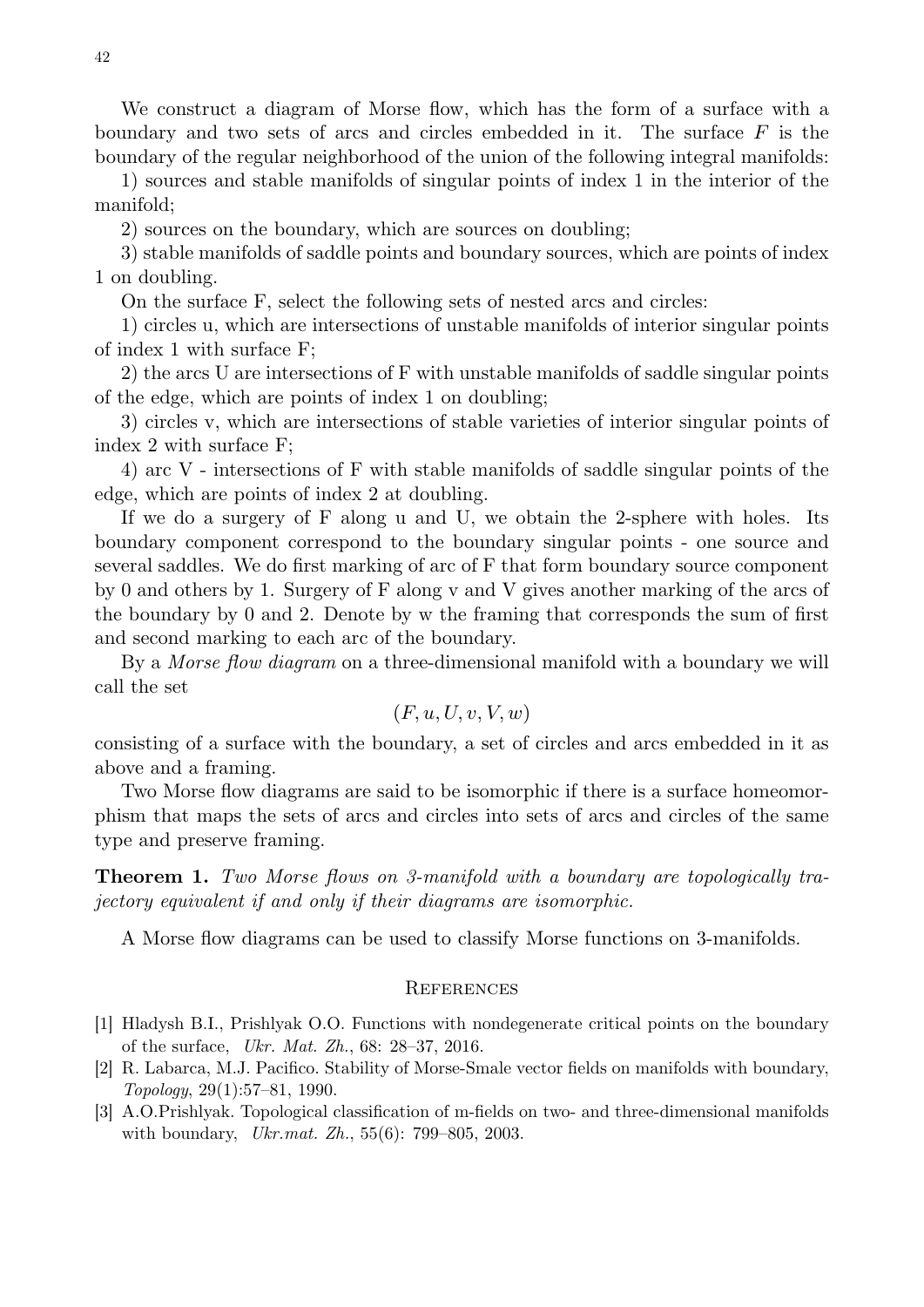### **Topological properties of Morse-Smale flows on a compact surface with boundary**

**Alexandr Prishlyak** (Taras Shevchenko University of Kyiv) *E-mail:* prishlyak@yahoo.com

**Andrei Prus** (Taras Shevchenko University of Kyiv) *E-mail:* asp00pr@gmail.com

In this paper we consider the Morse flows [1] (Morse-Smale flows without closed orbits) on the compact surfaces with boundary. There was constructed a complete topological invariant of these flows – an equipped three-colored graph.

The graph T will be called *three-color graph*, if all its vertices have a degree not greater than 3, and edges are painted in three colors, so that edges of different colors converge at each vertex. Colors are denoted by the letters  $s, t, u, [2, 3]$ . The vertices of three-colored graph correspond to the standard areas on the surface, that look like a curvilinear triangle or quadrilateral.

There were found conditions in which a three-colored graph generates a flow.

**Theorem 1.** *For a connected tricolor graph having the following properties:*

- 1) *each edge of the graph is marked with one of the three letters:* s, t, u*, and each vertex is white or black;*
- 2) *two edges of the same type can not come out from each vertex;*
- 3) *for each black inner vertex there is a* su*-cycle of length 4 that contains it;*
- 4) *if two black vertices are connected by a* u*-or* s*-edge and one of them is bounded, then the other will be bound;*
- 5) *each white vertex is internal. And if it is connected to the black vertex* u*-edge (*s*-edge), then this black vertex will be the limit.*

*there exists a Morse flow on a connected surface with a boundary, the three-color graph of which is a given graph.*[1]

The number of topologically non-equivalent flows with 2, 3, 4, and 5 standard areas was calculated. For each of them, the surface on which this flow is set is determined.

- [1] О.О.Пришляк, А.А.Прус. Трикольоровий граф потоку Морса на компактній поверхні з межею. // Нелінійні коливання, 2019.
- [2] В.Е. Круглов, Д.С. Малышев, О.В. Починка. Многоцветный граф как полный топологический инвариант для Ω−устойчивых потоков без периодических траекторий на поверхностях. Матем. сб., 2018, том 209, номер 1, 100–126.
- [3] Ошемков А.А., Шарко В.В. О классификации потоков Морса на двумерных многообразиях// Мат.сборник, 1998, Т. 189, №8. - С.93-140.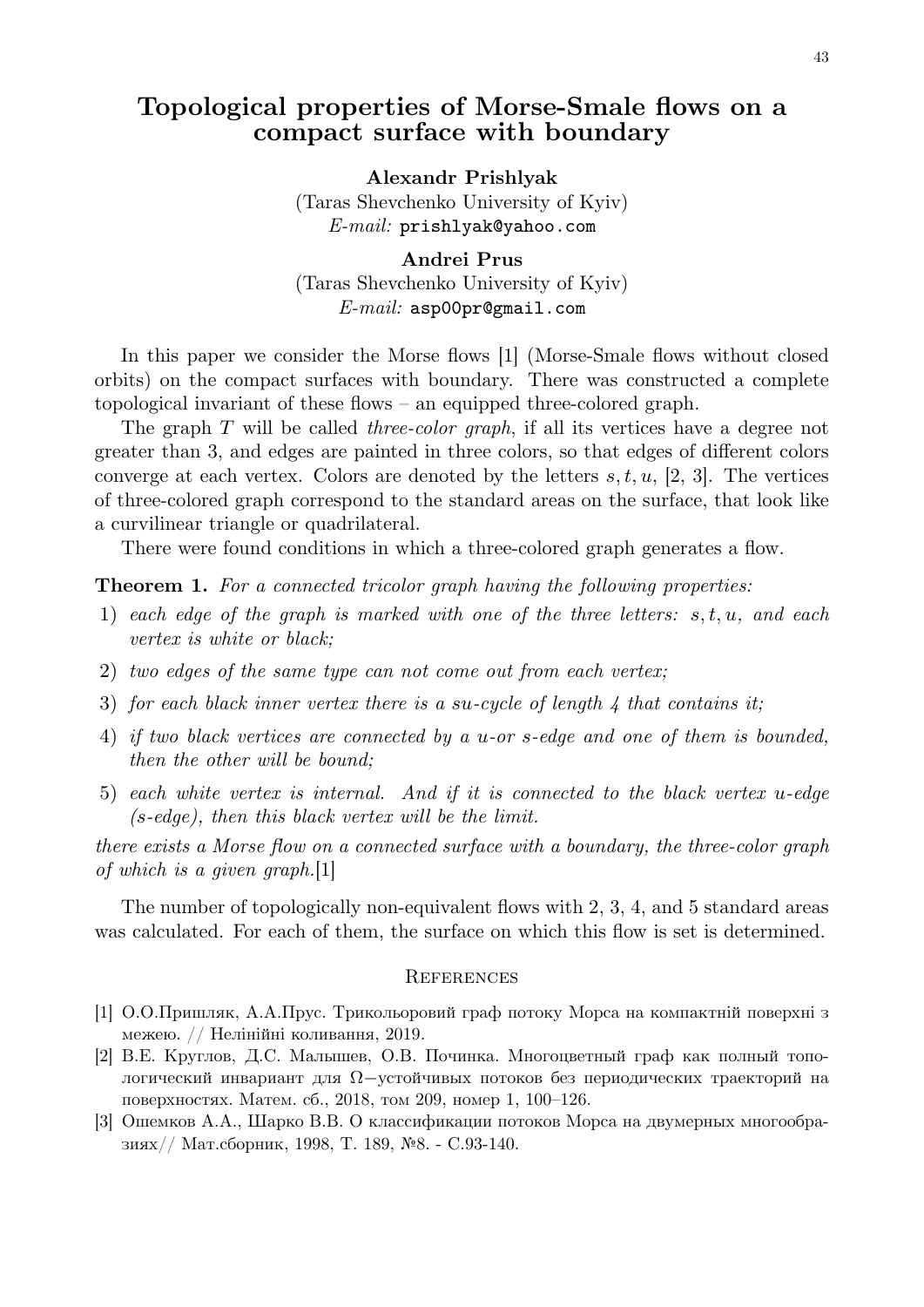# S 1 **-Bott functions on manifolds**

**Dušan D. Repovš**

(University of Ljubljana, Slovenia) *E-mail:* dusan.repovs@fmf.uni-lj.si

Let  $M^n$  be a compact closed manifold of dimension at least 3. With V. Sharko we studied the  $S^1$ -Bott functions on  $M^n$ . Separately, we investigated  $S^1$ -invariant Bott functions on  $M^{2n}$  with semifree circle action that have finitely many fixed points. Our aim was to find the exact values of the minimum numbers of singular circles of some indices of  $S^1$ -invariant Bott functions on  $M^{2n}$ . I shall describe our results and also state some open problems and conjectures.

### **On topology of spaces of persistence diagrams**

**A. Savchenko**

(Kherson State Agrarian University, Stretenska st., 23, Kherson, 73006, Ukraine) *E-mail:* savchenko.o.g@ukr.net

#### **M. Zarichnyi**

(Ivan Franko National University of Lviv, Universytetska Str. 1, Lviv, 79000, Ukraine) *E-mail:* zarichnyi@yahoo.com

The Topological Data Analysis (TDA) provides metric and topological tools for investigation of large data arrays. Usually, the sets of data possess a structure of filtered topological space and can be investigated be means of persistent homology.

In turn, the persistence homology classes can be represented by the persistence diagrams indication the "birth" and "death" of every such class (see, e.g., [1]–[3]).

The persistence diagrams are therefore important objects in the TDA. The set of persistence diagrams can be endowed with various metrics, in particular, the bottleneck metric. We also endow the set of persistence diagrams with a nonmetrizable topology such that the obtained topological space is homeomorphic to the countable direct limit of infinite tower of Euclidean spaces  $\mathbb{R}^{\infty}$ . Also, completions of the metric spaces of persistence diagrams are considered.

The (completed) spaces of persistence diagrams are infinite-dimensional. The aim of the talk is to apply methods of infinite-dimensional topology (in particular, characterization theorems for infinite-dimensional manifolds) to description of topology of these spaces. In particular, we prove that some of these spaces are homeomorphic to the pre-Hilbert spaces of finite sequences.

Also, we show that the complement of the space of persistence diagrams is locally homotopy negligible in its completion. This naturally leads to the problem whether the completed space of persistence diagrams is an absolute retract.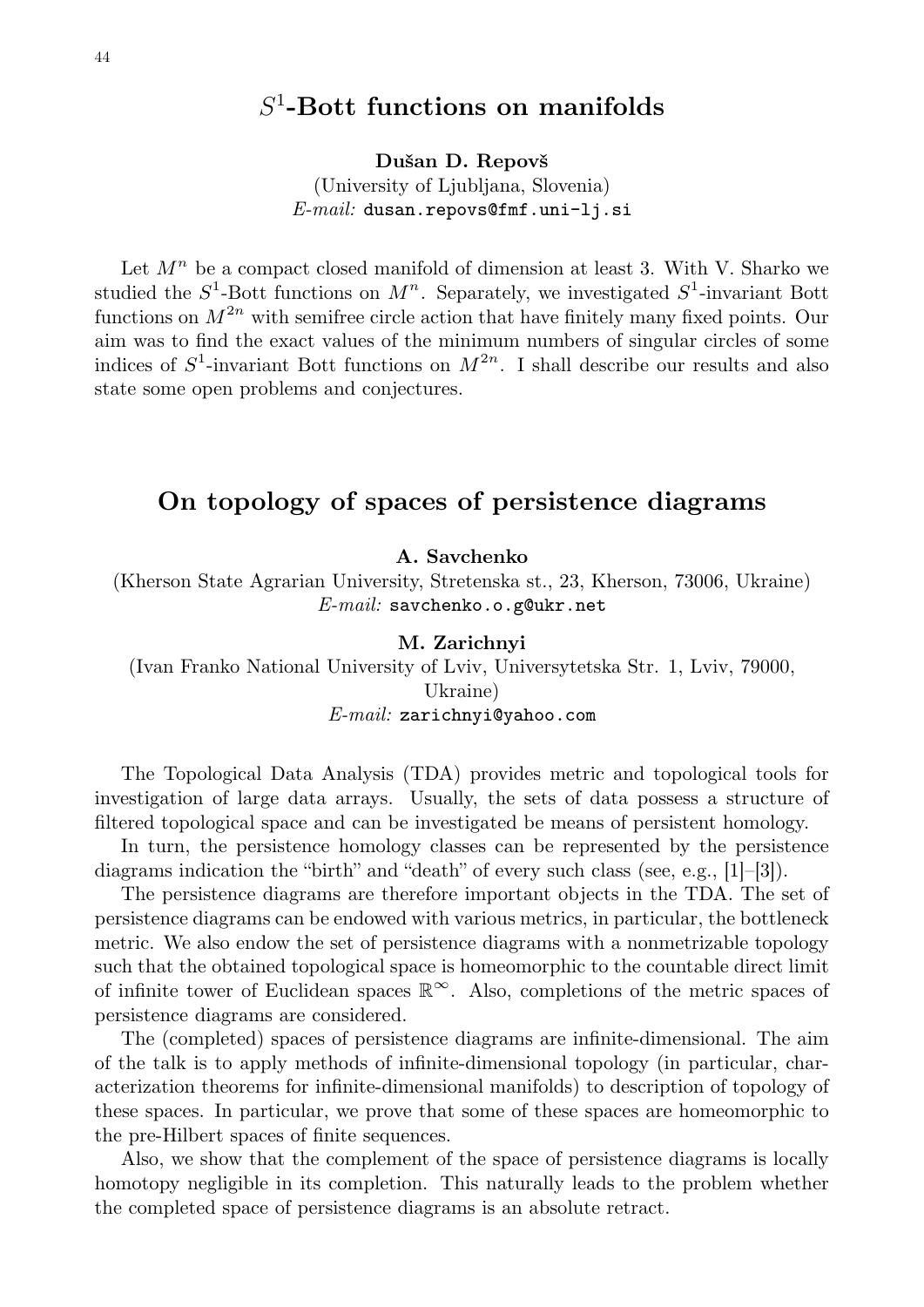#### **REFERENCES**

- [1] F. Chazal, V. de Silva, M. Glisse, and S. Oudot. The structure and stability of persistence modules, SpringerBriefs in Mathematics, Springer, [Cham], 2016.
- [2] C. Li, M. Ovsjanikov, and F. Chazal. Persistence-based structural recognition. In: *Proceedings of the IEEE Conference on Computer Vision and Pattern Recognition*, 1995–2002, 2014.
- [3] Y. Mileyko, S. Mukherjee, and J. Harer. Probability measures on the space of persistence diagrams. In: *Inverse Problems* 27.12 (2011), 124007 (22 p.)

### **Analogue of Whitney trick for eliminating multiple intersections**

#### **Arkadiy Skopenkov**

(Moscow Institute of Physics and Technology, Independent University of Moscow, Russia)

#### *E-mail:* https://users.mccme.ru/skopenko/

The Whitney trick for cancelling *double* intersections is one of the main tools in the topology of manifolds. Generalization of the Whitney trick to *multiple* intersections was 'in the air' since 1960s.

However, only in this century they were stated, proved and applied to obtain interesting results.

I shall describe the ground-breaking work [MW15] (see also the survey [Sk16]) and its generalizations to *codimension 2* [AMS+] and to the case when *general position multiple intersections have positive dimension* [MW16, Sk17].

These were most difficult steps in recent counterexamples to the topological Tverberg conjecture (for which papers by M. Özaydin, M. Gromov, P. Blagojević, F. Frick, G. Ziegler, I. Mabillard and U. Wagner are important, see the survey [Sk16]) and in stronger counterexamples [AMS+, AKS].

- [AKS] *S. Avvakumov, R. Karasev and A. Skopenkov.* Stronger counterexamples to the topological Tverberg conjecture, arxiv:1908.08731.
- [AMS+] *S. Avvakumov, I. Mabillard, A. Skopenkov and U. Wagner.* Eliminating Higher-Multiplicity Intersections, III. Codimension 2, Israel J. Math., to appear, arxiv:1511.03501.
- [MW15] *I. Mabillard and U. Wagner.* Eliminating Higher-Multiplicity Intersections, I. A Whitney Trick for Tverberg-Type Problems. arXiv:1508.02349.
- [MW16] *I. Mabillard and U. Wagner.* Eliminating Higher-Multiplicity Intersections, II. The Deleted Product Criterion in the r-Metastable Range. arxiv:1601.00876.
- [Sk16] *A. Skopenkov,* A user's guide to the topological Tverberg Conjecture, Russian Math. Surveys, 73:2 (2018), 323–353. arXiv:1605.05141.
- [Sk17] *A. Skopenkov,* Eliminating higher-multiplicity intersections in the metastable dimension range, arxiv:1704.00143.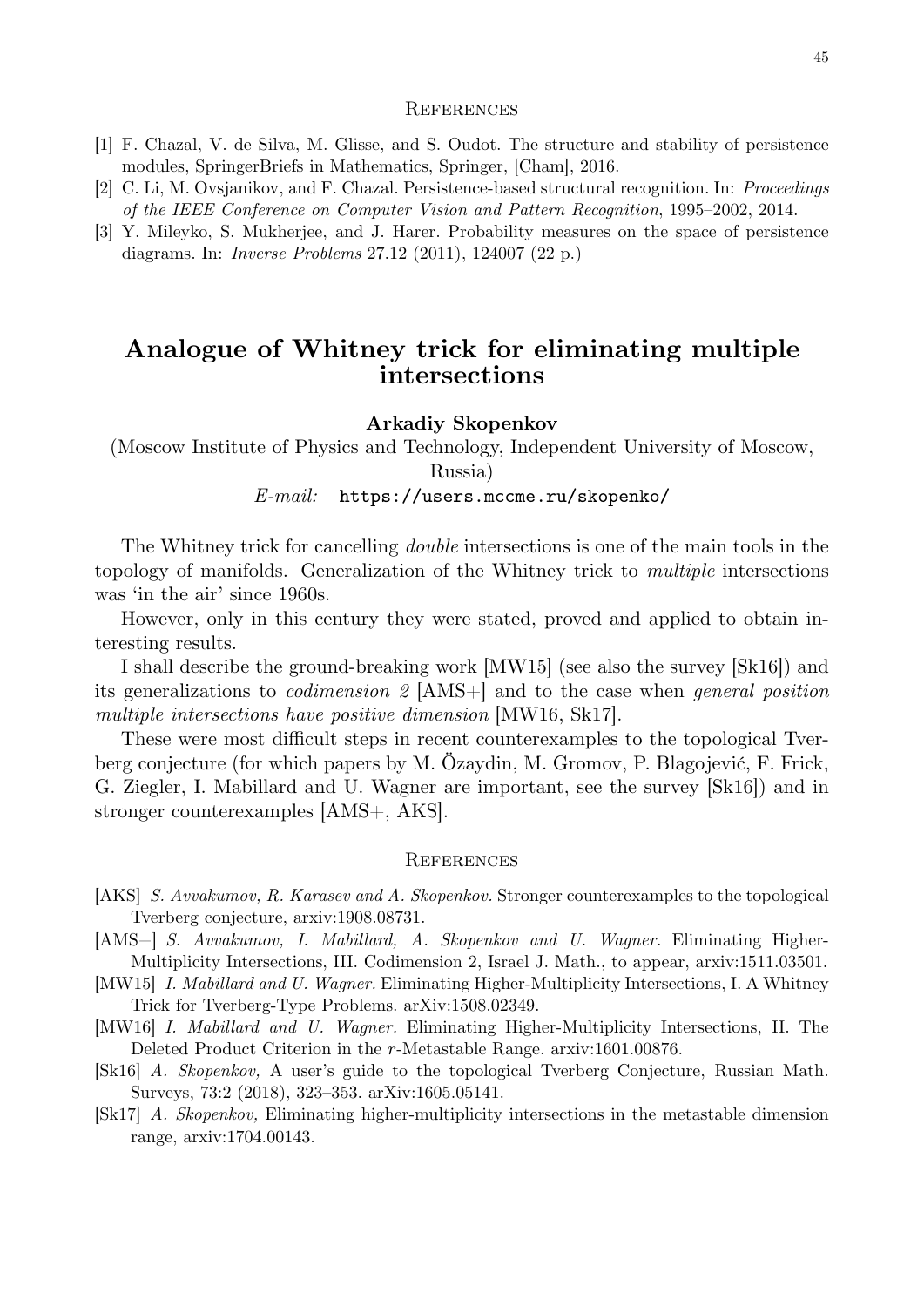#### 46

### **The commutator of Sylow subgroups of alternating and symmetric groups, these minimal generating sets**

#### **Skuratovskii Ruslan**

(Department of Computer and Informational Technology IAMP of Kiev) *E-mail:* ruslcomp@mail.ru, ruslan@unicyb.kiev.ua

We consider the commutator of Sylow subgroups of an alternating group and research its minimal generating sets. The commutator width of a group  $G$ , denoted by  $cw(G)$  [1], is the maximum of commutator lengths of elements of its derived subgroup  $[G, G]$ . The size of minimal generating sets of the Sylow 2-subgroup  $Syl_2A_{2^k}$  of  $A_{2^k}$  is found. The commutator width of Sylow 2-subgroups of the alternating group  $A_{2^k}$ , symmetric group  $S_{2^k}$  and  $C_p \n\wr B$  are equal to 1. We prove that the commutator width [1] of an arbitrary element of a permutational wreath product of cyclic groups  $C_{p_i}, p_i \in \mathbb{N}$ , is 1. As it has been proven in [2] there are subgroups  $G_k$  and  $B_k$ in the automorphisms group  $Aut X^{[k]}$  of the restricted binary rooted tree such that  $G_k \simeq Syl_2 A_{2^k}$  and  $B_k \simeq Syl_2 S_{2^k}$ , respectively.

**Theorem 1.** An element  $(g_1, g_2) \sigma \in G'_k$ , where  $\sigma \in S_2$  if and only if  $g_1, g_2 \in G_{k-1}$  $and\ g_1g_2 \in B'_{k-1}.$ 

**Lemma 2.** For any group B and integer  $p \geq 2$  the following inequality is true:

$$
cw(B \wr C_p) \le \max(1, cw(B)).
$$

**Corollary 3.** For a prime  $p > 2$  and  $k > 1$  the commutator widths of  $Syl_p(A_{nk})$  and *of*  $Syl_p(S_{pk})$  *are equal to 1.* 

**Theorem 4.** *Elements of*  $Syl_2S'_{2^k}$  *have the following form:* 

$$
\{[f, l] \mid f \in B_k, l \in G_k\} = \{[l, f] \mid f \in B_k, l \in G_k\}.
$$

Moreover, we get a more general result about the commutator width for a finite wreath product of finite cyclic groups.

**Corollary 5.** *If*  $W = C_{p_k} \cup \ldots \cup C_{p_1}$  then for  $k \geq 2$  *we have*  $cw(W) = 1$ *.* 

**Theorem 6.** *The commutator width of the group*  $Syl_2A_{2^k}$  *is equal to* 1 *for*  $k \geq 2$ *.* 

**Theorem 7.** *A commutator of*  $G_k$  *has the form*  $G'_{k} \simeq G_{k-1} \odot G_{k-1}$ *, where*  $\odot$  *is the subdirect product. The order of*  $G'_{k}$  *is equal to*  $2^{2^{k}-k-2}$ *. A second commutator of*  $G_{k}$ *has a structure*  $G''_k \simeq G'_{k-1} \odot G'_{k-1}$ ,  $G''_k \simeq (G_{k-2} \odot G_{k-2}) \odot (G_{k-2} \odot G_{k-2})$ ,

**Proposition 8.** *The subgroup*  $(Syl_2A_{2^k})'$  *has a minimal generating set of*  $2k-3$ *generators.*

A minimal generating set of  $Syl_2'(A_8)$  consists of 3 generators:  $(1,3)(2,4)(5,7)(6,8)$ ,  $(1, 2)(3, 4), (1, 3)(2, 4)(5, 8)(6, 7)$ . In addition,  $Syl'_2(A_8) \simeq C_2^3$  and it is an elementary abelian 2-group of order 8.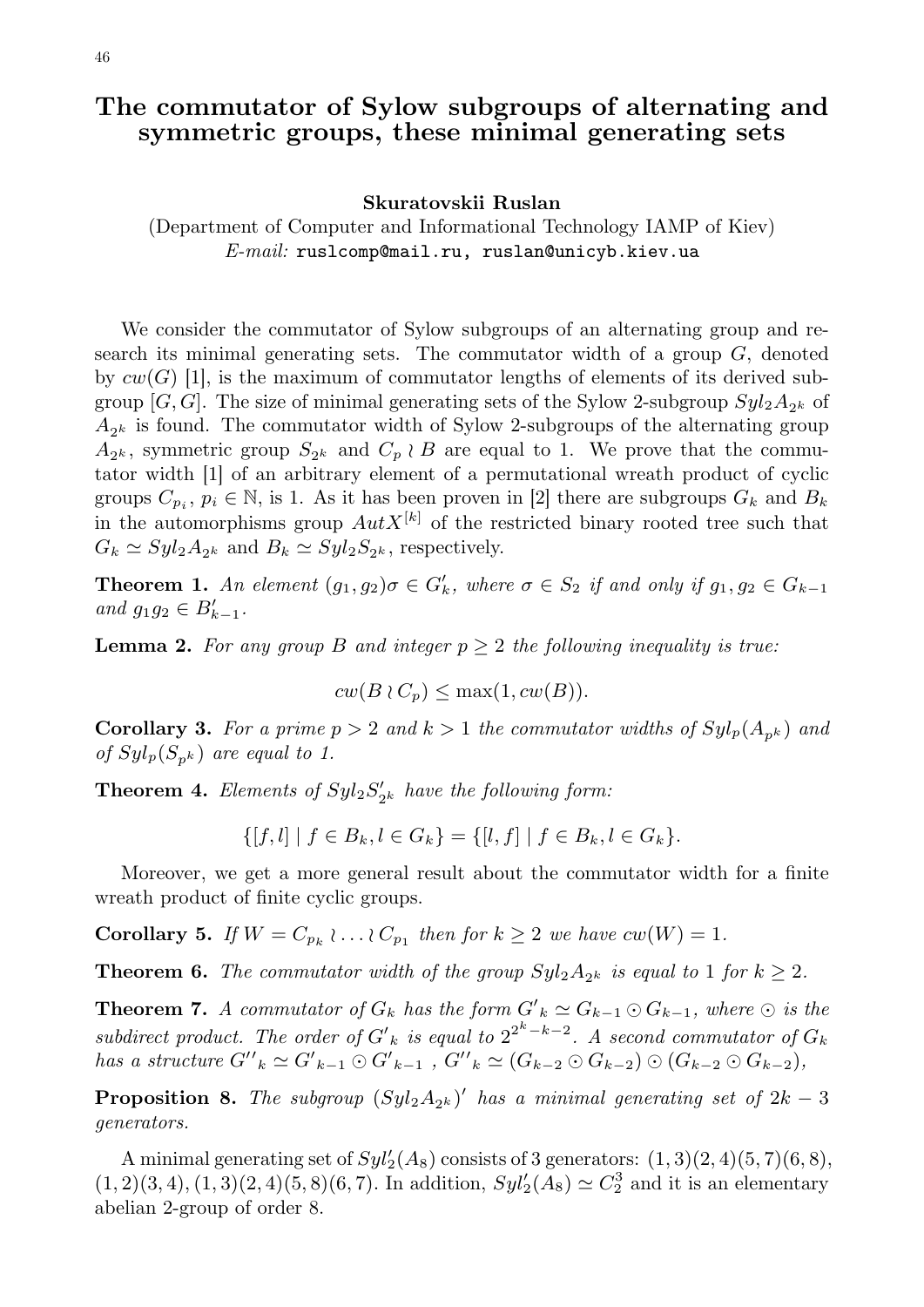#### **REFERENCES**

- [1] A. Muranov. *Finitely generated infinite simple groups of infinite commutator width*, arXiv:math/0608688v4 [math.GR] 12 Sep 2009.
- [2] R. V. Skuratovskii. *Involutive irreducible generating sets and structure of sylow 2-subgroups of alternating groups*, ROMAI J., **13**, Issue 1, (2017), 117-139.
- [3] R. V. Skuratovskii. *Generators and relations for Sylows p-subgroup of group*  $S_n$ , Naukovi Visti KPI., no. 4, (2013), 94-105 (in Ukranian).

### **Singularities of curves with two-parameter families of ideals**

**Skuratovskii Ruslan**

(Department of Computer and Informational Technology IAMP of Kiev) *E-mail:* ruslcomp@mail.ru, ruslan@unicyb.kiev.ua

We consider the study of ideals of commutative rings, in particular, the question about parametrization of classes of ideals is of current importance for the modern algebra.

Recall that a plane curve singularity over a field  $k$  is a  $k$ -algebra of the form

$$
R = k[[x, y]]/(f).
$$

It is called one branch if R has no zero divisors.

Till now almost nothing was known about the curve singularities with at most mparametric families of ideals if  $m > 1$ , in particular, how it relates with the Arnold's classification of singularities.

Sufficient and necessary conditions of possessing of one branch curve singularities at most 2-parameter families of ideals were researched.

**Theorem 1.** If R is one branch singularity. Then the following conditions are equiv*alent:*

- 1) R *has as maximum two parametric family of ideals.*
- 2) If char  $k \neq 2$ , then R dominates one of the following singularities:

 $E_{{\bf 30}},\;E_{{\bf 32}},\,W_{{\bf 24}},W_{{\bf 2}^{*,*}}^{\#},\,N_{{\bf 30}},\,N_{{\bf 20}},\;N_{{\bf 24}},\;N_{{\bf 28}};$ 

2a) If  $char\,k=2$ , then R dominates one of the following singularities:

 $E_{30}, E_{32}, W_{18}, W_{1}^{\#}, N_{20}, N_{24}.$ 

Thus, it is proved sufficient and necessary conditions for a one-branch curve singularity S has at most two-parameter families of ideals.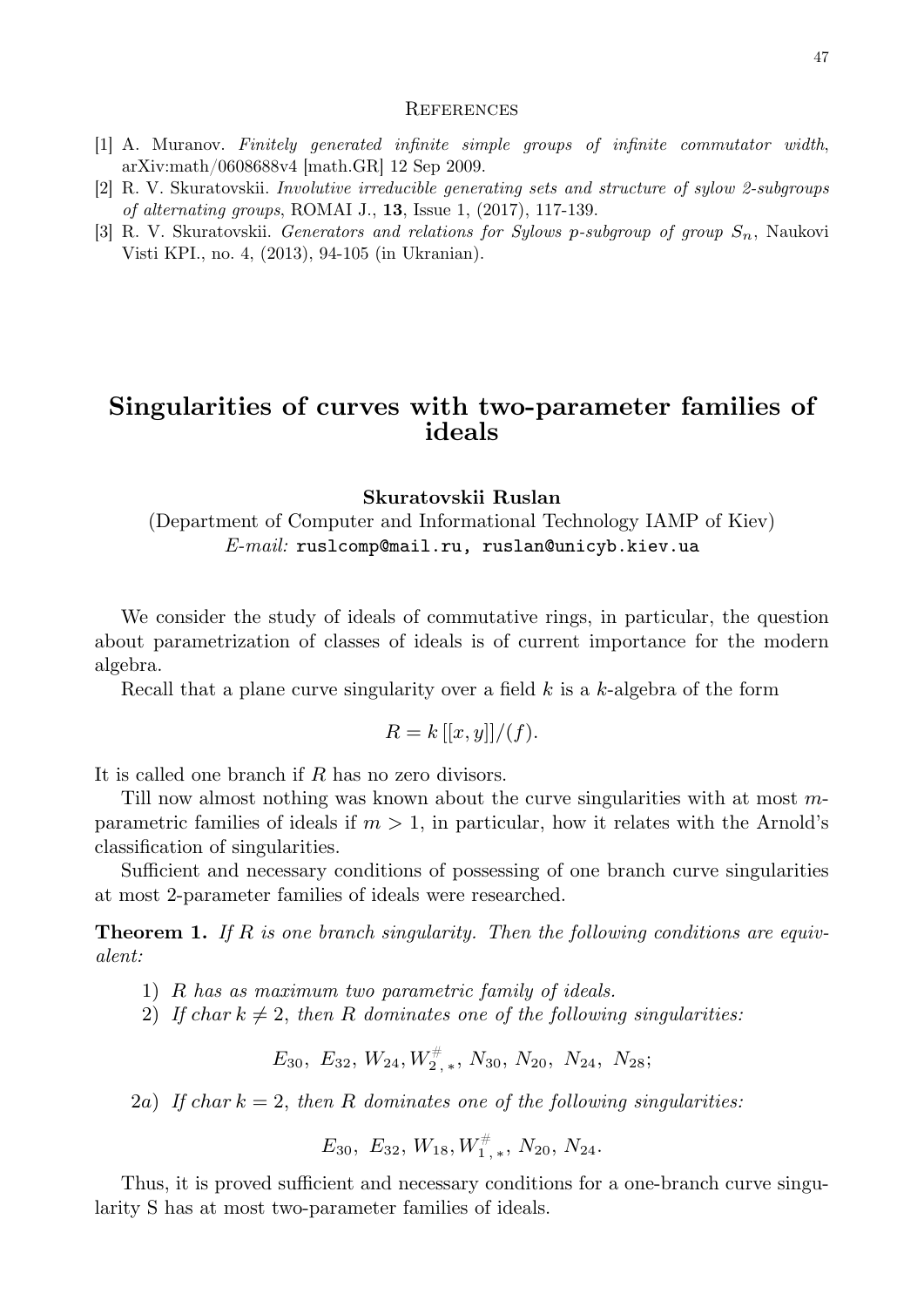#### **REFERENCES**

- [1] R. V. Skuratovskii. *Ideals of one branch curve singularities of type W.* // Ukrainian Math. J. 62, No. 4 (2010), p. 530-536.
- [2] Y.A. Drozd. R. V. Skuratovskii. *Cubic rings and their ideals (in Ukraniane)* // Ukr. Mat. Zh. - 2010.-V. 62, no.11, p. 464-470. (arXiv:1001.0230 [math.AG])
- [3] Y.A. Drozd. R. V. Skuratovskii. *One branch curve singularities with at most 2-parameter families of ideals.* // Algebra and Discrete Math. 13, no.2 (2012), p. 209-219. (arXiv 1201.6579 [math.AC]).

### **About multiary webs**

#### **F. M. Sokhatsky**

### (Vasyl' Stus Donetsk National University, Vinnytsia, Ukraine) *E-mail:* fmsokha@ukr.net

In [1] binary k-webs are investigated. In [2] algebraic aspects of web geometry, namely its connections with the quasigroup and loop theory, the theory of local differential quasigroups and loops, and the theory of local algebras are discussed. Here, we give a definition of *n*-ary *k*-web and prove some properties.

Let Q be an arbitrary finite or infinite set. A mapping  $f: Q^n \to Q$  is called an n*-ary operation* defined on Q.

A set  $\{f_1, \ldots, f_n\}$  of *n*-ary operations defined on Q is called orthogonal if for arbitrary elements  $a_1, ..., a_n \in Q$  the system



has a unique solution.

**Definition 1.** A k-web W of the arity n consists of a set  $\mathcal{P}$  of points and a subset  $\mathcal{L}$ of the power set of  $P$  whose elements are called lines. In  $\mathcal{L}$ , there are k subsets called pencils  $(k > n)$  such that the following axioms hold:

- (W1) Each line belongs to just one of the pencils of W.
- (W2) Each point belongs to just one line from each pencil.
- $(W3)$  Any n lines from distinct pencils have exactly one point in common, whereas lines from the same pencil are disjoint.

**Lemma 2.** *There is a one-to-one correspondence between: 1) the points of a line and the lines of a pencil; 2) the lines of two arbitrary pencils; 3) the points of two arbitrary lines.*

Thus, the point set of a line and the line set of a pencil have the same cardinality m called *order* of the web. Since the lines of a pencil are disjoint, then the cardinal number of  $P$  is  $m^n$ .

Let Q be a set of the order m, i.e.,  $|Q| = m$ . Let us bijectively label all lines of each pencil by elements of the set Q and all points of the web by elements of the set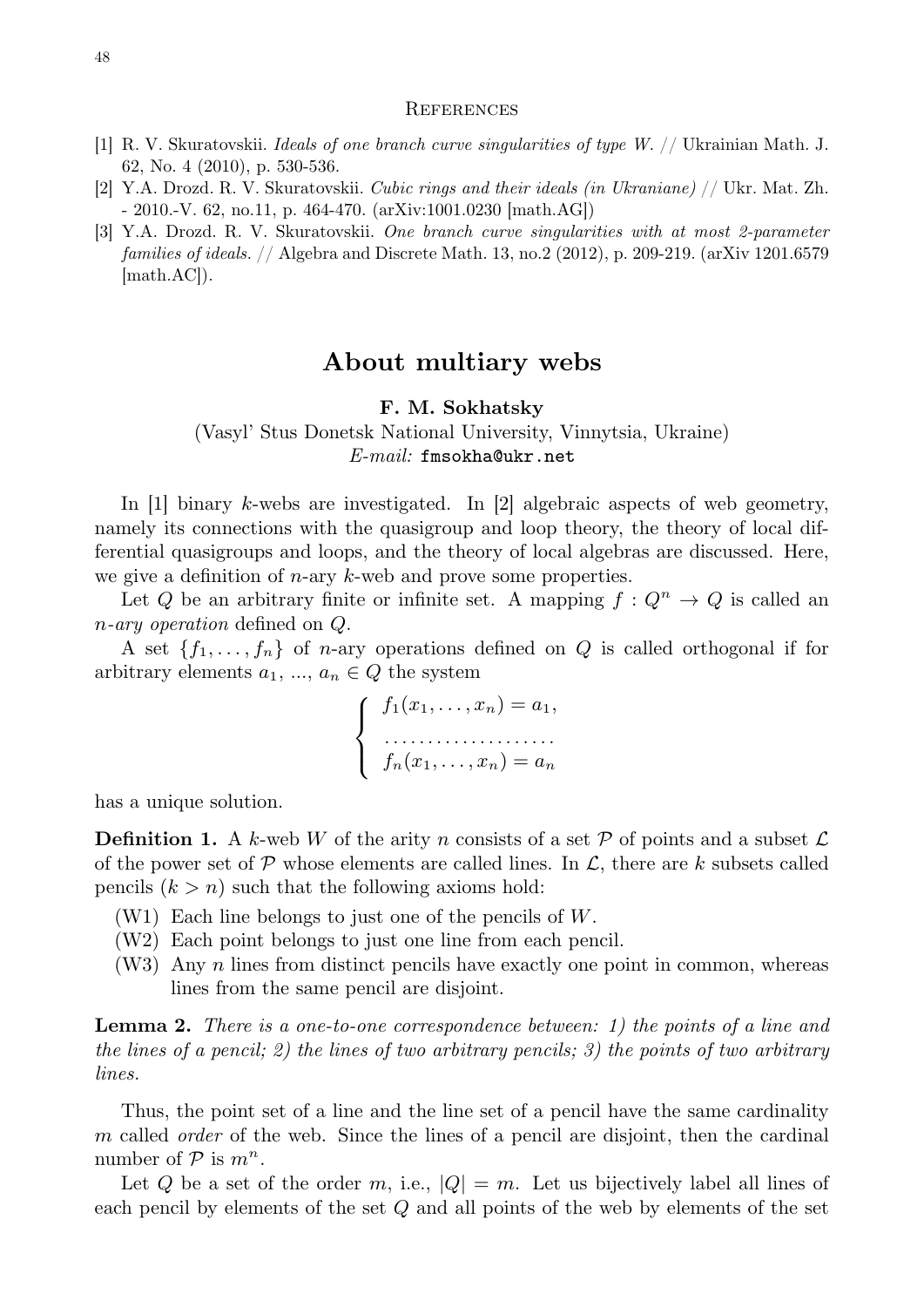$Q^n$ . An expression  $P(a_1, \ldots, a_n)$  means that the point P is labeled by  $(a_1, \ldots, a_n)$ which is also called *coordinates* of P.

For each pencil  $\mathcal{L}_i$ , we define an *n*-ary operation  $f_i$  on the set  $Q: f_i(a_1, \ldots, a_n) = a$ if the point with the coordinates  $(a_1, \ldots, a_n)$  belongs to the line from  $\mathcal{L}_i$  which is labeled by the element  $a \in Q$ .

The obtained system  $\Sigma := \{f_1, \ldots, f_k\}$  of operations are called *coordinate system of operations* or *coordinate operation system* (COS) of the web.

**Theorem 3.** A set of k n-ary operations  $(k > n)$  is a coordinate operation system of *an* n*-ary* k*-web if and only if it is orthogonal.*

#### **REFERENCES**

- [1] Belousov V. D. Configurations in algebraic webs. Kishinev, Stiintsa, 1979. 143 p. (in Russian).
- [2] Akivis Maks A. Goldberg Vladislav V. Algebraic aspects of web geometry. Commentationes Mathematicae Universitatis Carolinae, Vol. 41 (2000), No. 2, 205–236.

### **Topology of the set of factorable almost periodic matrix functions**

#### **Ilya M. Spitkovsky**

(New York University Abu Dhabi (NYUAD), UAE) *E-mail:* ims2@nyu.edu, imspitkovsky@gmail.com, ilya@math.wm.edu

A classical Wiener-Hopf factorization of (matrix) functions defined on the unit circle  $\mathbb T$  or the real line  $\mathbb R$  is their representation as a product of three factors, the left/right analytic and invertible inside/outside  $\mathbb T$  (respectively, in the upper/lower half-pane), and the diagonal middle factor with the diagonal entries of some special form.

For several classes of functions, scalar or matrix valued, the factorablity is equivalent to invertibility. These classes include the Wiener algebra W of functions with absolutely convergent Fourier series, continuous (matrix) functions, etc.

The same is true for the (scalar) almost periodic functions with absolutely convergent Bohr-Fourier series (the algebra APW), or the algebra AP of all Bohr almost periodic functions.

This property is lost, however, in transition to **matrix**-valued AP or APW functions. Moreover, the respective factorability criteria are presently not know even in the case of 2-by-2 triangular matrix-functions in these classes.

The configuration of the set  $GLF$  of all factorable  $AP$  or  $APW$  matrix functions within the respective group  $GL$  of invertible matrix-functions is therefore a non-trivial issue.

As was established jointly with A. Brudnyi and L. Rodman, there are infinitely many pathwise connected components of  $GL$  not intersecting with  $GLF$ , and even with the closed subgroup of GL generated by it.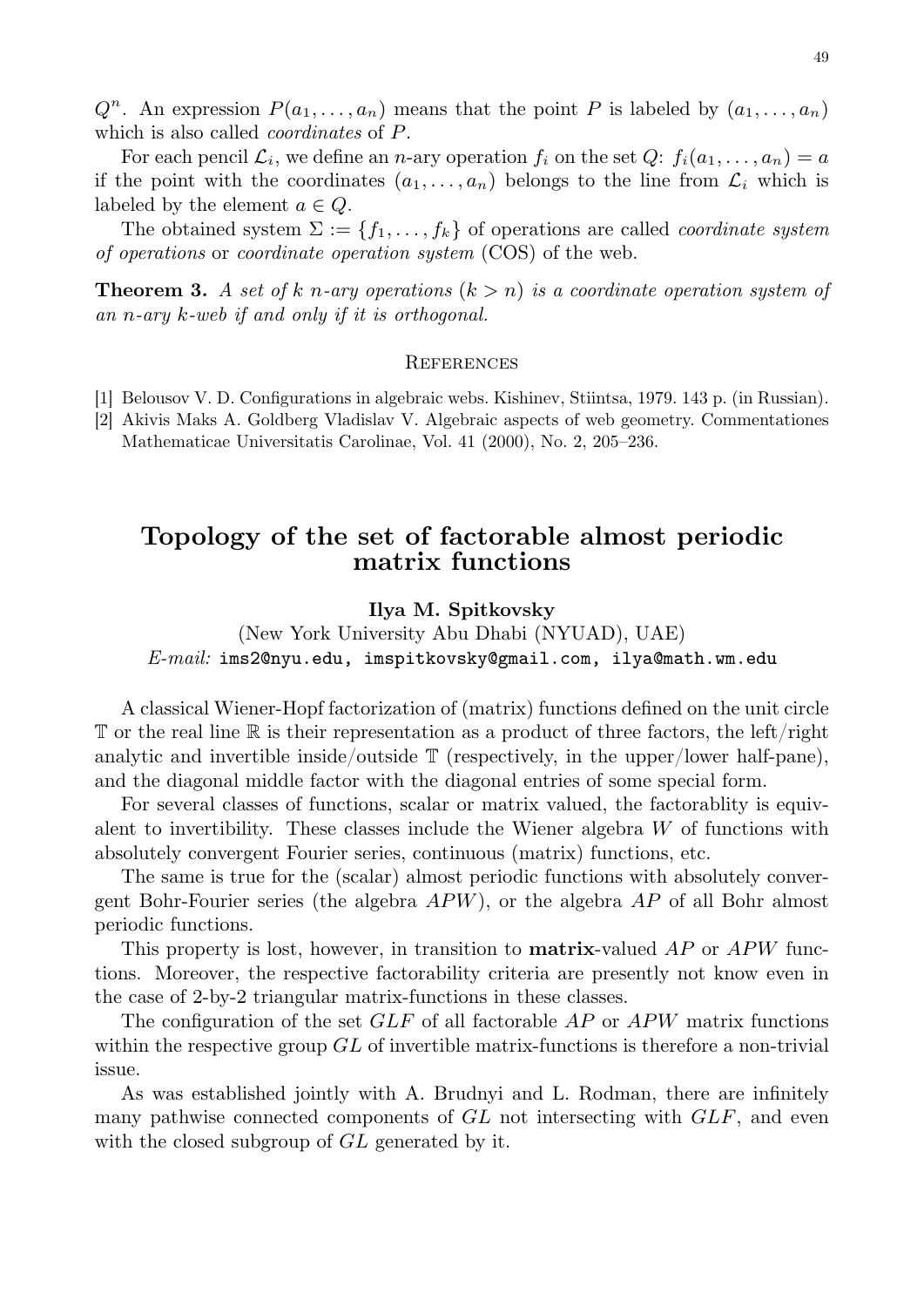# $\textbf{Extension of continuous operators on } C_b(X,E) \text{ with the }$ **strict topology**

**Juliusz Stochmal**

(Kazimierz Wielki University, Poland) *E-mail:* juliusz.stochmal@gmail.com

In the paper [2] Nowak has developed the theory of continuous linear operators on the space  $C_b(X, E)$  of bounded continuous functions  $f : X \to E$ , where X is a completely regular Hausdorff space and E is a Banach space. Then the space  $C_b(X, E)$ is equipped with the strict topology  $\beta$ . Recall that  $\beta$  is generated by the family of the seminorms:

$$
p_v(f) := \sup_{t \in X} |v(t)| ||f(t)||_E \text{ for } f \in C_b(X, E),
$$

where  $v: X \to \mathbb{R}$  is a bounded function such that for every  $\varepsilon > 0$ ,  $\{t \in X : |v(t)| \geq \varepsilon\}$ is a compact subset of X. For X being a locally compact space  $\beta$  coincides with the original strict topology that was introduced in 1958 by Buck [1]. The Riesz Representation Theorem for continuous linear operators  $T: C_b(X, E) \to F$  was obtained, where  $F$  is a Banach space (see [2, Theorem 3.1]).

Let  $\mathcal{L}^{\infty}(\mathcal{B}o, E)$  stand for the set of all bounded strongly  $\mathcal{B}o$ -measurable functions  $g: X \to E$ . Then  $\mathcal{L}^{\infty}(\mathcal{B}o, E)$  can be equipped with the natural mixed topology  $\gamma_{\mathcal{L}^{\infty}(B_0,E)}$ . Note that if X is separable (resp. E is separable), then

$$
C_b(X, E) \subset \mathcal{L}^{\infty}(\mathcal{B}_0, E).
$$

The aim of my talk is to present some results concerning the problem of extension of different classes of  $(\beta, \|\cdot\|_F)$ -continuous linear operators  $T : C_b(X, E) \to F$  to the corresponding classes of  $(\gamma_{\mathcal{L}^{\infty}(\mathcal{B}o,E)},\lVert \cdot \rVert_F)$ -continuous linear operators  $\overline{T}:\mathcal{L}^{\infty}(\mathcal{B}o,E)\to F.$ 

#### **REFERENCES**

- [1] Robert C Buck. Bounded continuous functions on a locally compact space, *Michigan Math. J.*, 5: 95–104, 1958.
- [2] Marian Nowak. A Riesz representation theory for completely regular Hausdorff spaces and its applications, *Open Math.*, 14: 474–496, 2016.

### **Chebotarev link is stably generic**

**Jun Ueki**

(Tokyo Denki University, 5 Senju Asahi-cho, Adachi-ku, 120-8551, Tokyo, Japan) *E-mail:* uekijun46@gmail.com

The analogy between knots and prime numbers, or 3-manifolds and the ring of integers of number fields, was initially pointed out by B. Mazur in [3], and developed by Kapranov, Reznikov, and Morishita in a systematic way (cf.[7]). In their study called *Arithmetic Topology*, an important problem is *to find a nice analogue of the set of all prime numbers.*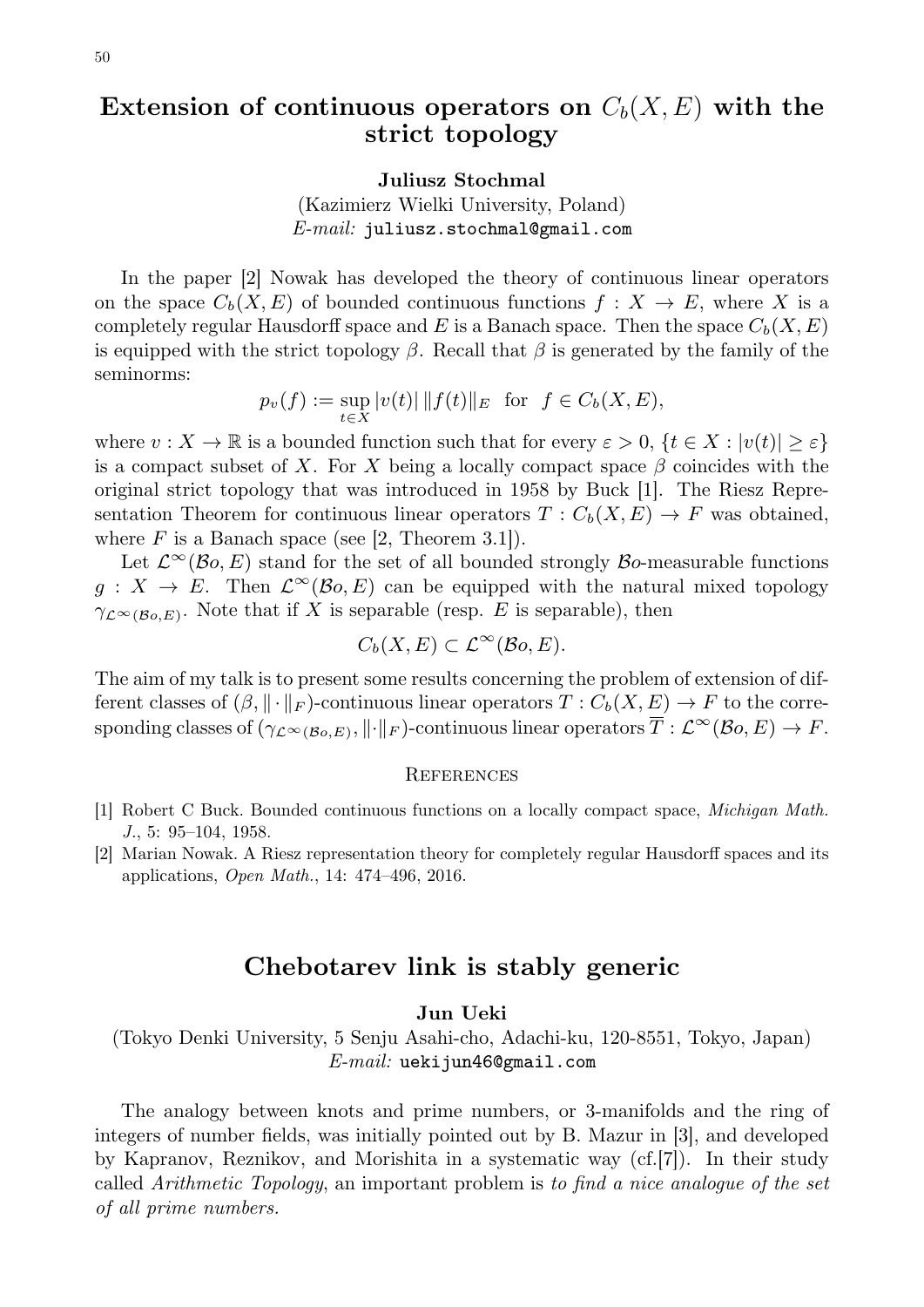McMullen [5] established a version of the Chebotarev density theorem in which number fields are replaced by 3-manifolds, answering to Mazur's question proposed in [4]:

**Definition 1** (Chebotarev law). Let  $(K_i) = (K_i)_{i \in \mathbb{N}_{>0}}$  be a sequence of disjoint knots in a 3-manifold M. For each  $n \in \mathbb{N}_{>0}$  and  $j > n$ , we put  $L_n = \bigcup_{i \leq n} K_n$  and denote the conjugacy class of  $K_j$  in  $\pi_1(M - L_n)$  by  $[K_j]$ . We say that  $(K_i)$  *obeys the Chebotarev law* if

$$
\lim_{\nu \to \infty} \frac{\#\{n < j \le \nu \mid \rho([K_j]) = C\}}{\nu} = \frac{\#C}{\#G}
$$

holds for any  $n \in \mathbb{N}_{>0}$ , any surjective homomorphism

$$
\rho : \pi_1(M-L_n) \to G
$$

to any finite group, and any conjugacy class  $C \subset G$ . (The left hand side is *the natural density* of  $K_i$ 's with  $\rho([K_i]) = C$ .)

On the other hand, Mihara [6] formulated an analogue of *idelic class field theory for 3-manifolds* by introducing certain infinite links called stably generic links, refining the notion of very admissible links given by Niibo and the author [8, 9], and gave a cohomological interpretation to the previous formulation:

**Definition 2** (stably generic link). Let M be a 3-manifold and  $K \neq \emptyset$  a link. The link K is said to be *generic* if for any finite sublink L of K, the group  $H_1(M - L)$  is generated by components of  $K - L$ . The link K is said to be *stably generic* if for any finite sublink L of K and for any finite branched cover  $h : M' \to M$  branched over L, the preimage  $h^{-1}(\mathcal{K})$  is again a generic link of  $M'$ .

Here's our main theorem [11]:

**Theorem 3.** *Let* (Ki) *be a sequence of disjoint knots in a 3-manifold* M *obeying the Chebotarev law. Then the link*  $K = \bigcup_i K_i$  *is a stably generic link.* 

McMullen proved that sequences of knots  $(K_i) = (K_i)_{i \in \mathbb{N}_{>0}}$  given as below obey the Chebotarev law [5, Theorems 1.1, 1.2].

**Example 4.** (1) Let X be a closed surface of constant negative curvature,  $M = T_1(X)$ be the unit tangent bundle, and  $(K_i)$  be the closed orbits of the geodesic flow in M, ordered by length.

(2) Let  $(K_i)$  be the closed orbits of any topologically mixing pseudo-Anosov flow on a closed 3-manifold M, ordered by length in a generic metric.

Let L be a fibered link in  $S^3$ . The union of the closed orbits of the suspension flow of the monodromy map is called the planetary link. McMullen's theorem implies that the planetary link  $K$  obtained from a fibered hyperbolic link  $L$  (e.g., the figure eight knot, Hopf link, the Borromean ring) in  $S^3$  is Chebotarev. Such an infinite link K contains every link, due to Ghrist and others (cf. [1]).

In addition,  $K$  admits an analogue of the product formula

$$
|a|\prod_{p}|a|_{p}=1(a\in\overline{\mathbb{Q}})
$$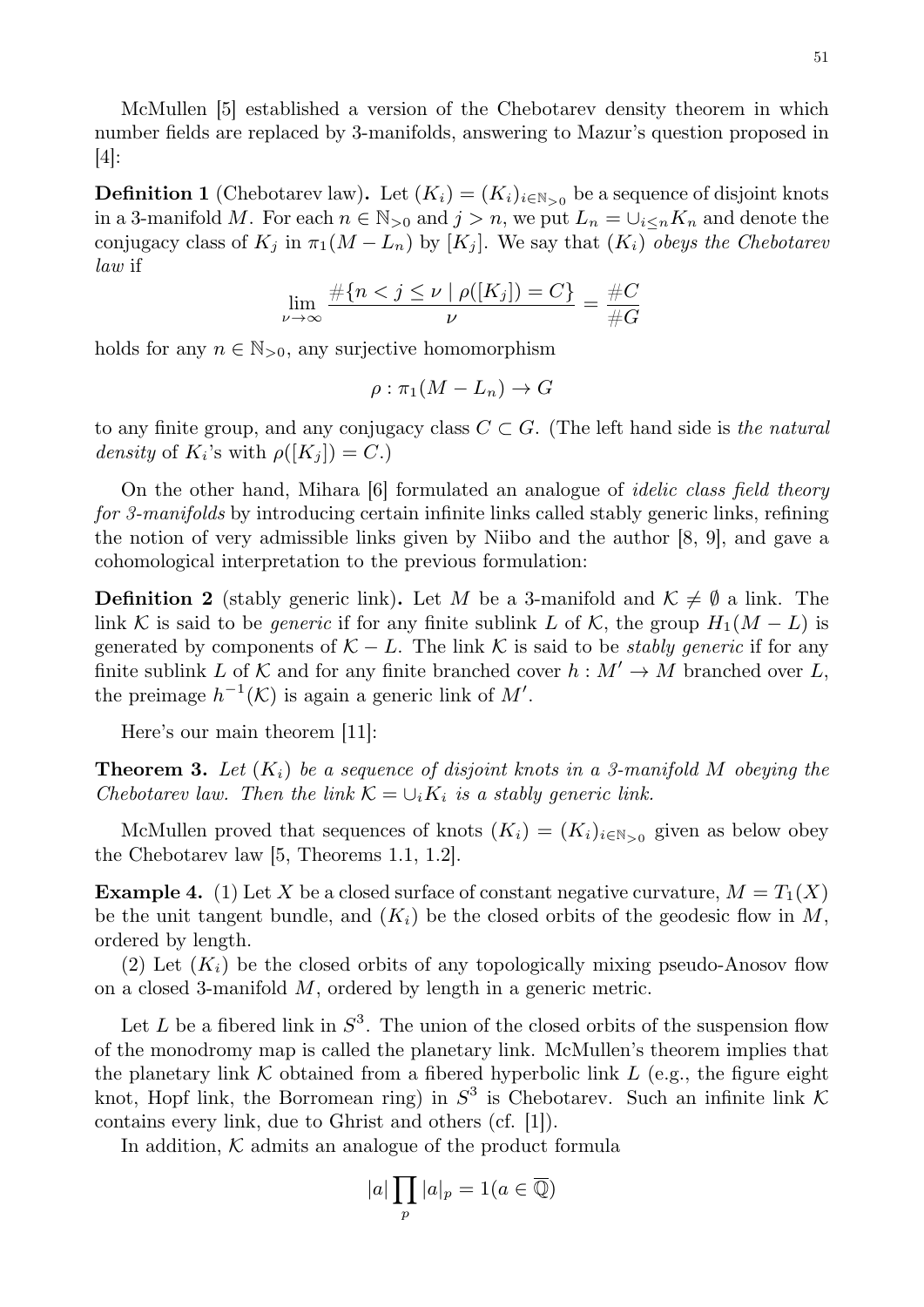by Kopei [2]. Since  $K$  has Artin L-functions of dynamical setting due to Parry–Pollicott [10], Theorem 3 above would play a key role to expand an analogue of idèlic class field theory for 3-manifolds, in a direction of analytic number theory, with ample interesting examples.

#### **REFERENCES**

- [1] Robert W. Ghrist, *Branched two-manifolds supporting all links*, Topology **36** (1997), no. 2, 423–448. MR 1415597
- [2] Fabian Kopei, *A remark on a relation between foliations and number theory*, Foliations 2005, World Sci. Publ., Hackensack, NJ, 2006, pp. 245–249. MR 2284785
- [3] Barry Mazur, *Remarks on the Alexander polynomial*, http://www.math.harvard.edu/~mazur/ papers/alexander\_polynomial.pdf, 1963–64.
- [4] , *Primes, Knots and Po*, Lecture notes for the conference "Geometry, Topology and Group Theory" in honor of the 80th birthday of Valentin Poenaru, July 2012.
- [5] Curtis T. McMullen, *Knots which behave like the prime numbers*, Compos. Math. **149** (2013), no. 8, 1235–1244. MR 3103063
- [6] Tomoki Mihara, *Cohomological approach to class field theory in arithmetic topology*, Canad. J. Math. **71** (2019), no. 4, 45pages.
- [7] Masanori Morishita, *Knots and primes*, Universitext, Springer, London, 2012, An introduction to arithmetic topology. MR 2905431
- [8] Hirofumi Niibo, *Idèlic class field theory for 3-manifolds*, Kyushu J. Math **68** (2014), no. 2, 421–436.
- [9] Hirofumi Niibo and Jun Ueki, *Idèlic class field theory for 3-manifolds and very admissible links*, Trans. Amer. Math. Soc. **371** (2019),no. 12, 8467–8488. MR 3955553
- [10] William Parry and Mark Pollicott, *Zeta functions and the periodic orbit structure of hyperbolic dynamics*, Astérisque (1990), no. 187-188, 268. MR 1085356
- [11] Jun Ueki, *Chebotarev link is stably generic*, arXiv:1902.06906, 2019.

### **Symmetric analytic functions on some Banach spaces**

**Taras Vasylyshyn**

(Vasyl Stefanyk Precarpathian National University, 57 Shevchenka Str., Ivano-Frankivsk 76018, Ukraine) *E-mail:* taras.v.vasylyshyn@gmail.com

Let X be a Banach space, which has a symmetric structure, like has a symmetric basis or is rearrangement invariant. It is natural to consider polynomials and analytic functions on  $X$ , which are invariant (symmetric) with respect to a group of operators  $G(X)$  acting on X, which preserve this structure.

In particular, if  $X$  is a rearrangement invariant Banach space of Lebesgue measurable functions on some Lebesgue measurable set  $\Omega \subset \mathbb{R}$  of nonzero measure, then  $G(X)$  used to be the group of operators

$$
B_{\sigma}: X \ni x \mapsto x \circ \sigma \in X,
$$

where  $\sigma$  is a bijection of  $\Omega$ , which preserves the measure. In some cases, algebras of continuous symmetric polynomials on such spaces have algebraic bases (see definition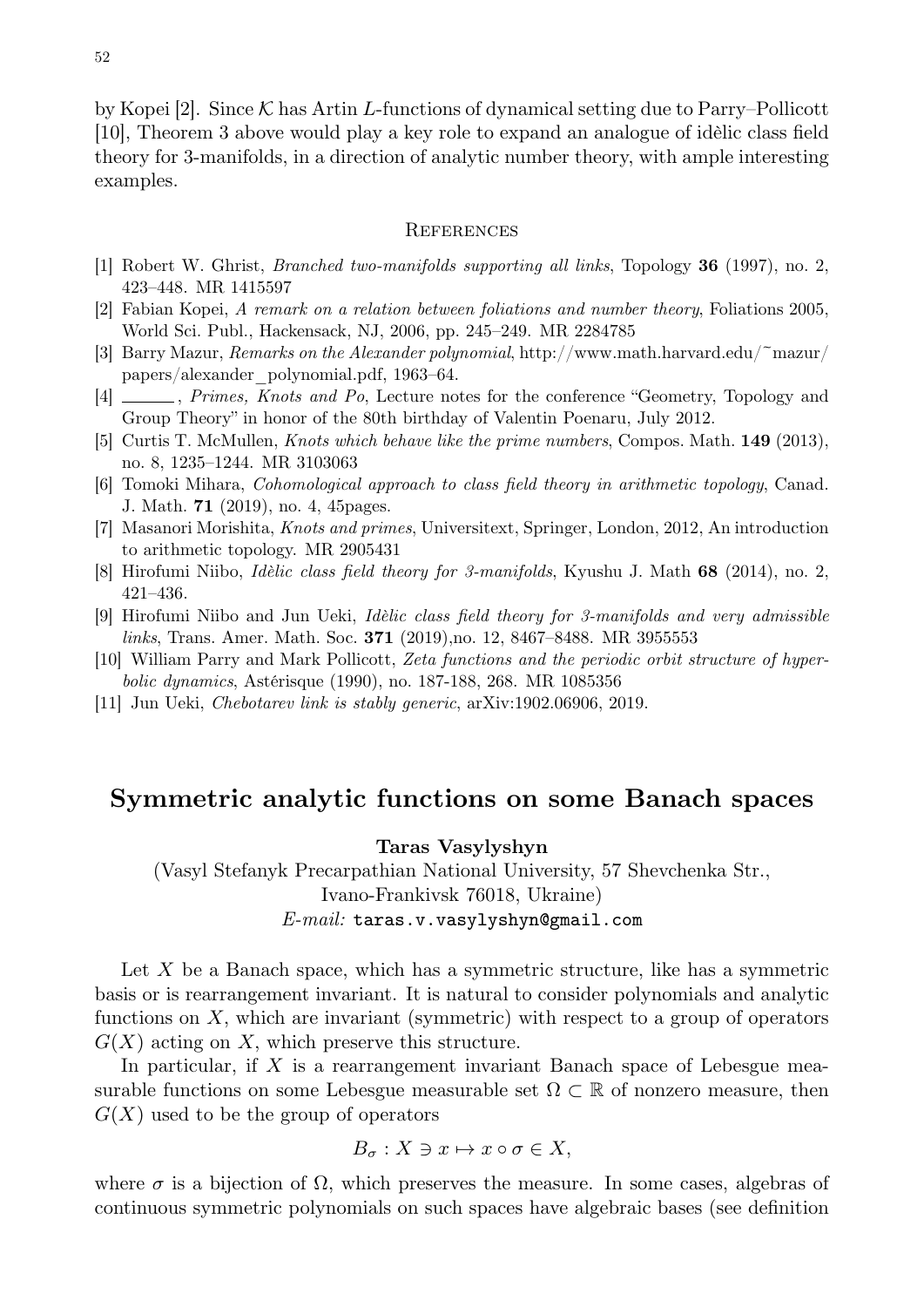below), which gives us the opportunity to describe spectra of algebras of symmetric analytic functions on these spaces.

**Definition 1.** A mapping  $f: X \to \mathbb{C}$  is called an *algebraic combination* of mappings  $f_1, \ldots, f_k : X \to \mathbb{C}$  if there exists a polynomial  $Q : \mathbb{C}^k \to \mathbb{C}$  such that

$$
f(x) = Q(f_1(x), \ldots, f_k(x))
$$

for every  $x \in X$ .

**Definition 2.** A set of mappings  $\beta$  is called an *algebraic basis* of some algebra of mappings  $A$ , if every element of  $A$  can be uniquely represented as an algebraic combination of some elements of B.

Symmetric polynomials and symmetric analytic functions on some non-separable Banach spaces were studied in [1, 2].

In particular, in [1] it was constructed an algebraic basis of the algebra of continuous symmetric polynomials on the complex Banach space  $L_{\infty}$  of all Lebesgue measurable essentially bounded complex-valued functions on [0, 1].

Also, in [1] the spectrum (the set of all continuous linear multiplicative functionals) of the Fréchet algebra  $H_{bs}(L_{\infty})$  of all entire symmetric functions of bounded type on  $L_{\infty}$  was described.

In [5] it was shown that the Fréchet algebra  $H_{bs}(L_{\infty})$  is isomorphic to the Fréchet algebra of all entire functions on its spectrum.

In [2] it was shown that the trivial polynomial is the unique continuous symmetric polynomial on the complex Banach space of all Lebesgue measurable essentially bounded complex-valued functions on  $[0, +\infty)$ .

Symmetric polynomials on Cartesian powers of some Banach spaces were studied in [3, 4, 6]. In particular, in [4] and [3] there were constructed algebraic bases of algebras of continuous symmetric polynomials on Cartesian powers of complex Banach spaces of Lebesgue measurable integrable in a power p, where  $1 \leq p \leq +\infty$ , complex-valued functions on [0, 1] and [0,  $+\infty$ ) respectively.

In [6] it was constructed an algebraic basis of the algebra of continuous symmetric polynomials on the Cartesian power of  $L_{\infty}$ .

- [1] P. Galindo, T. Vasylyshyn, A. Zagorodnyuk. The algebra of symmetric analytic functions on L∞. *Proceedings of the Royal Society of Edinburgh: Section A Mathematics*, 147(4) : 743–761, 2017. doi:10.1017/S0308210516000287.
- [2] P. Galindo, T. Vasylyshyn, A. Zagorodnyuk. Symmetric and finitely symmetric polynomials on the spaces  $\ell_{\infty}$  and  $L_{\infty}[0, +\infty)$ . *Mathematische Nachrichten*, 291(11–12) : 1712–1726, 2018. doi:10.1002/mana.201700314.
- [3] T. V. Vasylyshyn. Symmetric polynomials on the Cartesian power of  $L_p$  on the semi-axis. *Mat. Stud.*, 50(1) : 93–104, 2018.
- [4] T. Vasylyshyn. Symmetric polynomials on  $(L_p)^n$ . *European Journal of Math.* doi:10.1007/s40879-018-0268-3.
- [5] P. Galindo, T. Vasylyshyn, A. Zagorodnyuk. Analytic structure on the spectrum of the algebra of symmetric analytic functions on L∞. *J.B. RACSAM*, Submitted.
- [6] T. V. Vasylyshyn. The algebra of symmetric polynomials on  $(L_{\infty})^n$ . *Mat. Stud.*, Submitted.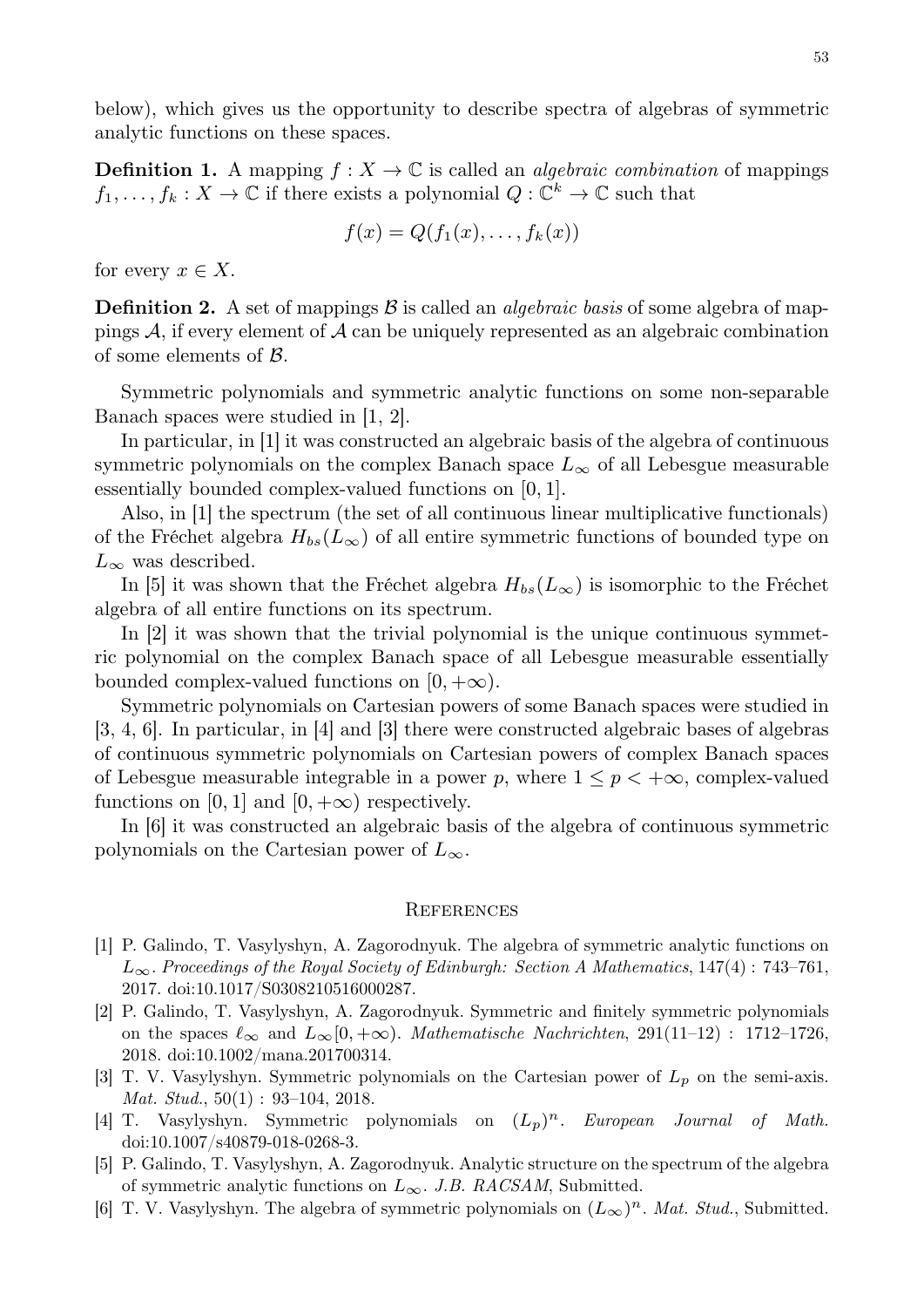# **Surfaces, braids and homotopy groups of spheres**

**Vladimir Vershinin**

(Alexader Grothendieck Institute in Montpellie, France) *E-mail:* vladimir.verchinine@univ-montp2.fr

We consider general surfaces: compact, with punctures, with boundary component. The only condition is that the fundamental group of the surface should be finitely generated. The fundamental group of a configuration space of a surface is the braid group of the surface. We consider in particular Brunnian braids, that is the braids which become trivial after deleting of any strand. We describe Brunnian braids of the projective plane and of the sphere with the help of homotopy groups of spheres.

The talk is based on the joint works with V. Bardakov, Jingyan Li, R. Mikhailov and Jie Wu.

### **Topology of the basin of attraction of surface endomorphisms**

#### **Igor Vlasenko**

(Institute of Mathematics of NAS of Ukraine, Tereshchenkivska str. 3, Kyiv, 01024, Ukraine)

### *E-mail:* vlasenko@imath.kiev.ua

Let  $f: M \to M$  be a branched covering, i.e. an inner (open and isolated) map of a surface M. A map is open if the image of an open set is open. A map is isolated if the pre-image of a point consists of isolated points.

Let  $(A, R)$  be a (topological) attractor-repeller pair of f, where attractor A is a connected component of the set of chain-recurrent points of f.

Consider the basin of attraction of A. Topological classification of such basins of attraction is presented. It is shown that it is a non-compact surface such that its set of ends is either contains 2 points or is a Cantor set.

- [1] Conley, Charles. *Isolated invariant sets and the Morse index*, volume 38 of *CBMS Regional Conference Series in Mathematics*. Providence, R.I. : American Mathematical Society, 1978.
- [2] И. Ю. Власенко *Внутренние отображения: топологические инварианты и их приложения*, - Институт математики НАН Украины. Киев. – 2014.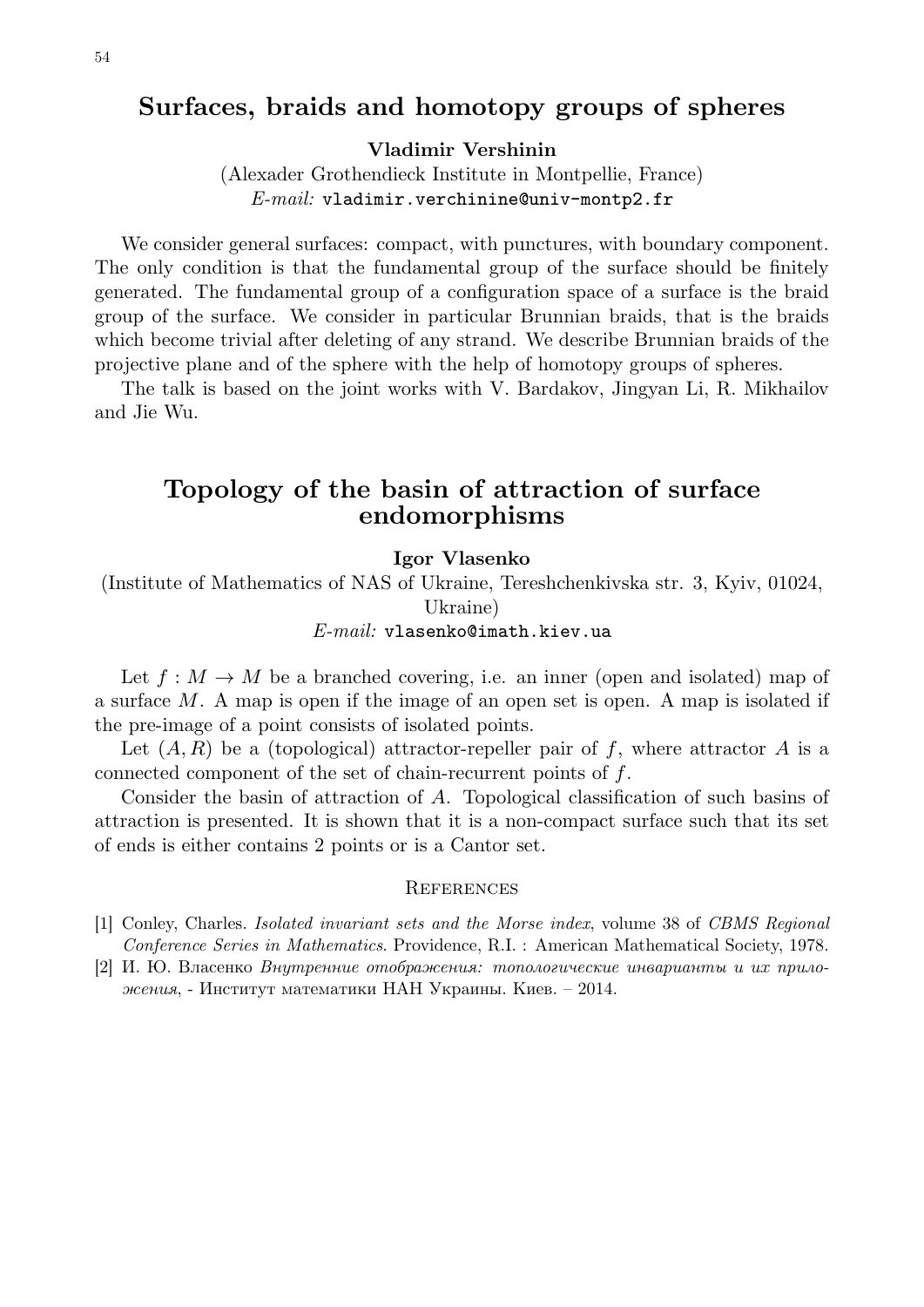### **Extremal problem for domains that are non-overlapping with free poles on the circle**

**Vyhivska Liudmyla**

(Kyiv, Institute of Mathematics of NAS of Ukraine) *E-mail:* liudmylavygivska@ukr.net

Although much research (e.g. [1],[2]) has been devoted to the extremal problems of a geometric function theory associated with estimates of functionals defined on systems of non-overlapping domains, however, in the general case the problems remain unsolved.

The paper describes the problem of finding the maximum of a functional. This problem is to find a maximum of the product of inner radii of mutually non-overlapping symmetric domains with respect to the points on a unit circle and the inner radius in some positive certain degree of the domain with respect to zero and description of extreme configurations.

Let  $\mathbb{N}, \mathbb{R}$  be the sets of natural and real numbers, respectively,  $\mathbb{C}$  be the complex plane,  $\overline{\mathbb{C}} = \mathbb{C} \cup \{\infty\}$  be its one-point compactification, and  $\mathbb{R}^+ = (0, \infty)$ . Let  $r(B, a)$ be an inner radius of the domain  $B \subset \overline{\mathbb{C}}$  with respect to the point  $a \in B$ . An inner radius is a generalization of a conformal radius for multiply connected domains. An inner radius of the domain B is associated with the generalized Green's function  $g_B(z, a)$  of the domain B by the relation

$$
g_B(z, a) = \ln \frac{1}{|z - a|} + \ln r(B, a) + o(1), \quad z \to a.
$$

Denote by  $P_k := \{w : \arg a_k < \arg w < \arg a_{k+1}\},\, a_{n+1} := a_1.$ 

The system of domains  $B_k \subset \overline{\mathbb{C}}$ ,  $k = \overline{0,n}$  is called non-overlapping system of domains if  $B_k \cap B_m = \emptyset$ ,  $k \neq m$ ,  $k, m = \overline{0, n}$ .

**Theorem 1.** *This is the main theorem (taken from* [3]). Let  $n \in \mathbb{N}$  and  $n \geq 14$ , and  $\gamma \in (1, n^{\frac{1}{3}}]$ . *Then for any different points of a unit circle*  $|a_k| = 1$ , and for any *different system of non-overlapping domains*  $B_k$  *and*  $a_k \in B_k \subset \overline{C}$  *for*  $k = \overline{1,n}$  *and*  $a_0 = 0$ , and, moreover, domains  $B_k$  for  $k = \overline{1,n}$  have symmetry with respect to the *unit circle, the following inequality holds*

$$
r^{\gamma}\left(B_0,0\right)\prod_{k=1}^n r\left(B_k,a_k\right) \leqslant \left(\frac{4}{n}\right)^n \frac{\left(\frac{2\gamma}{n^2}\right)^{\frac{\gamma}{n}}}{\left(1-\frac{2\gamma}{n^2}\right)^{\frac{n}{2}+\frac{\gamma}{n}}}\left(\frac{n-\sqrt{2\gamma}}{n+\sqrt{2\gamma}}\right)^{\sqrt{2\gamma}}.\tag{1}
$$

*Equality is attained if*  $a_k$  *and*  $B_k$  *for*  $k = \overline{0,n}$  *are, respectively, poles and circular domains of the quadratic differential*

$$
Q(w)dw^{2} = -\frac{\gamma w^{2n} + 2(n^{2} - \gamma)w^{n} + \gamma}{w^{2}(w^{n} - 1)^{2}} dw^{2}.
$$
\n(2)

The result and the method for the obtaining of this result can be used in the theory of potential, approximations, holomorphic dynamics, estimation of the distortion problems in conformal mapping, and complex analysis.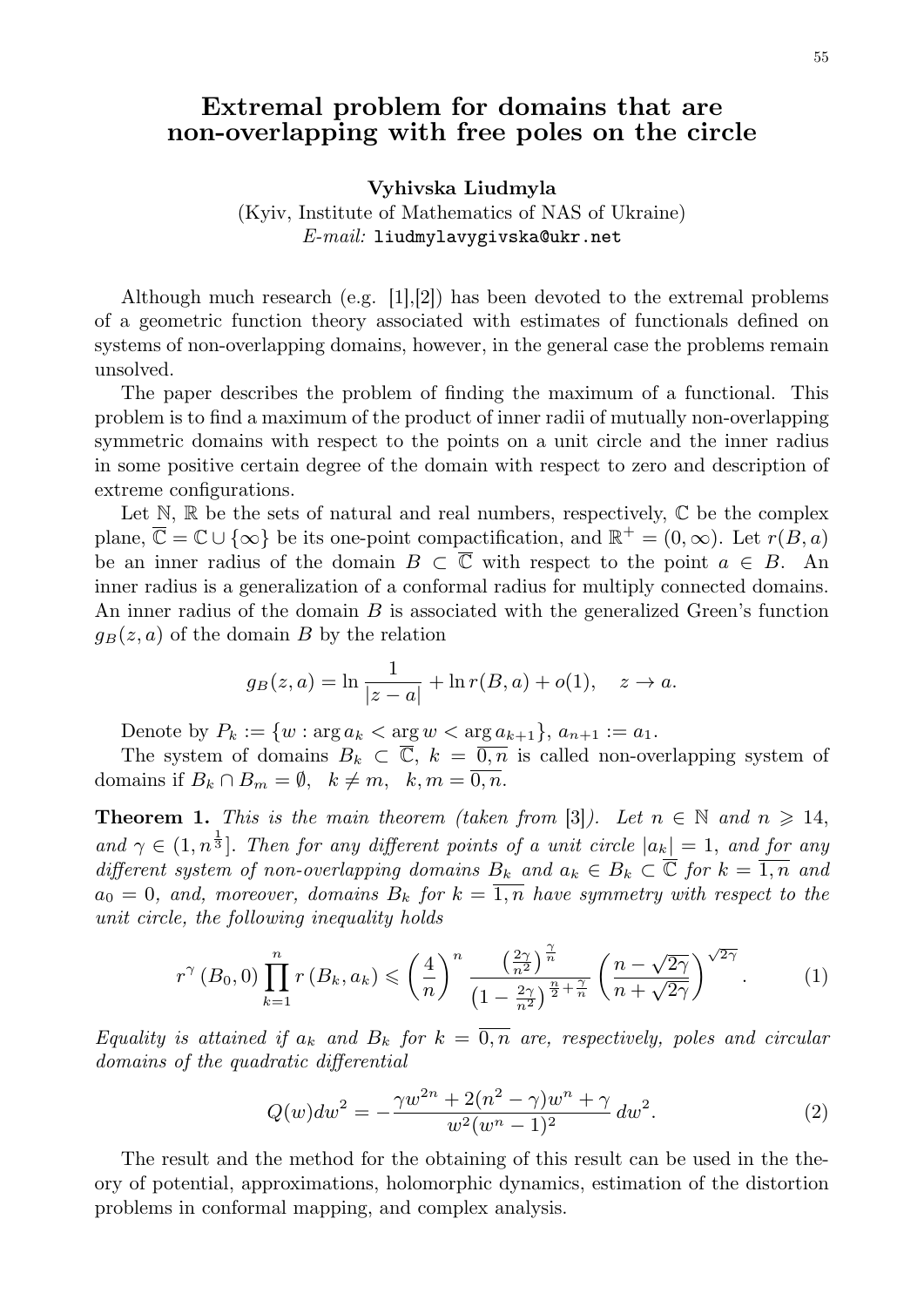#### **REFERENCES**

- [1] Vladimir Dubinin. Symmetrization method in geometric function theory of complex variables. *Successes Mat. Science*, 49(1) : 3–76, 1994.
- [2] Liudmyla Vyhivska. On the problem of V.N. Dubinin for symmetric multiply connected domains. *Journal of Mathematical Sciences*, 229(1) : 108–113, 2018.
- [3] Alexandr Bakhtin, Liudmyla Vyhivska. Estimates of inner radii of symmetric non-overlapping domains. *Journal of Mathematical Sciences*, 241(1) : 1–18, 2019.

### **A** few remarks on the expression  $a + b - c$

**Marek Wójtowicz**

(Uniwersytet Kazimierza Wielkiego, Instytut Matematyki Powstańców Wielkopolskich 2, 85-090 Bydgoszcz, Poland) *E-mail:* mwojt@ukw.edu.pl

As it is well known, the Euler's formula formula  $a + b - c = 2$  is valid both for every finite, connected planar graph and every convex polyhedron in  $\mathbb{R}^3$ .

It is probably less known that the same formula holds for some particles in chemistry. The quantity  $e := a + b - c$  appears also in the theory of Pythagorean triples/triangles  $T = (a, b, c)$ , with  $a, b, c$  positive integers and  $a^2 + b^2 = c^2$ , and is called the excess of T.

In my lecture, I will be talking about these two less known facts.

#### **REFERENCES**

- [1] D. McCullough. Height and Excess of Pythagorean Triples, *Math. Magazine*, 78(1) : 26–44, 2005.
- [2] M. Wójtowicz. Algebraic structures of some sets of Pythagorean triples, II, *Missouri J. Math. Sci.*, 13 : 17-–23, 2001.

### **Cobordism groups of Morse functions, SKK-relations, and applications**

**Dominik J. Wrazidlo**

(Institute of Mathematics for Industry, Kyushu University, Motooka 744, Nishi-ku, Fukuoka 819-0395, Japan) *E-mail:* d-wrazidlo@imi.kyushu-u.ac.jp

Cobordism groups of differentiable maps with prescribed singularities are generally studied by means of stable homotopy theory (see e.g. the works of Rimányi and Szűcs [6], Ando [1], Kalmár [4], Sadykov [7], and Szűcs [10]). Historically, the topic was pioneered by René Thom [11], who applied the Pontrjagin-Thom construction to study embeddings of manifolds into Euclidean spaces up to cobordism.

Cobordism relations for Morse function are naturally based on certain fold maps into the plane. As it turns out, explicit methods of geometric topology can be applied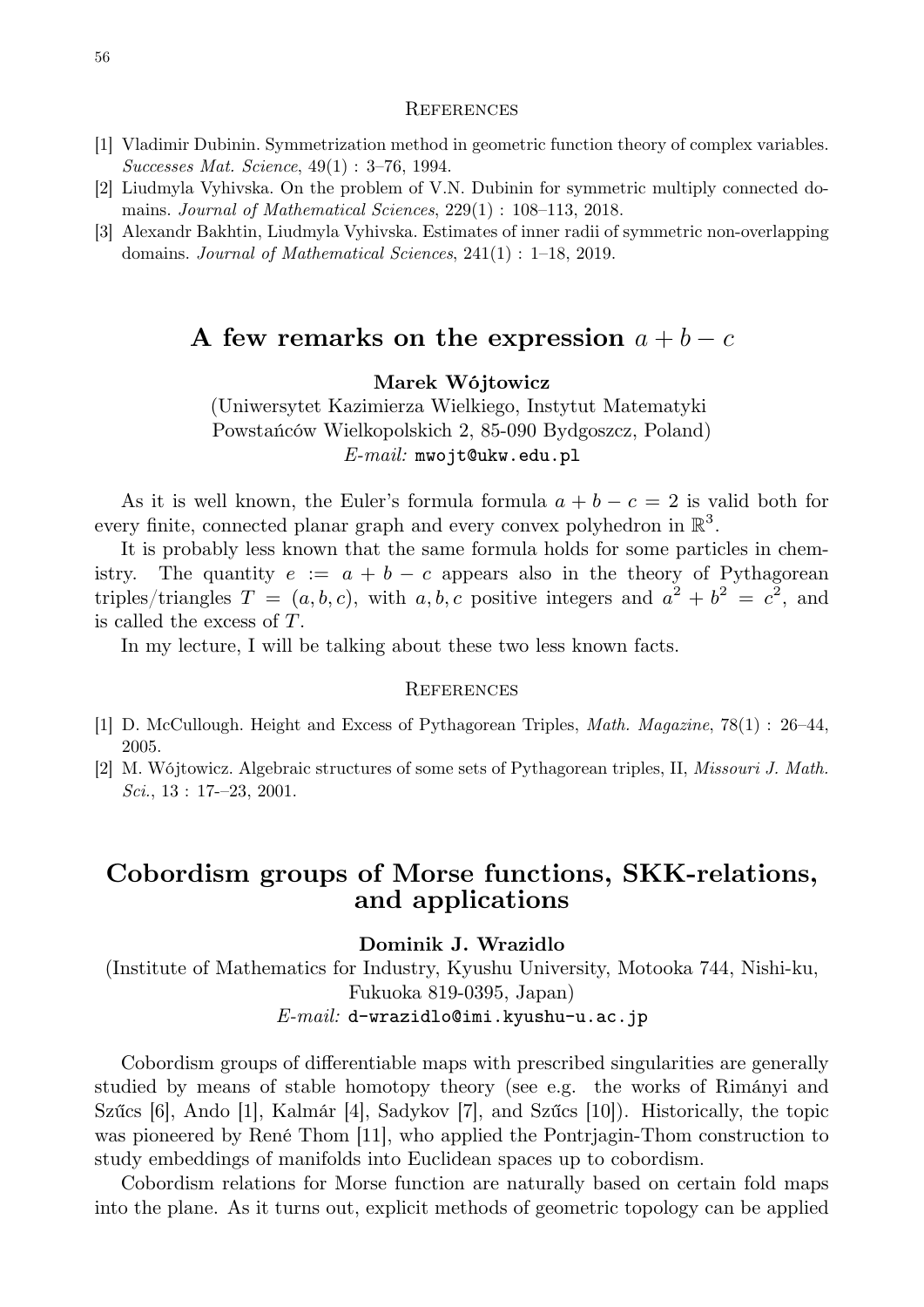in their study, like for instance Levine's cusp elimination technique, Stein factorization, Cerf's pseudoisotopy theorem, the two-index theorem of Hatcher and Wagoner, and handle extension techniques for fold maps due to Gay and Kirby.

In this talk, we survey recent results concerning cobordism groups of Morse functions. Our results generalize previous results of several authors including Ikegami [2], Kalmàr [3], Saeki [8], and Yamamoto [15]. The following topics will be discussed:

- Using the signature of manifolds, we provide an explicit isomorphism (see [14]) between the cobordism group of Morse functions and so-called SKK-groups of manifolds. This is a conceptually new approach which is crucially based on certain cutting and pasting relations for manifolds that are used to define SKK-groups of manifolds (see [5]).
- We discuss a cobordism relation for Morse functions in the presence of index constraints (see [12]). As an application, we explain how individual exotic Kervaire spheres can be distinguished from other exotic spheres as elements of the cobordism group of such "constrained" Morse functions.
- We present recent structure results (see [13]) for the cobordism groups of Morse functions on compact manifolds with boundary. This direction of research has been initiated by Saeki and Yamamoto in [9]. Several variants of cobordism relations arise from allowing not all of the possible stable map germs of manifolds with boundary into the plane: folds, boundary folds, cusps, boundary cusps, and  $B_2$ points. If time permits, we indicate how our results can be applied to construct topological invariants for map germs on manifolds with boundary.

- [1] Y. Ando, *Cobordisms of maps with singularities of a given class*, Alg. Geom. Topol. **8** (2008), 1989–2029.
- [2] K. Ikegami, *Cobordism group of Morse functions on manifolds*, Hiroshima Math. J. **34** (2004), 211–230.
- [3] B. Kalmár, *Cobordism group of Morse functions on unoriented surfaces*, Kyushu J. Math. **59** (2005), 351–363.
- [4] B. Kalmár, *Pontryagin-Thom-Szűcs type construction for non-positive codimensional singular maps with prescribed singular fibers*, The second Japanese-Australian Workshop on Real and Complex Singularities, RIMS Kôkyûroku **1610** (2008), 66–79.
- [5] U. Karras, M. Kreck, W.D. Neumann, E. Ossa, *Cutting and Pasting of Manifolds;* SK*-groups*. Publish or Perish, Inc., Boston, Mass., 1973. Mathematics Lecture Series, No. 1.
- [6] R. Rimányi, A. Szűcs, *Pontrjagin-Thom-type construction for maps with singularities*, Topology **37** (1998), 1177–1191.
- [7] R. Sadykov, *Bordism groups of solutions to differential relations*, Alg. Geom. Topol. **9** (2009), 2311–2349.
- [8] O. Saeki, *Cobordism groups of special generic functions and groups of homotopy spheres*, Japan. J. Math. (N. S.) **28** (2002), 287–297.
- [9] O. Saeki, T. Yamamoto, *Singular fibers of stable maps of* 3*-manifolds with boundary into surfaces and their applications*, Algebr. Geom. Topol. **16** (2016), 1379–1402.
- [10] A. Szűcs, *Cobordism of singular maps*, Geom. Topol. **12** (2008), 2379–2452.
- [11] R. Thom, *Quelques propriétés globales des variétés différentiables*, Comment. Math. Helv. **28** (1954),17–86.
- [12] D.J. Wrazidlo, *Bordism of constrained Morse functions*, preprint (2018), arXiv:1803.11177.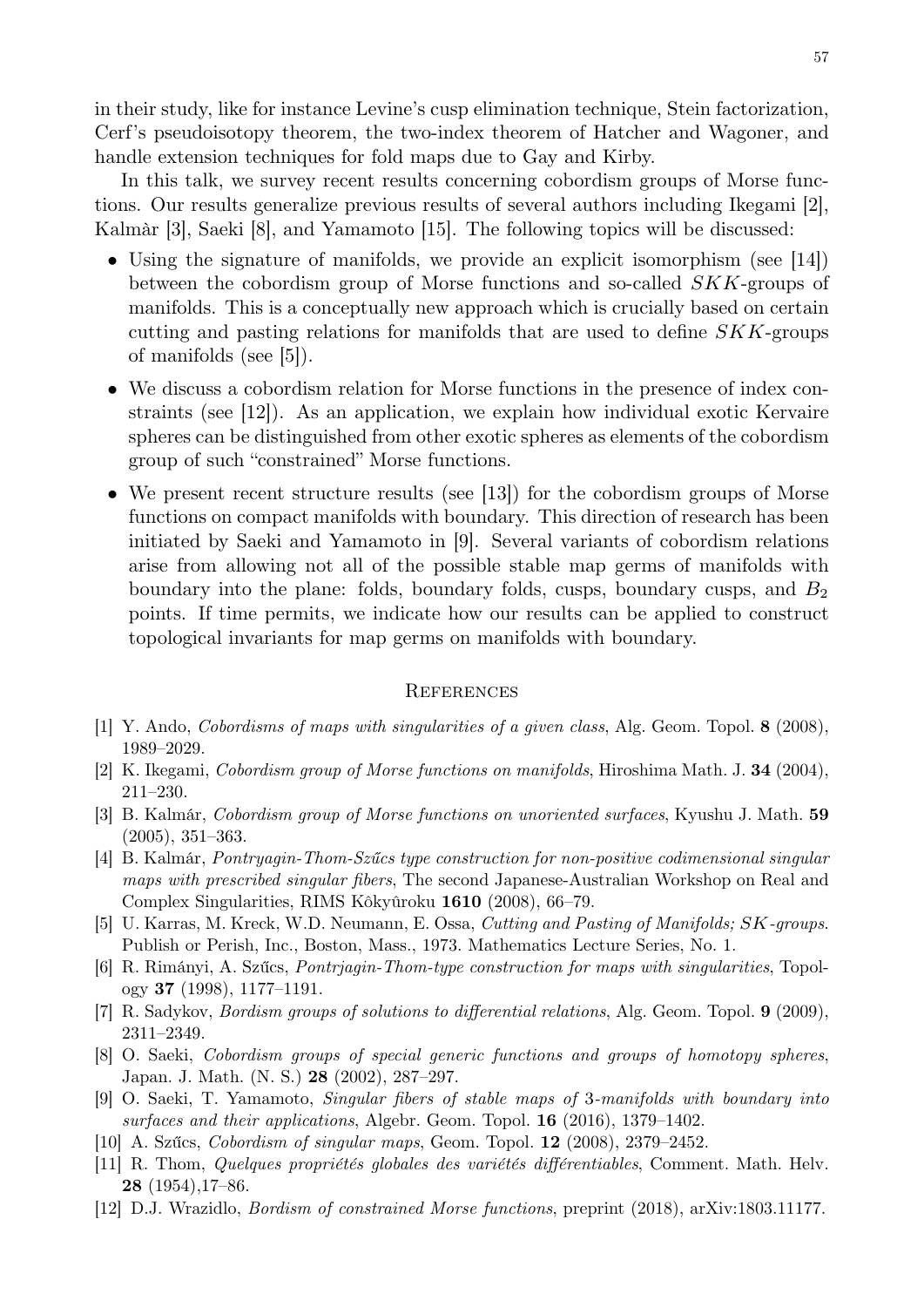[13] D.J. Wrazidlo, *Cusp cobordism group of Morse functions*, preprint (2019), arXiv:1905.05712.

[14] D.J. Wrazidlo, *Relating* SKK*-relations to Morse theory*, in preparation.

[15] T. Yamamoto, *Fold cobordism groups of Morse functions on surfaces with boundary*, preprint.

### **Topology in combinatorics and data**

**Jie Wu**

(Singapore, National University of Singapore) *E-mail:* matwuj@nus.edu.sg

In this talk, we will discuss some topological problems arising from graphs and data. Given a graph, one may consider the coloring on this graph by labeling its vertices by colors. If colors are taken by points in a given topological space, we would get a *chromatic* space. There are interesting connections between the Poincare polynomial of the obtained chromatic space and the chromatic polynomial of the graph.

The notion of chromatic space is a generalization of configuration space. More precisely the classical configuration spaces can be considered as the chromatic spaces of a complete graph. Indicated from its successful applications to classical configuration spaces and braid diagrams, the Morse theory might have potential applications to some new mathematical objects related to chromatic spaces.

We will also discuss some topological questions from data analysis. The discrete Morse theory might be the potential tool for exploring some new mathematical objects arising from biomolecular and social networks. The talk will report our current progress on the topics.

### **On pseudo-harmonic functions defined on** k**-connected domain**

### **Iryna Yurchuk** (Kyiv, Ukraine) *E-mail:* i.a.yurchuk@gmail.com

The problem of topological classification is central in topology. By V.Sharko, S. Maksymenko and E. Polulyakh, the conditions of topological conjugacy of many types of functions were successfully proved, for example, see [1, 3, 4].

Let  $D \subset \mathbb{R}^2$  be an oriented finitely connected domain whose boundary consists of closed Jordan curves  $\gamma_0, \gamma_1, \ldots, \gamma_k$  and  $f: D \to \mathbb{R}$  be a pseudo-harmonic function. It is known it satisfies the following conditions:

- A)  $f|_{\gamma_i}$  is a continuous function with a finitely many local extrema for  $i = 0, k$ ;
- B)  $f|_{\text{Int }D}$  has a finitely many critical points and each of them is a saddle point (in the neighborhood of it f has a representation like  $Re^{2n}$  + const,  $z = x + iy$ and  $n \geq 2$ ), where  $\text{Int}D = D \setminus \cup$  $\bigcup_i \gamma_i$ ).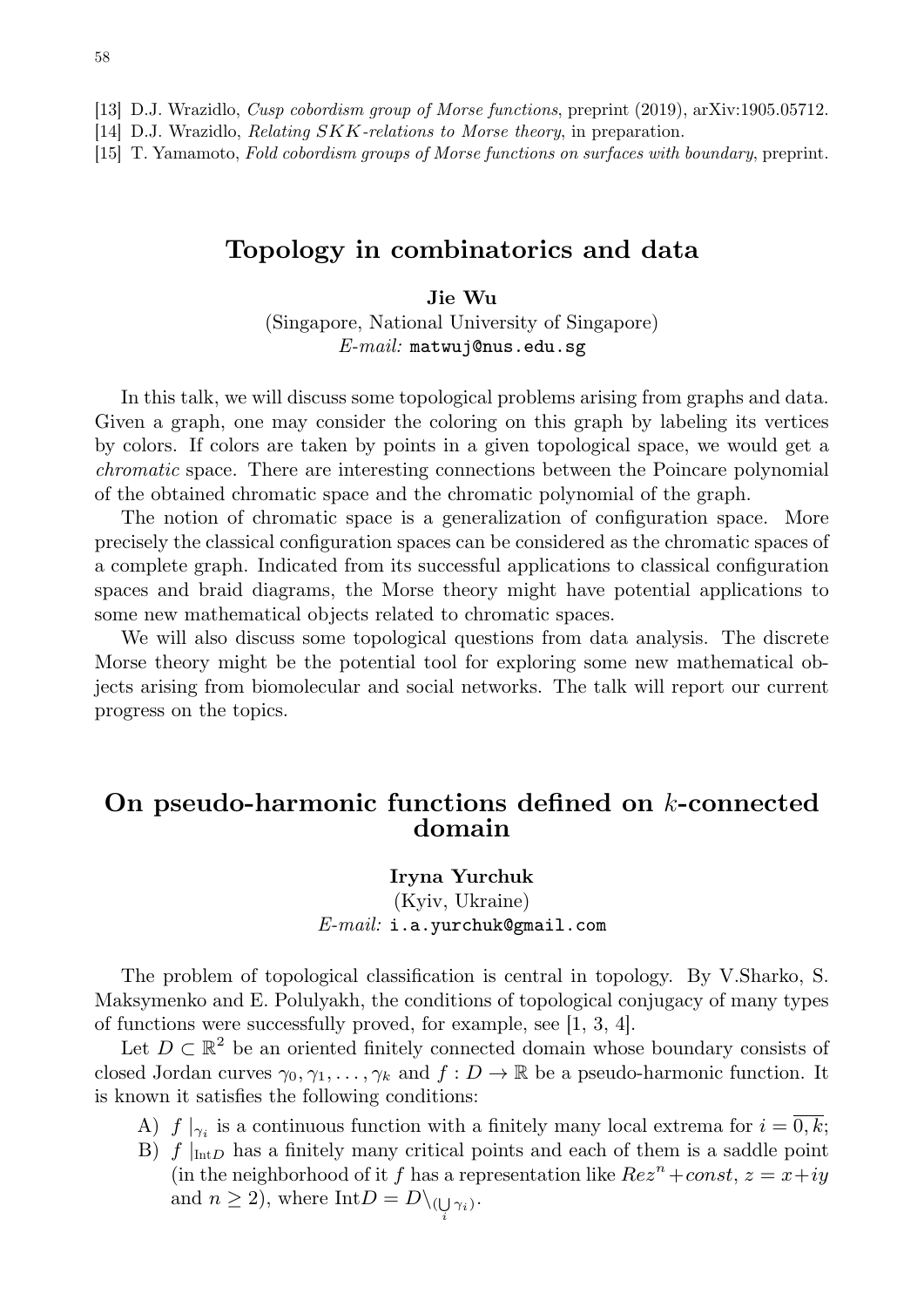In [2] authors researched a case of  $k = 0$ : for such functions, a topological invariant is constructed, its main properties, the criterion of their topological equivalence and conditions of realization of some type of graphs as given invariant are proved.

We will be interested in a case  $k \geq 1$ . A combinatorial invariant  $\Delta(f)$  of f was constructed by the author in [5]. It is a mixed pseudograph (graph with multiple edges and loops) with a strict partial order on vertices. In [5, 6] the author proved some properties of  $\Delta(f)$ .

**Definition 1.** C-cycle of  $\Delta(f)$  is a simple cycle whose arbitary pair of adjacent vertices  $v_i$  and  $v_{i+1}$  is comparable.

**Theorem 2.** Let  $\Delta(f)$  be a combinatorial invariant of pseudo-harmonic function f *defined on* k-connected domain. There are  $(k + 1)$  C-cycles at  $\Delta(f)$ .

By  $\mathcal{L}(f)$  we denote a set of level curves of critical and semiregular values that contain critical and boundary critical points. Let consider  $D_i$ ,  $j = \overline{1, N}, N \in \mathbb{N}$ , which is connected component of  $D \setminus \mathcal{L}(f)$ .

A closed domain  $D_j$  has R-type if

$$
D_j \cap \partial D = \emptyset.
$$

A closed domain  $D_j$  has St-type, (resp. Se-type), if

 $D_i \cap \partial D \neq \emptyset$  and  $D_i \cap \partial D = {\alpha, \beta},$ 

(resp.  $D_j \cap \partial D = {\alpha}$ ), where  $\alpha \cap \beta = \emptyset$  and  $\alpha, \beta \subset \partial D$  (resp.  $\alpha \subset \partial D$ ).

**Theorem 3.** For any index j a closed domain  $D_j$  has one of the following types: R, St *or* Se*.*

**Theorem 4.** *Two pseudo-harmonic functions* f *and* g *defined on* k*-connected domain are topologically equivalent iff there exists an isomorphism*  $\phi : \Delta(f) \rightarrow \Delta(g)$  *which preserves their strict partial orders and the orientations.*

- [1] Sergiy Maksymenko, Oksana Marunkevych. Topological stability of the averages of functions. *Ukrainian Mathematical Journal*, 68(5) : 707–717, 2016. (In Ukrainian)
- [2] Evgen Polulyakh, Iryna Yurchuk. *On the pseudo-harmonic functions defined on a disk*. Kyiv: Inst.Math.Ukr., 2009.
- [3] Volodymyr Sharko. Smooth and topological equivalence of functions on surfaces. *Ukrainian mathematical journal*, 55(5) : 832–846, 2003. (In Ukrainian)
- [4] Volodymyr Sharko, Evgen Polulyakh and Yuliya Soroka. On topological equivalence pseudoharmonic functions of general position on the plane. *Zbirnyk prac Int.Math.NASU*, 12 (6) : 7–47, 2015. (In Ukrainian)
- [5] Iryna Yurchuk. On combinatorial invariant of pseudo-harmonic functions defined on kconnected closed domain. *Proceedings of the International Geometry Center*, 7(3) : 58–66, 2014. (In Ukrainian)
- [6] Iryna Yurchuk. Properties of a pseudo-harmonic function on closed domain. *Proceedings of the International Geometry Center*, 7(4) : 50–59, 2014. (In Ukrainian)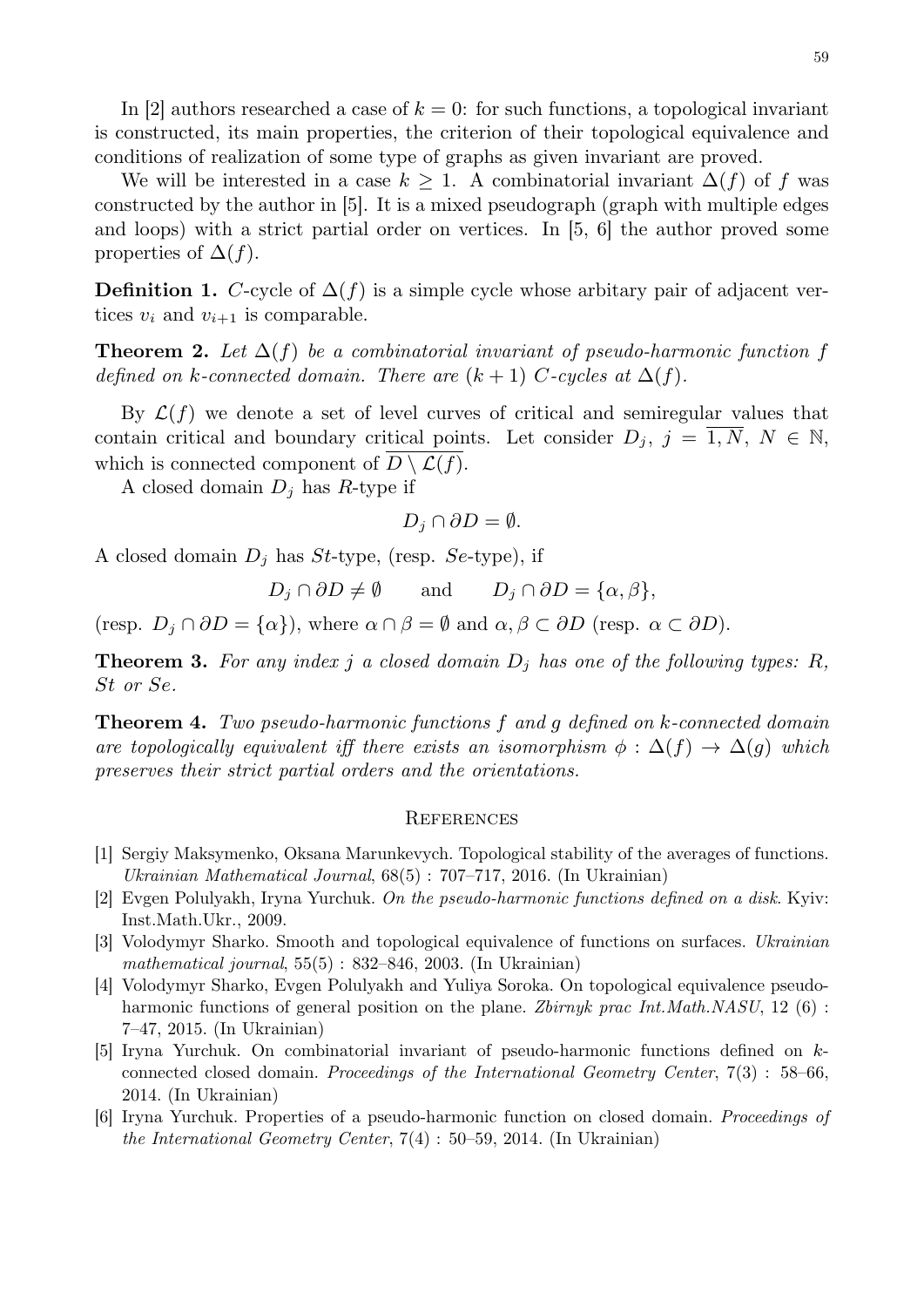# **Algebras of symmetric analytic functions and their spectra**

**Andriy Zagorodnyuk**

(Vasyl Stefanyk Precarpathian National University, 57, Shevchenka Str., Ivano-Frankivsk 76018, Ukraine) *E-mail:* azagorodn@gmail.com

#### **Oleh Holubchak**

(Lviv National Agrarian University, 1, V. Velykogo str., Dublyany 80381, Ukraine) *E-mail:* oleggol@ukr.net

Let  $X$  be a complex Banach space and  $G$  be a group of isometric operators. We consider the algebra of  $G$ -invariant (symmetric) analytic functions on  $X$  and its spectrum (the set of complex-valued homomorphisms). We investigate topological and algebraic structures on the spectrum for the case when  $X = \ell_1$  and G is the group of permutations of the basis vectors in  $\ell_1$ . Spectra of algebras of symmetric analytic functions were considered in [1, 2]. In the talk will be also discussed some Hilbert space topology on the set of symmetric analytic functions which was introduced in [3] and corresponding Hilbertian structure on the set of multiplicative functionals.

#### **REFERENCES**

- [1] R. Alencar, R. Aron, P. Galindo, A. Zagorodnyuk. Algebra of symmetric holomorphic functions on  $\ell_p$ . *Bull. Lond. Math. Soc.* 35 : 55–64, 2003.
- [2] I. Chernega, P. Galindo, A. Zagorodnyuk. A multiplicative convolution on the spectra of algebras of symmetric analytic functions. *Revista Matem?tica Complutense*, 27 (2) : 575–585, 2014.
- [3] O. M. Holubchak. Hilbert space of symmetric functions on ℓ1. *Journal of Mathematical Sciences*, 185 (6) : 809–814, 2012.

# **Обобщенный оператор Грина линейной нетеровой краевой задачи для дифференциально-алгебраической системы**

#### **Чуйко С.М.**

(Донбасский государственный педагогический университет, Славянск, 84 116 Донецкая обл., ул. Генерала Батюка, 19.) *E-mail:* chujko-slav@ukr.net

Исследована задача о построении решений  $z(t) \in \mathbb{C}^1[a,b]$  линейной нетеровой  $(k \neq n)$  дифференциально алгебраической краевой задачи

$$
A(t)z'(t) = B(t)z(t) + f(t), \quad \ell z(\cdot) = \alpha, \quad \alpha \in \mathbb{R}^k; \tag{1}
$$

здесь

$$
A(t), B(t) \in \mathbb{C}_{m \times n}[a, b] := \mathbb{C}[a, b] \otimes \mathbb{R}^{m \times n}
$$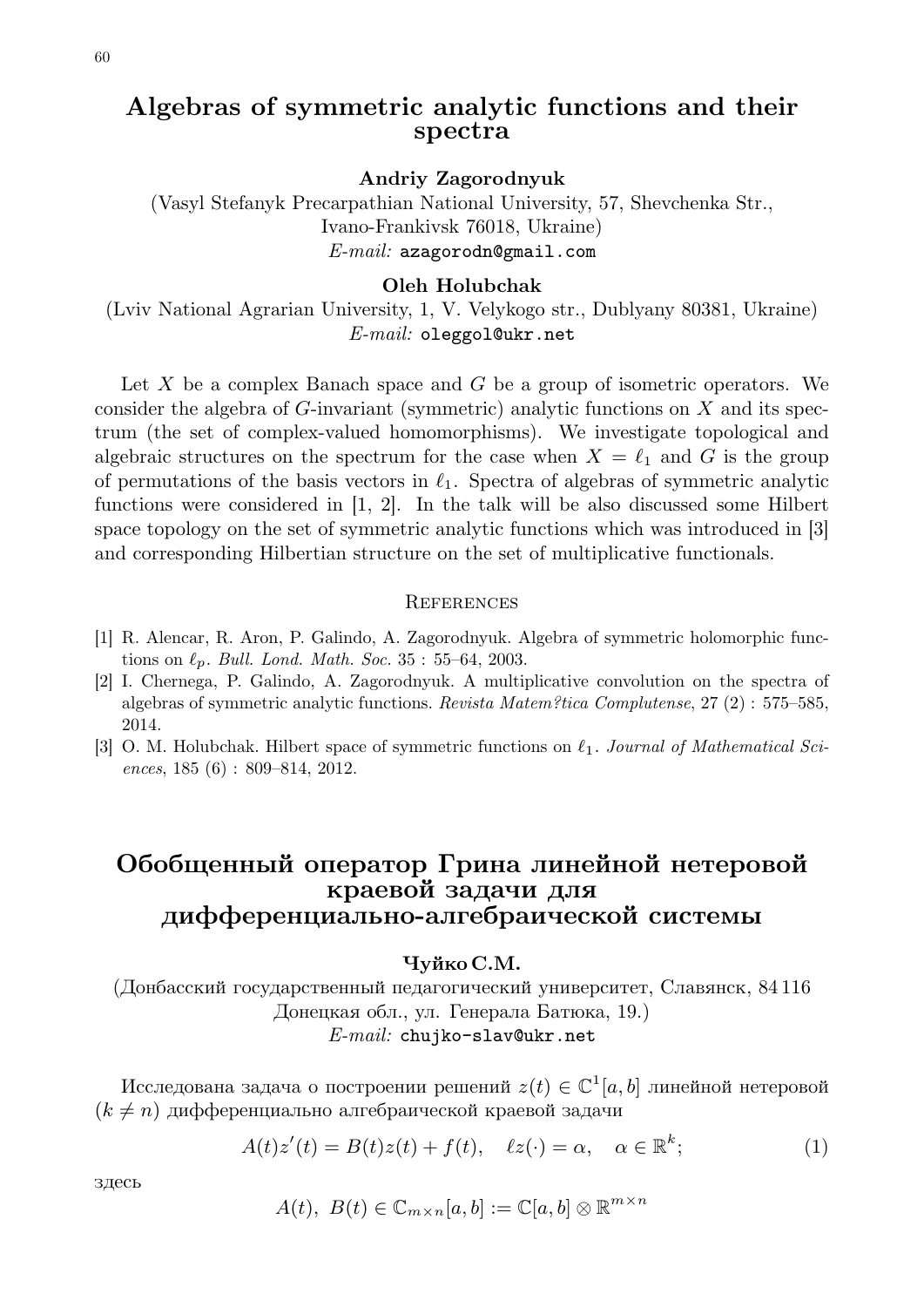— непрерывные матрицы,  $f(t) \in \mathbb{C}[a, b]$  – непрерывный вектор-столбец;  $\ell z(\cdot)$  – линейный ограниченный функционал:  $\ell z(\cdot)$  :  $\mathbb{C}[a,b]\to\mathbb{R}^k$ . Матрицу  $A(t)$  предполагаем, вообще говоря, прямоугольной:  $m \neq n$ , либо квадратной, но вырожденной. Изучению дифференциально-алгебраических уравнений при помощи центральной канонической формы и совершенных пар и троек матриц посвящены монографии [1, 2]. В статье [3] предложена оригинальная классификация, достаточные условия разрешимости, оригинальная конструкция общего решения  $X_p(t)$ однородной части системы (1) а также конструкция обобщенного оператора Грина задачи Коши  $K[f(s), \nu_p(s)](t)$  для линейной дифференциально-алгебраической системы (1) без использования центральной канонической формы и совершенных пар и троек матриц. Предположим, что дифференциально-алгебраическое уравнение (1) удовлетворяет требованиям теоремы [3, c. 11–12]. Зафиксируем произвольную непрерывную вектор функцию  $\nu_p(t)$ . Подставляя общее решение

$$
z(t, c_{\rho_p}) = X_p(t)c_{\rho_p} + K[f(s), \nu_p(s)](t), \quad c_{\rho_p} \in \mathbb{R}^{\rho_p}
$$

задачи Коши  $z(a) = c$  для дифференциально-алгебраического уравнения (1) в краевое условие (1), приходим к линейному алгебраическому уравнению разрешимому тогда и только тогда, когда

$$
P_{Q_d^*}\{\alpha - \ell K[f(s), \nu_p(s)](\cdot)\} = 0. \tag{2}
$$

Здесь  $P_{Q^*}$  – ортопроектор:  $\mathbb{R}^k \to \mathbb{N}(Q^*);$  матрица  $P_{Q_d^*}$  составлена из  $d$  линейно независимых строк ортопроектора  $P_{Q^*},$  кроме того  $Q:=\ell X_p(\cdot)\in\mathbb{R}^{k\times \rho_p}.$ 

**Лемма.** *Предположим, что дифференциально-алгебраическое уравнение* (1) *удовлетворяет требованиям теоремы* [3, c. 11–12]*. При условии* (2) *и только при нем для фиксированной непрерывной вектор-функции*  $\nu_p(t) \in \mathbb{C}_{\rho_p}[a,b]$  *общее решение дифференциально-алгебраической краевой задачи* (1)

$$
z(t, c_r) = X_r(t)c_r + G[f(s); \nu_p(s); \alpha](t), \quad c_r \in \mathbb{R}^r
$$

*определяет обобщенный оператор Грина*

$$
G[f(s); \nu_p(s); \alpha](t) := X(t)Q^+ \{ \alpha - \ell K[f(s), \nu_p(s)](\cdot) \} + K[f(s), \nu_p(s)](t).
$$

 $3$ десь  $P_Q$  – матрица-ортопроектор:  $\mathbb{R}^{\rho_p} \to \mathbb{N}(Q)$ ; матрица  $P_{Q_r} \in \mathbb{R}^{\rho_p \times r}$  состав*лена из* r *линейно независимых столбцов ортопроектора* PQ.

#### ЛИТЕРАТУРА

- [1] S. L. Campbell. *Singular Systems of differential equations*, San Francisco London Melbourne: Pitman Advanced Publishing Program, 1980.
- [2] А. М. Самойленко, М. I. Шкіль, В. П. Яковець. *Лінійні системи диференціальних рівнянь з виродженням*, Київ: Вища школа, 2000.
- [3] S. M. Chuiko. *On a reduction of the order in a differential-algebraic system*, Journal of Mathematical Sciences 235(1): 2–18, 2018.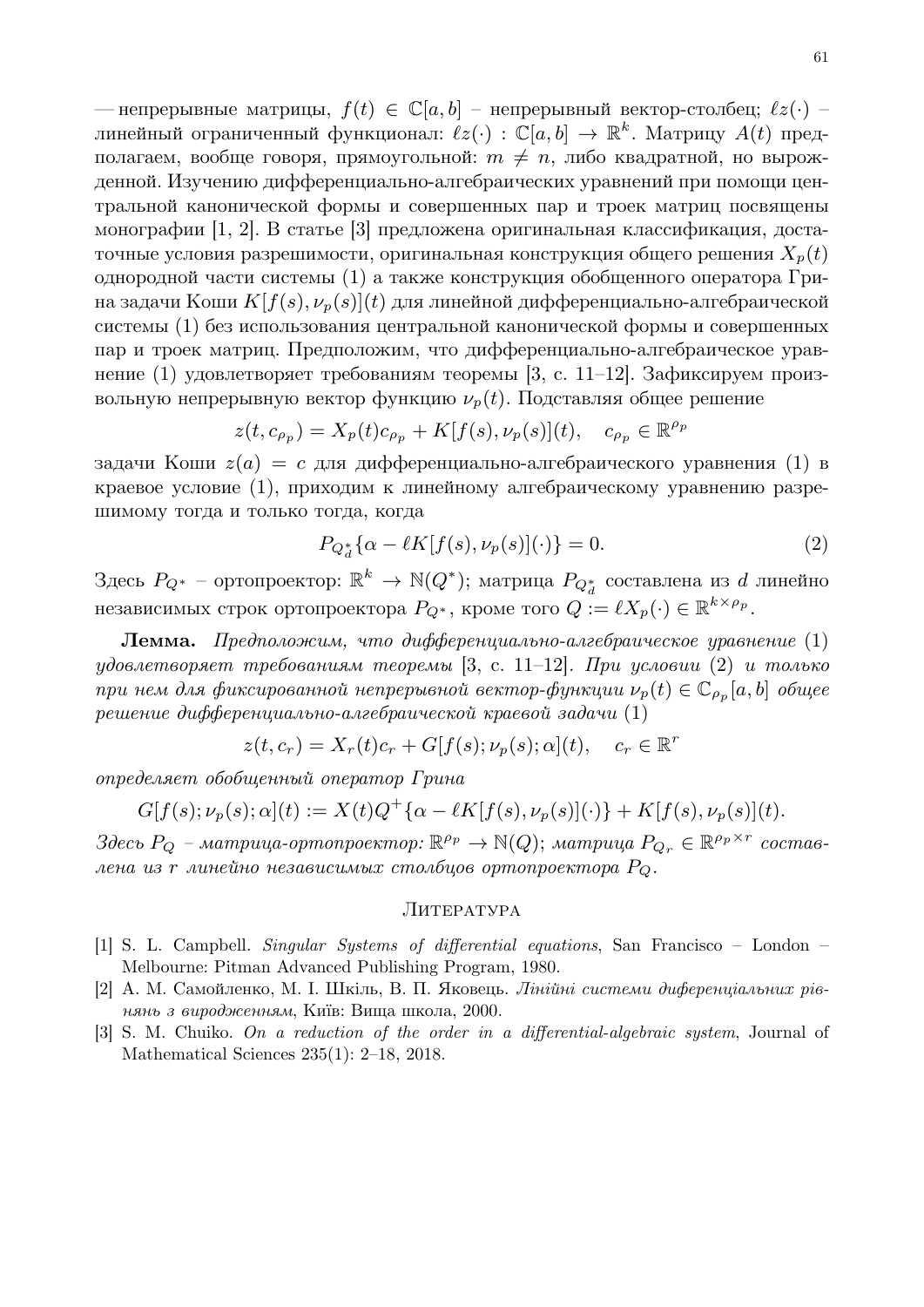# **Content**

| <b>Banakh T.</b> The continuity of Darboux injections between manifolds                                                                                   | 3                 |
|-----------------------------------------------------------------------------------------------------------------------------------------------------------|-------------------|
| Bajger P., Bodzioch M., Foryś U. Singularity of control in a model<br>of acquired chemotherapy resistance                                                 | $\bf{3}$          |
| <b>Bolotov D.</b> The topology of codimension one foliations with leaves of<br>nonnegative Ricci curvature                                                | $\overline{4}$    |
| <b>Cheikh K.</b> Equilibrium positions of nonlinear differential-algebraic<br>systems                                                                     | $\bf{5}$          |
| Chuiko S., Nesmelova O. Equilibrium positions of nonlinear<br>differential-algebraic systems                                                              | $\bf{5}$          |
| <b>Dynnikov I.</b> Distinsguishing Legendrian and transverse knots                                                                                        | 6                 |
| Eftekharinasab K. Lyusternik-Schnirelmann Theorem for<br>$C1$ -functions on Fréchet spaces                                                                | 7                 |
| <b>Feshchenko B.</b> Stabilizers of smooth functions on 2-torus                                                                                           | 8                 |
| <b>Galatius S.</b> Graphs and Riemann surfaces                                                                                                            | 9                 |
| <b>Gerasimenko V.</b> Entanglement and geometry of states of quantum<br>many-particle systems                                                             | 9                 |
| <b>Glazunov N.</b> Braids, links, strings and algorithmic problems of<br>topology                                                                         | 10                |
| Golasiński M., Francisco G. Matrix manifolds as affine varieties                                                                                          | 11                |
| Grechneva M., Stegantseva P. On the separability of the topology on<br>the set of the formal power series                                                 | $\boldsymbol{12}$ |
| <b>Gutik O., Savchuk A.</b> On the monoid of cofinite partial isometries of<br>a finite power of positive integers with the usual metric                  | 13                |
| <b>Halushchak S.</b> Properties of some algebras of entire functions of<br>bounded type, generated by a countable set of polynomials on a Banach<br>space | $15\,$            |
| <b>Hatamian H., Prishlyak A.</b> Optimal Morse Flows on non-orientable<br>$3$ -manifolds                                                                  | 16                |
| <b>Hladysh B.</b> Functions with isolated critical points on the boundary of<br>non-oriented surface                                                      | $17\,$            |
| <b>Kadubovs'kyi O.</b> Enumeration of topologically non-equivalent<br>functions with one degenerate saddle critical point on two-dimensional<br>torus     | 19                |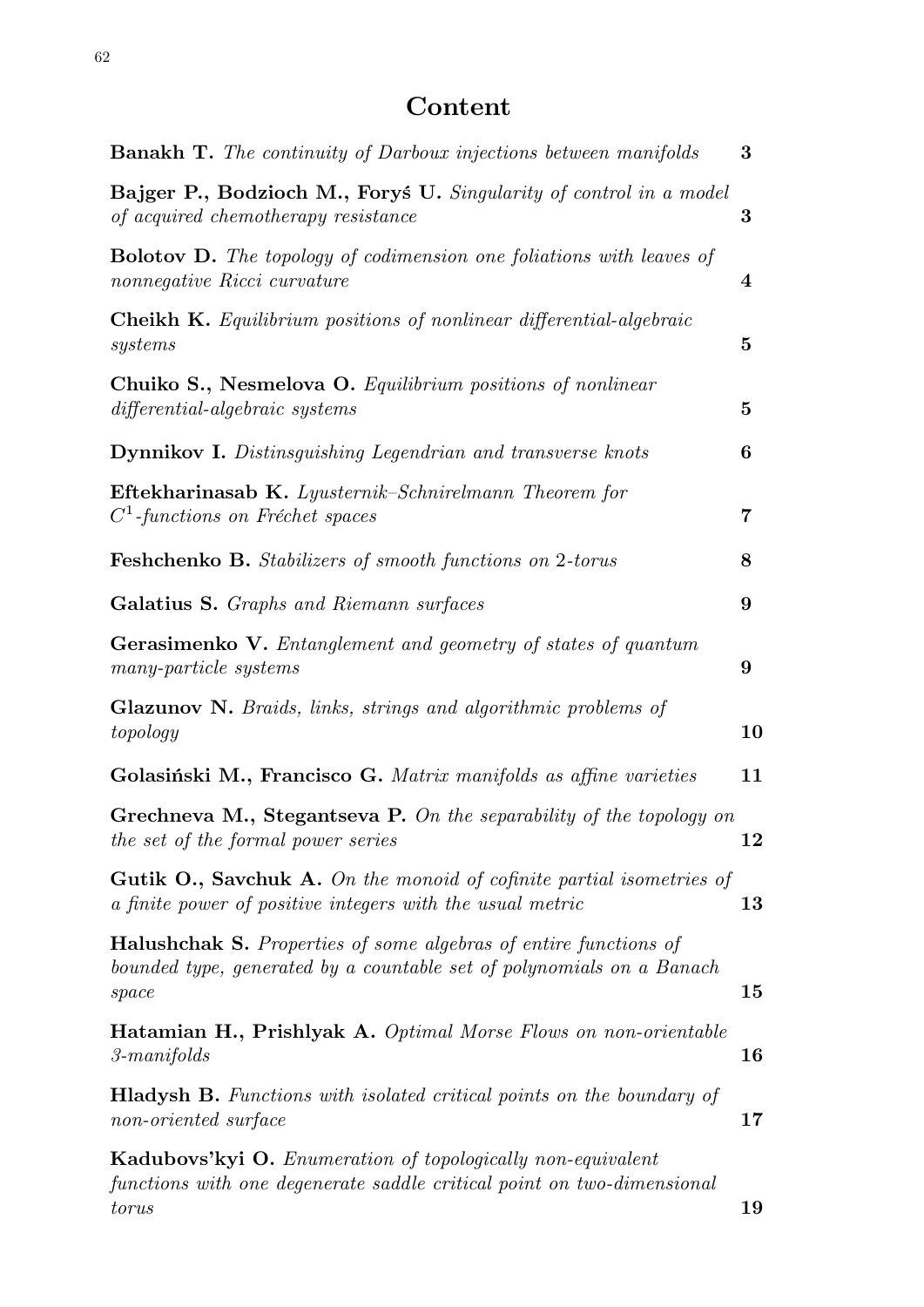| Karlova O., Lukan M. Weak R-spaces and uniform limit of sequences<br>of discontinuous functions                                                 | 22     |
|-------------------------------------------------------------------------------------------------------------------------------------------------|--------|
| <b>Khimshiashvili G.</b> Exact Morse functions on Kendall shape spaces                                                                          | 22     |
| Khokhliuk O., Maksymenko S. Diffeomorphisms groups of certain<br>singular foliations on lens spaces                                             | 23     |
| Kindybaliuk A., Prytula M. Dynamical system of inverse heat<br>conduction via Direct method of Lie-algebraic discrete approximations            | 24     |
| <b>Konovenko N.</b> Projective invariants of rational mappings                                                                                  | 26     |
| Kravchenko A., Maksymenko S. Automorphisms of the<br>Kronrod-Reeb graphs of Morse functions on 2-sphere                                         | 28     |
| <b>Kravtsiv V.</b> Algebra of block-symmetric analytic functions of bounded<br>type                                                             | 29     |
| <b>Krutoholova A.</b> Infinitesimal transformations of a symmetric<br>Riemannian space of the first class                                       | 29     |
| <b>Kuduk G.</b> Unique solvability of the nonlocal problem with integral<br>condition for nonhomogeneous differential equations of second order | 30     |
| <b>Kuznietsov M.</b> Coexistence of Homoclinic Trajectories                                                                                     | 32     |
| Kuznietsova I., Maksymenko S. Properties of changing orientation<br>homeomorphisms of the disk                                                  | 32     |
| <b>Kuznietsova I., Soroka Yu.</b> First Betti numbers of orbits of Morse<br>functions on surfaces                                               | 33     |
| Loseva M., Prishlyak A. Optimal Morse flows on 2-manifolds with<br>the boundary                                                                 | 34     |
| Zhi Lu On orbit braids                                                                                                                          | 35     |
| Maksymenko S., Polulyakh E. Quotient spaces and their<br><i>authomorphism</i> spaces                                                            | 36     |
| <b>Michalak L.</b> Realization problems for Reeb graphs and epimorphisms<br>onto free groups                                                    | $37\,$ |
| <b>Obikhod T.</b> The use of K-theory in high energy physics                                                                                    | 37     |
| <b>Oliveira J.</b> A note on cohomology of locally trivial Lie groupoids on<br><i>triangulated spaces</i>                                       | 38     |
| <b>Ono K.</b> Symplectic Floer theory                                                                                                           | 39     |
| <b>Pankov M.</b> Z-knotted triangulations of surfaces                                                                                           | 39     |
|                                                                                                                                                 |        |

**Panov T.** *Right-angled polytopes, hyperbolic manifolds and torus actions* **40**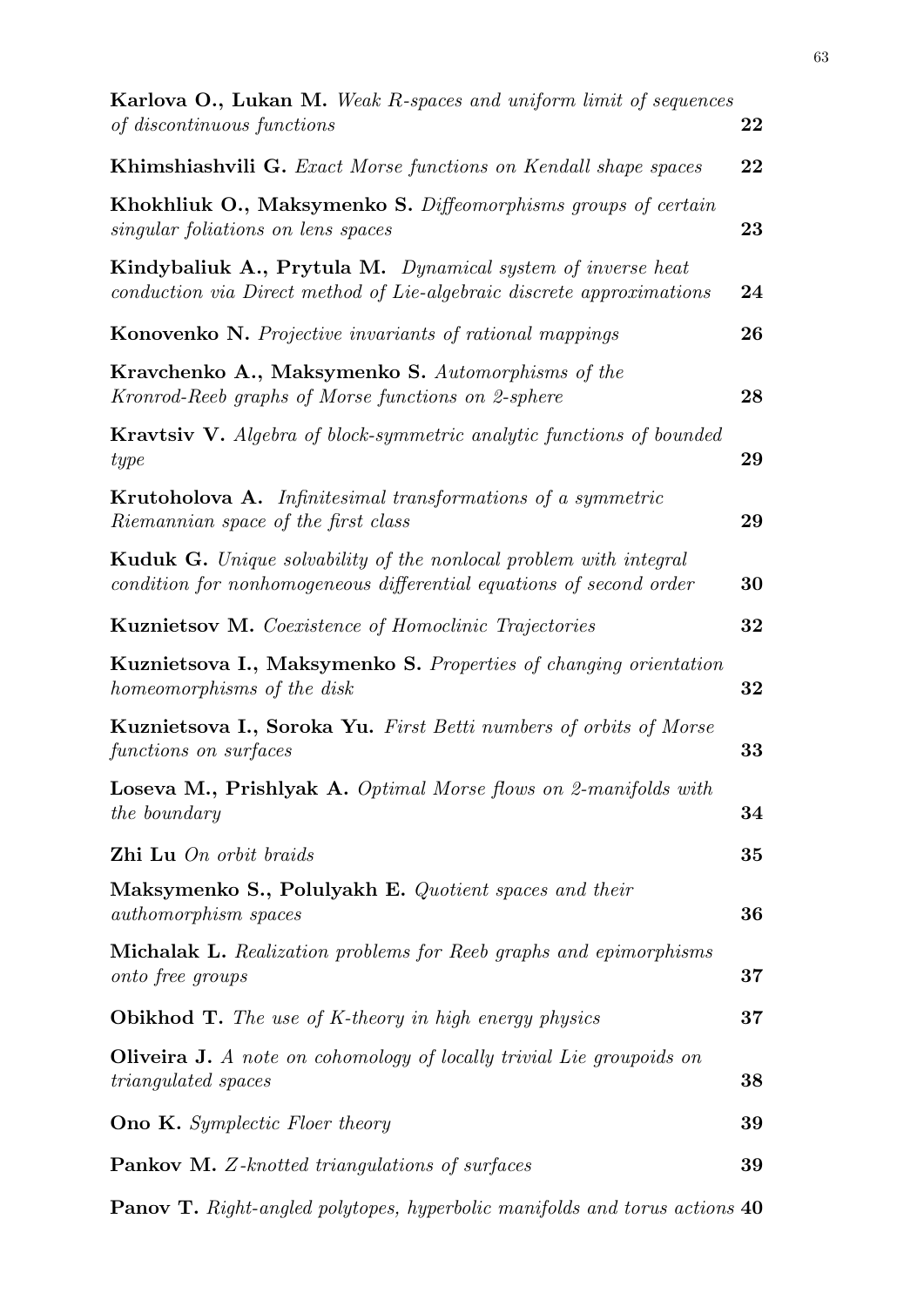| <b>Plachta L.</b> On configuration spaces of $k$ thick particles in a rectangle                                                | 40 |
|--------------------------------------------------------------------------------------------------------------------------------|----|
| <b>Prishlyak A.</b> Morse functions and Morse flows on low-dimensional<br>manifolds with the boundary                          | 41 |
| <b>Prishlyak A., Prus A.</b> Topological properties of Morse-Smale flows on<br>a compact surface with boundary                 | 43 |
| <b>Repovš D.</b> $S^1$ -Bott functions on manifolds                                                                            | 44 |
| Savchenko A., Zarichnyi M. On topology of spaces of persistence<br>diagrams                                                    | 44 |
| <b>Skopenkov A.</b> Analogue of Whitney trick for eliminating multiple<br>intersections                                        | 45 |
| <b>Skuratovskii R.</b> The commutator of Sylow subgroups of alternating<br>and symmetric groups, these minimal generating sets | 46 |
| <b>Skuratovskii R.</b> Singularities of curves with two-parameter families of<br>ideals                                        | 47 |
| <b>Sokhatsky F.</b> About multiary webs                                                                                        | 48 |
| <b>Spitkovsky I.</b> Topology of the set of factorable almost periodic matrix<br>functions                                     | 49 |
| <b>Stochmal J.</b> Extension of continuous operators on $C_b(X, E)$ with the<br><i>strict topology</i>                         | 50 |
| <b>Ueki Jun</b> Chebotarev link is stably generic                                                                              | 50 |
| <b>Vasylyshyn T.</b> Symmetric analytic functions on some Banach spaces                                                        | 52 |
| <b>Vershinin V.</b> Surfaces, braids and homotopy groups of spheres                                                            | 54 |
| <b>Vlasenko I.</b> Topology of the basin of attraction of surface<br>endomorphisms                                             | 54 |
| <b>Vyhivska L.</b> Extremal problem for domains that are non-overlapping<br>with free poles on the circle                      | 55 |
| <b>Wójtowicz M.</b> A few remarks on the expression $a + b - c$                                                                | 56 |
| <b>Wrazidlo D. J.</b> Cobordism groups of Morse functions, SKK-relations,<br>and applications                                  | 56 |
| <b>Wu Jie</b> Topology in combinatorics and data                                                                               | 58 |
| <b>Yurchuk I.</b> On pseudo-harmonic functions defined on k-connected<br>domain                                                | 58 |
| Zagorodnyuk A., Holubchak O. Algebras of symmetric analytic<br>functions and their spectra                                     | 60 |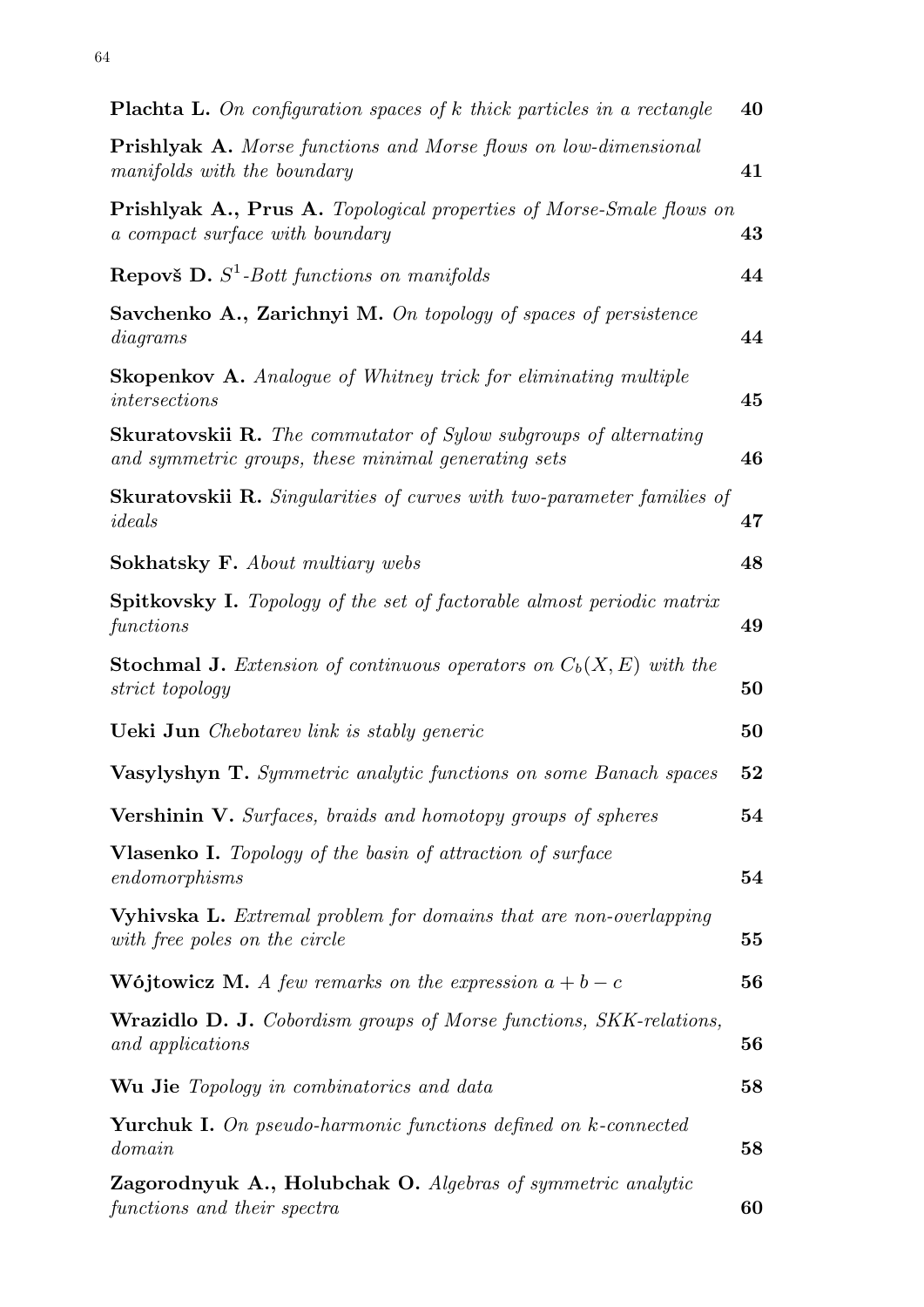**Чуйко С.М.** *Обобщенный оператор Грина линейной нетеровой краевой задачи для дифференциально-алгебраической системы* **60** 65